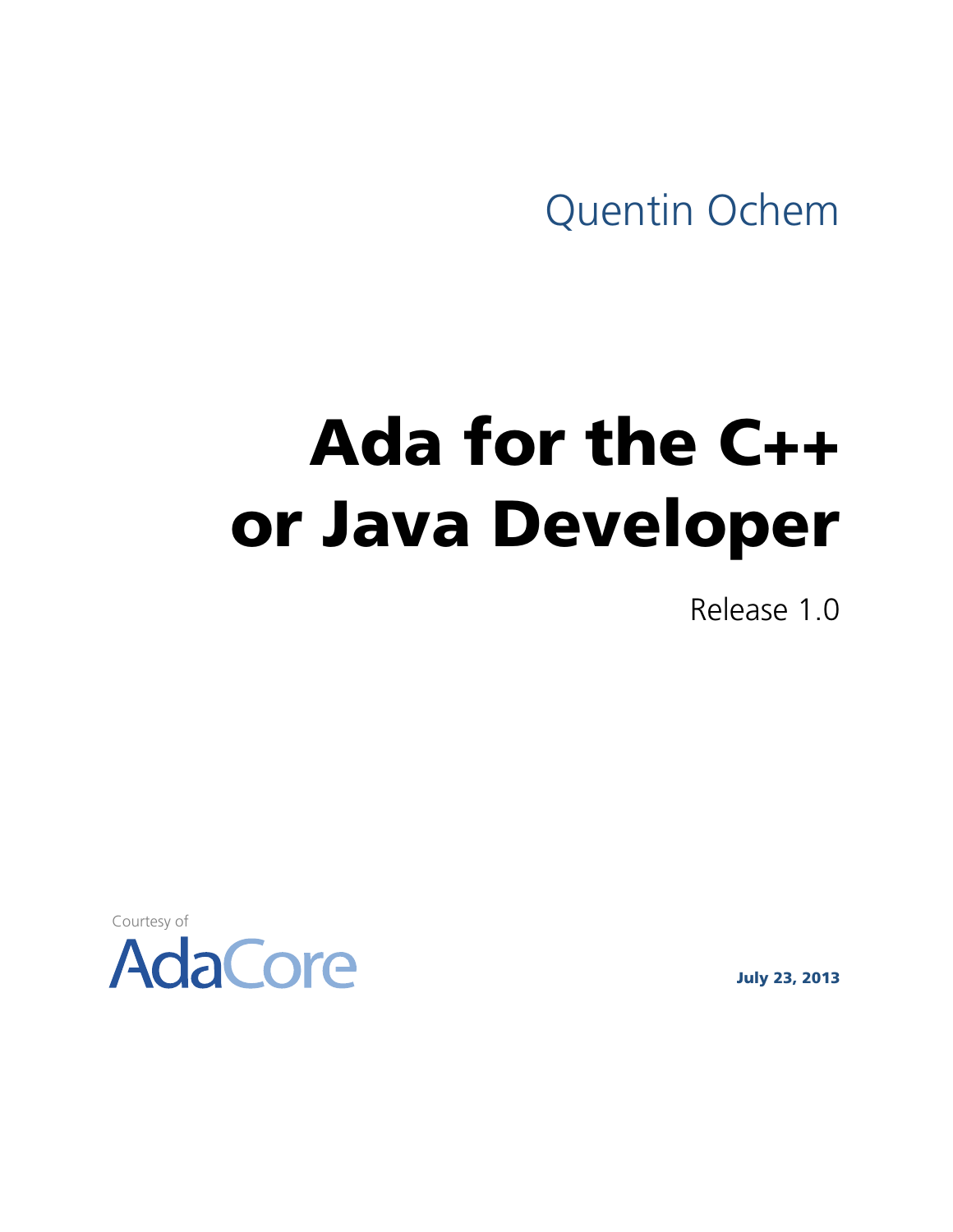

This work is licensed under a Creative Commons Attribution-NonCommercial-ShareAlike 3.0 Unported License.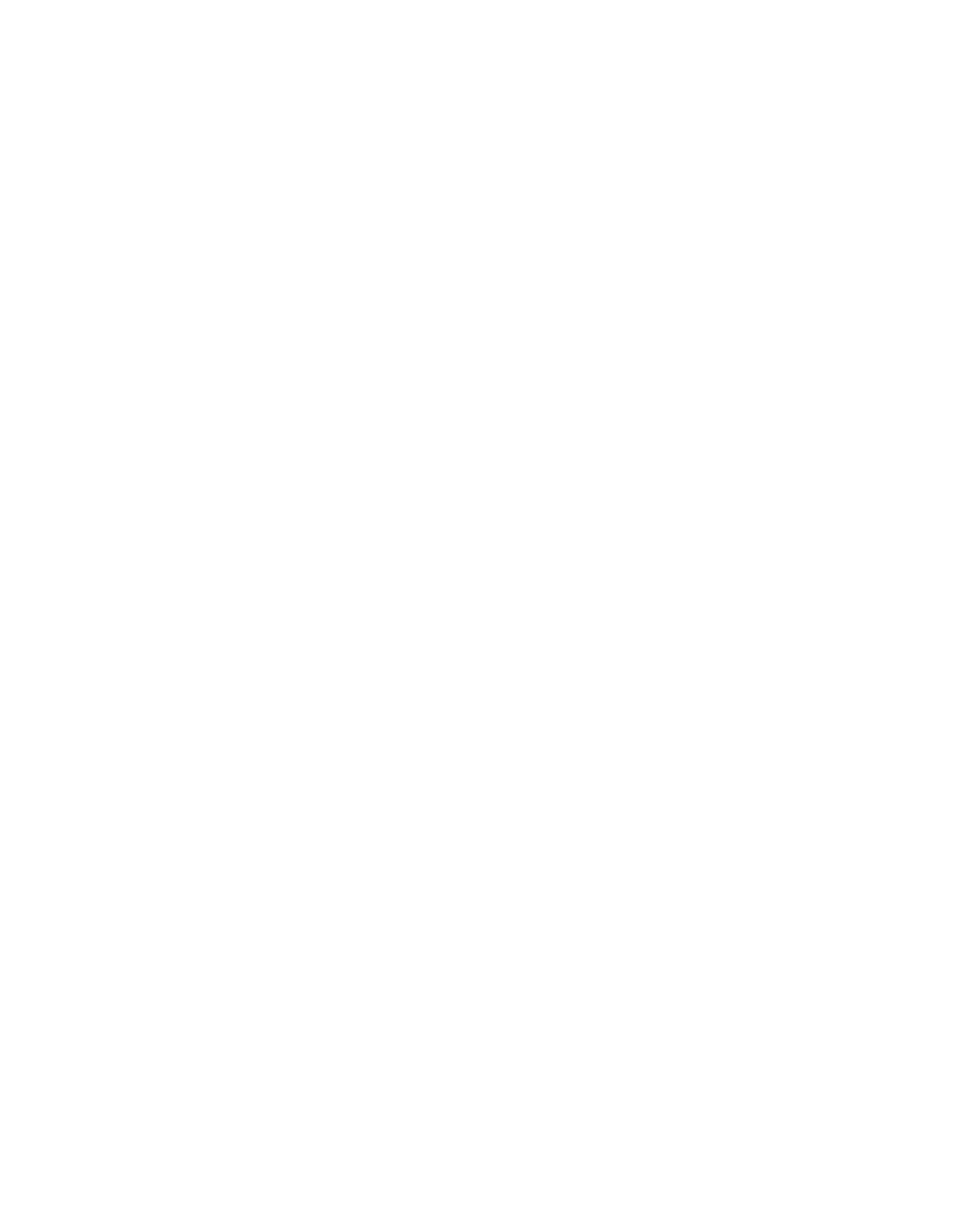# **CONTENTS**

|              | 1 Preface                                                                                                 | $\mathbf{1}$                                             |  |  |
|--------------|-----------------------------------------------------------------------------------------------------------|----------------------------------------------------------|--|--|
| $\mathbf{2}$ | <b>Basics</b>                                                                                             |                                                          |  |  |
| $\mathbf{3}$ | <b>Compilation Unit Structure</b>                                                                         |                                                          |  |  |
| 4            | <b>Statements, Declarations, and Control Structures</b><br>4.1<br>4.2<br>4.3                              | 7<br>$\overline{7}$<br>9<br>10                           |  |  |
| 5            | <b>Type System</b><br>5.1<br><b>Strong Typing</b><br>5.2<br>5.3<br>5.4<br>5.5<br>5.6<br>5.7<br>5.8<br>5.9 | 13<br>13<br>14<br>14<br>16<br>17<br>17<br>18<br>21<br>22 |  |  |
| 6            | <b>Functions and Procedures</b><br>6.1<br>6.2<br>6.3                                                      | 25<br>25<br>26<br>27                                     |  |  |
| 7            | <b>Packages</b><br>7.1<br>7.2<br>7.3                                                                      | 29<br>29<br>30<br>30                                     |  |  |
| 8            | <b>Classes and Object Oriented Programming</b><br>8.1<br>8.2<br>8.3<br>8.4<br>8.5<br>8.6                  | 33<br>33<br>34<br>37<br>38<br>38<br>40                   |  |  |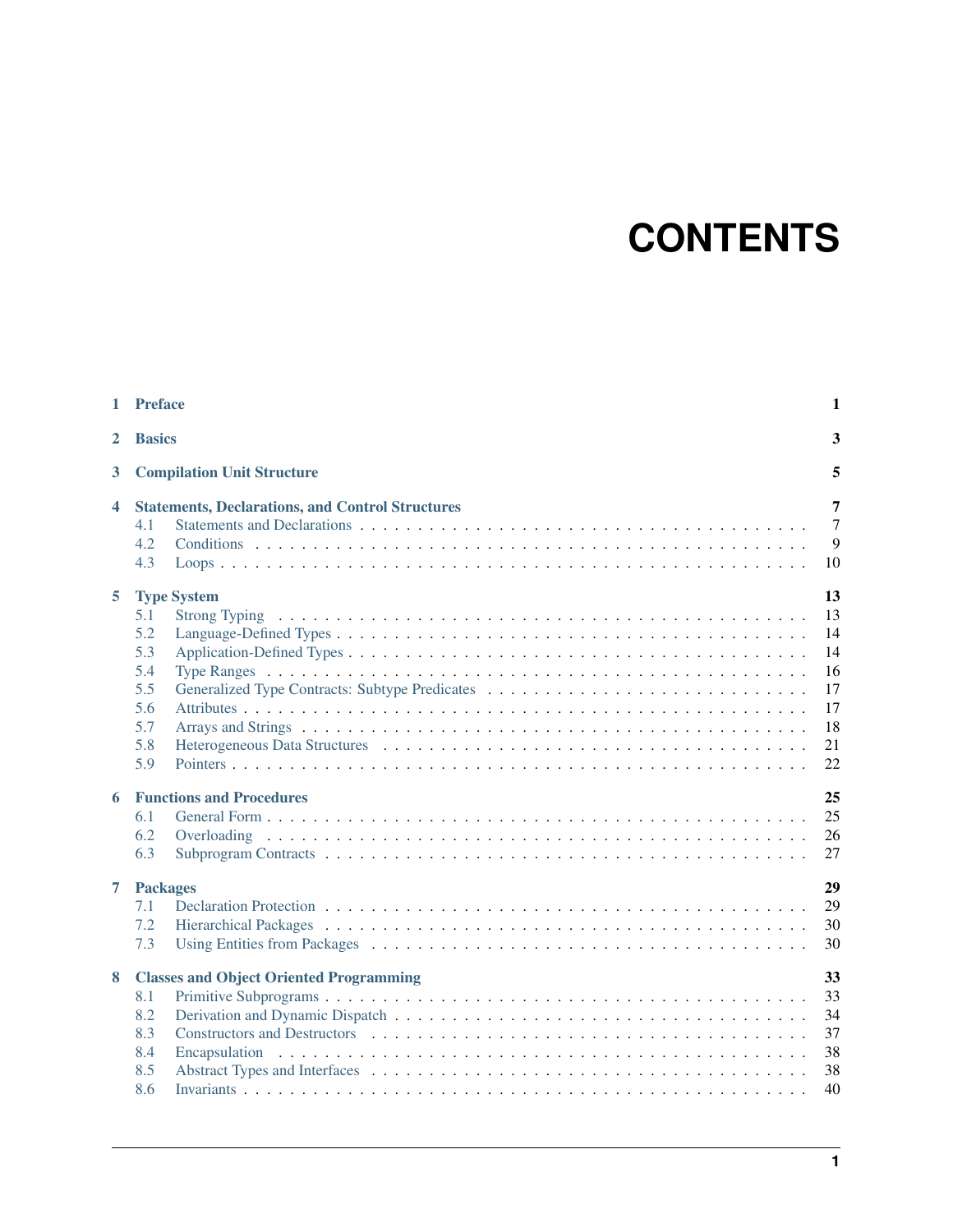| $\mathbf Q$                     | <b>Generics</b>      | 43 |  |
|---------------------------------|----------------------|----|--|
|                                 | 9.1                  | 43 |  |
|                                 | 9.2                  | 44 |  |
|                                 | 9.3                  | 45 |  |
|                                 | <b>10 Exceptions</b> | 47 |  |
|                                 |                      | 47 |  |
|                                 |                      | 48 |  |
|                                 | 49<br>11 Concurrency |    |  |
|                                 | 11.1                 | 49 |  |
|                                 | 11.2.                | 52 |  |
|                                 | 11.3                 | 54 |  |
|                                 | 11.4                 | 55 |  |
| <b>12 Low Level Programming</b> |                      |    |  |
|                                 |                      | 57 |  |
|                                 |                      | 58 |  |
|                                 | 12.3                 | 59 |  |
|                                 | <b>13 Conclusion</b> | 61 |  |
|                                 | <b>14 References</b> | 63 |  |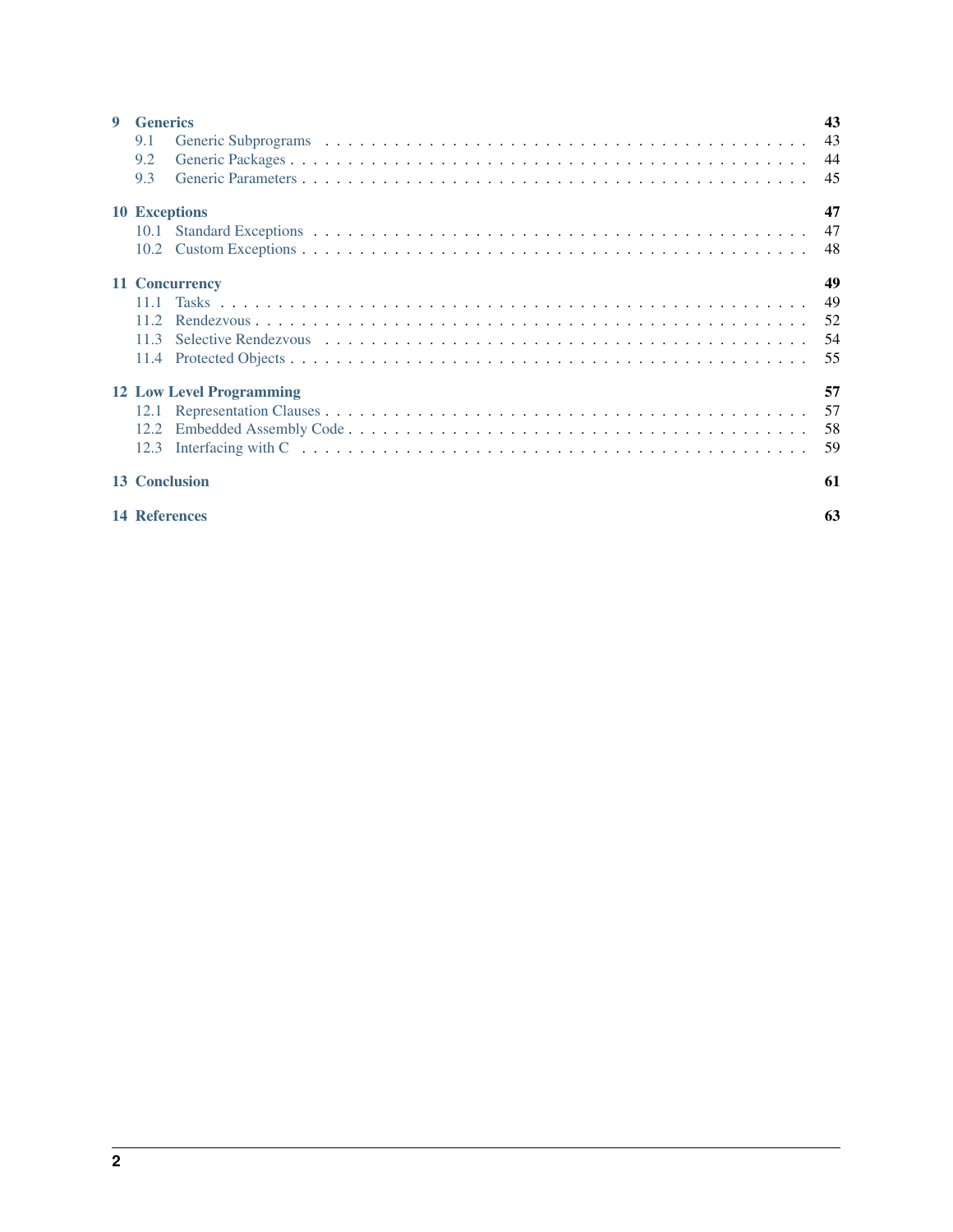### **PREFACE**

<span id="page-5-0"></span>Nowadays it seems like talking about programming languages is a bit passé. The technical wars of the past decade have subsided and today we see a variety of high-level and well-established languages offering functionality that can meet the needs of any programmer.

Python, Java, C++, C#, and Visual Basic are recent examples. Indeed, these languages make it easier to write code very quickly, are very flexible, offer features with highly dynamic behavior, and some even allow compilers to deduce the developer's probable intent.

Why, then, talk about yet another language? Well, by addressing the general programming market, the aforementioned languages have become poorly suited for working within the domain of high-integrity systems. In highly reliable, secure and safe applications such as those found in and around airplanes, rockets, satellites, trains, and in any device whose failure could jeopardize human life or critical assets, the programming languages used must support the high standard of software engineering necessary to maintain the integrity of the system.

The concept of verification—the practice of showing that the system behaves and performs as intended—is key in such environments. Verification can be accomplished by some combination of review, testing, static analysis, and formal proof techniques. The increasing reliance on software and increasing complexity of today's systems has made this task more difficult. Technologies and practices that might have been perfectly acceptable ten or fifteen years ago are insufficient today. Thankfully, the state of the art in analysis and proof tools and techniques has also advanced.

The latest revisions of the Ada language, Ada 2005 and Ada 2012, make enhanced software integrity possible. From its inception in the 1980s, Ada was designed to meet the requirements of high-integrity systems, and continues to be well-suited for the implementation of critical embedded or native applications. And it has been receiving increased attention recently. Every language revision has enhanced expressiveness in many areas. Ada 2012, in particular, has introduced new features for contract-based programming that are valuable to any project where verification is part of the engineering lifecycle. Along with these language enhancements, Ada compiler and tool technology has also kept pace with general computing developments over the past few years. Ada development environments are available on a wide range of platforms and are being used for the most demanding applications.

It is no secret that we at AdaCore are very enthusiastic about Ada, but we will not claim that Ada is always the solution; Ada is no more a silver bullet than any other language. In some domains other languages make sense because of the availability of particular libraries or development frameworks. For example, C++ and Java are considered good choices for desktop programs or applications where a shortened time to market is a major objective. Other areas, such as website programming or system administration, tend to rely on different formalisms such as scripting and interpreted languages. The key is to select the proper technical approach, in terms of the language and tools, to meet the requirements. Ada's strength is in areas where reliability is paramount.

Learning a new language shouldn't be complicated. Programming paradigms have not evolved much since object oriented programming gained a foothold, and the same paradigms are present one way or another in many widely used languages. This document will thus give you an overview of the Ada language using analogies to C++ and Java—these are the languages you're already likely to know. No prior knowledge of Ada is assumed. If you are working on an Ada project now and need more background, if you are interested in learning to program in Ada, or if you need to perform an assessment of possible languages to be used for a new development, this guide is for you.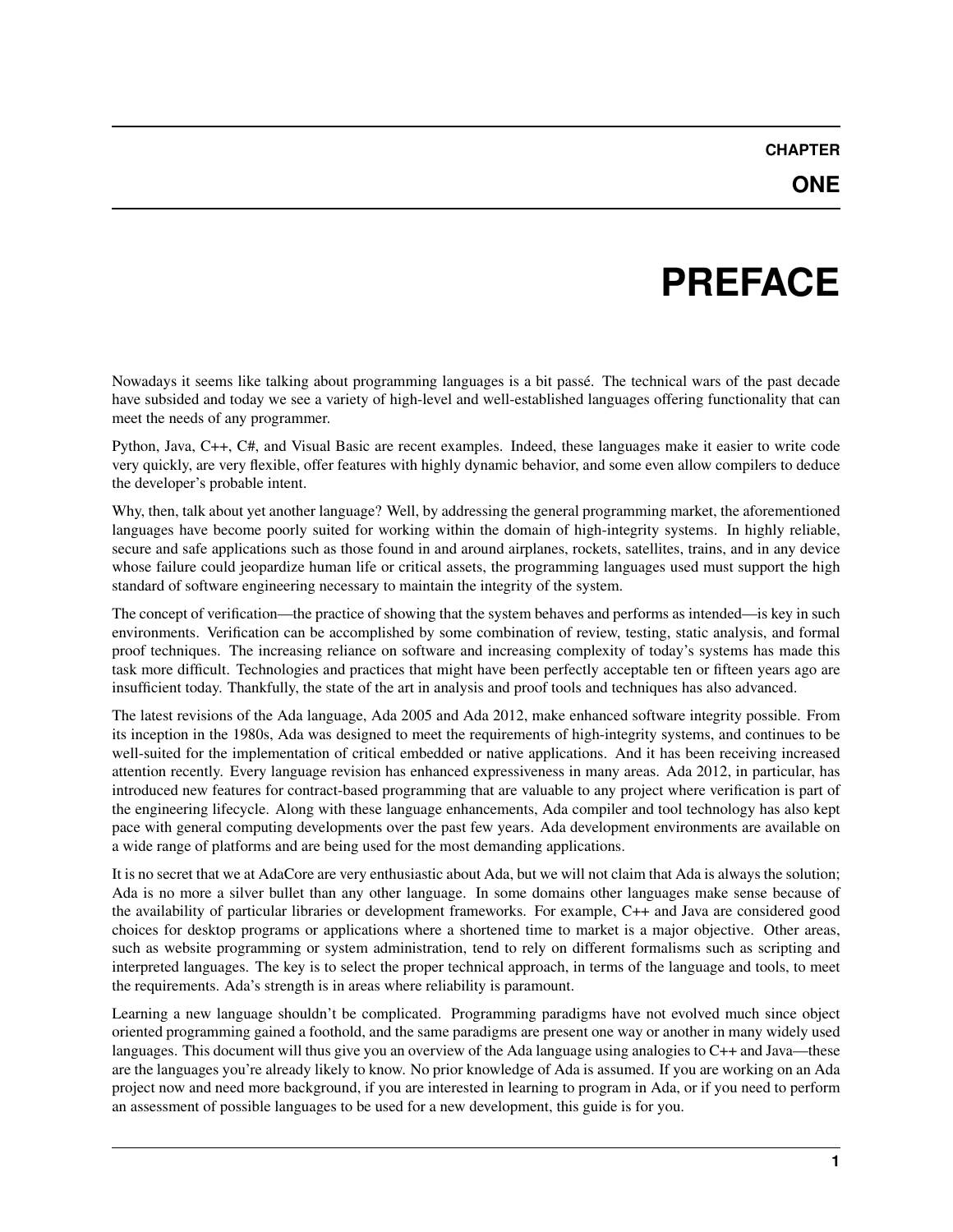This document was prepared by Quentin Ochem, with contributions and review from Richard Kenner, Albert Lee, and Ben Brosgol.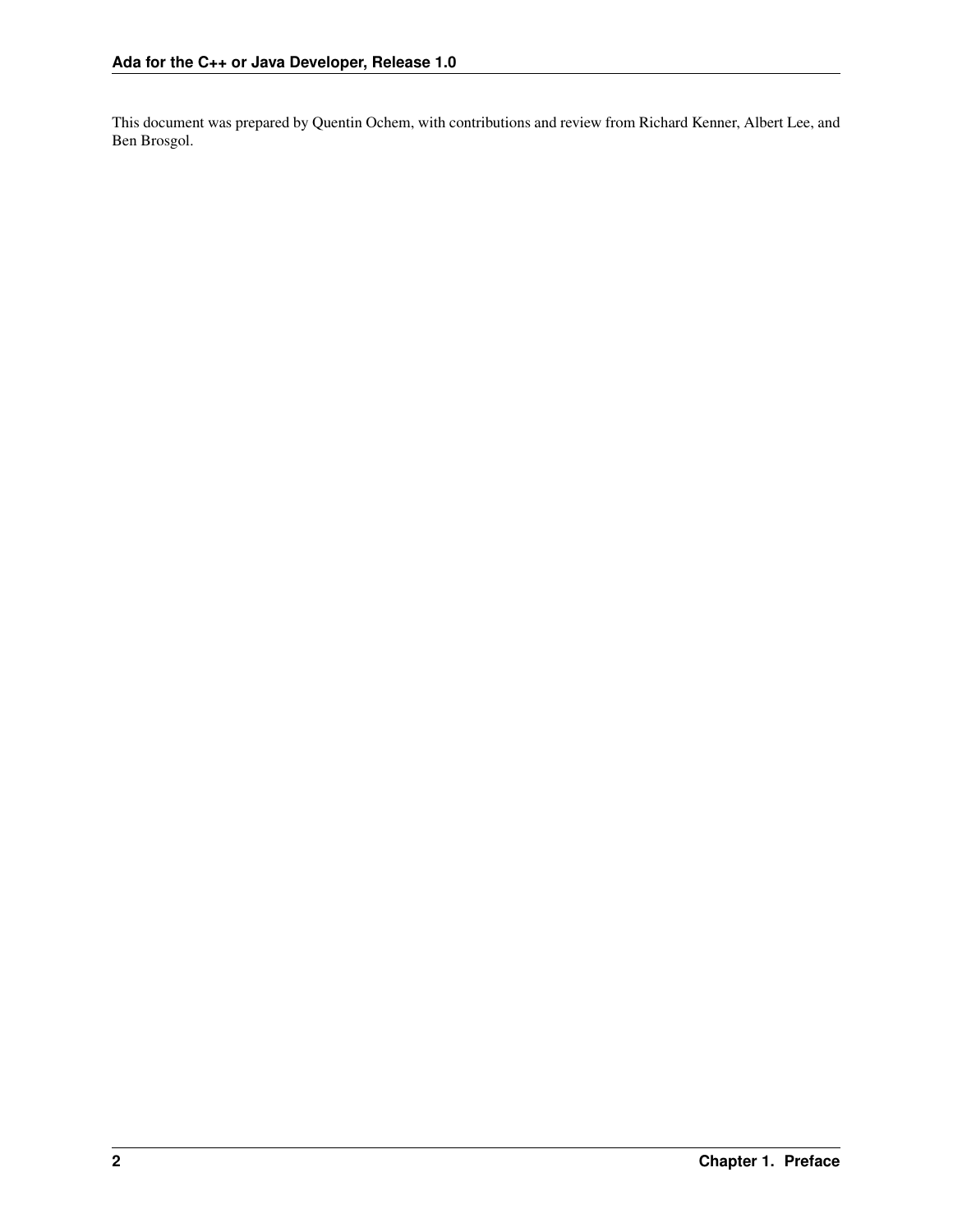# **BASICS**

<span id="page-7-0"></span>Ada implements the vast majority of programming concepts that you're accustomed to in C++ and Java: classes, inheritance, templates (generics), etc. Its syntax might seem peculiar, though. It's not derived from the popular C style of notation with its ample use of brackets; rather, it uses a more expository syntax coming from Pascal. In many ways, Ada is a simpler language—its syntax favors making it easier to conceptualize and read program code, rather than making it faster to write in a cleverly condensed manner. For example, full words like begin and end are used in place of curly braces. Conditions are written using if, then, elsif, else, and end if. Ada's assignment operator does not double as an expression, smoothly eliminating any frustration that could be caused by = being used where == should be.

All languages provide one or more ways to express comments. In Ada, two consecutive hyphens  $--$  mark the start of a comment that continues to the end of the line. This is exactly the same as using // for comments in C++ and Java. There is no equivalent of  $/* \dots */$  block comments in Ada; use multiple  $--$  lines instead.

Ada compilers are stricter with type and range checking than most C++ and Java programmers are used to. Most beginning Ada programmers encounter a variety of warnings and error messages when coding more creatively, but this helps detect problems and vulnerabilities at compile time—early on in the development cycle. In addition, dynamic checks (such as array bounds checks) provide verification that could not be done at compile time. Dynamic checks are performed at run time, similar to what is done in Java.

Ada identifiers and reserved words are case insensitive. The identifiers *VAR*, *var* and *VaR* are treated as the same; likewise begin, BEGIN, Begin, etc. Language-specific characters, such as accents, Greek or Russian letters, and Asian alphabets, are acceptable to use. Identifiers may include letters, digits, and underscores, but must always start with a letter. There are 73 reserved keywords in Ada that may not be used as identifiers, and these are: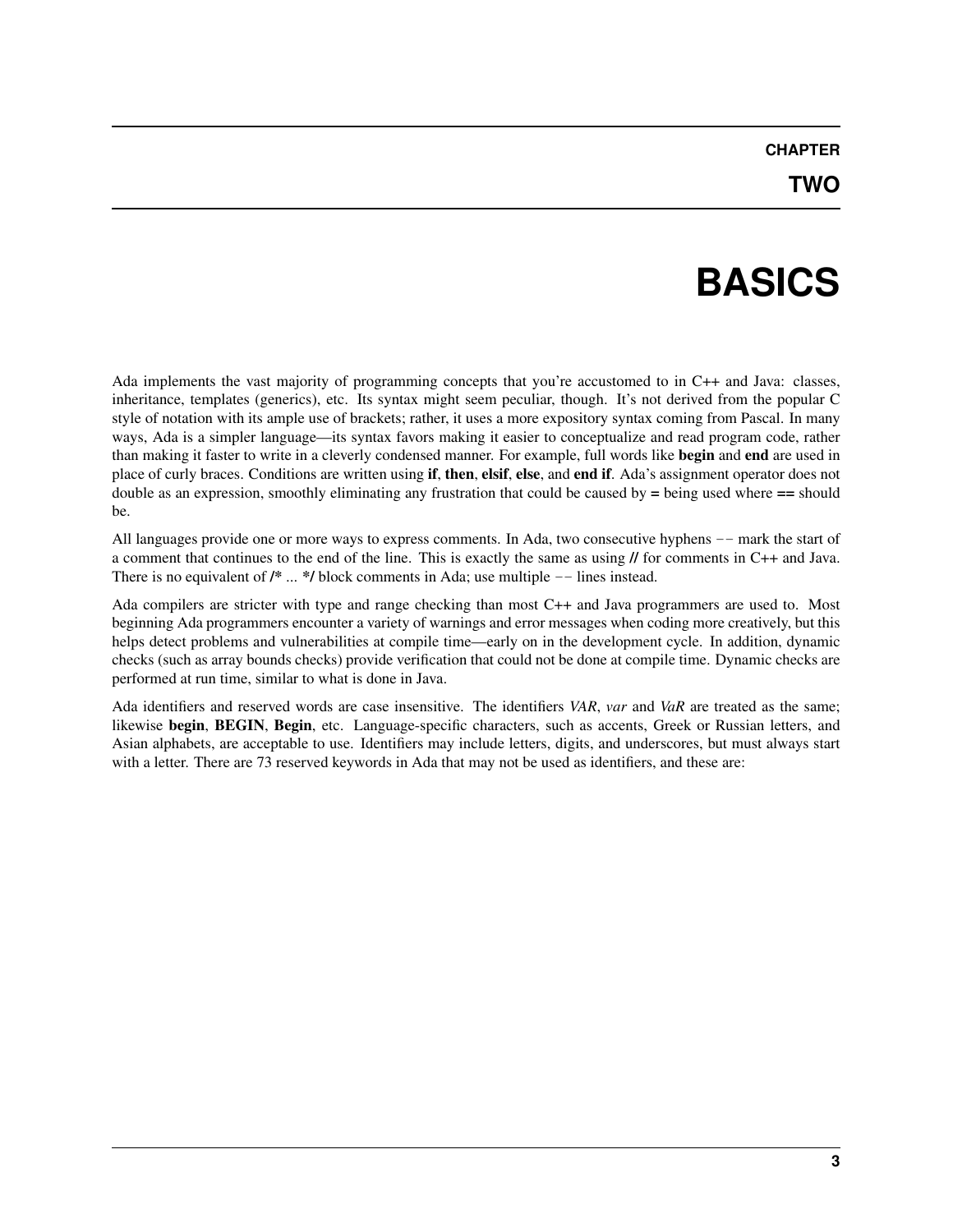| abort    | else      | null       | select       |
|----------|-----------|------------|--------------|
| abs      | elsif     | of         | separate     |
| abstract | end       | $\alpha$   | some         |
| accept   | entry     | others     | subtype      |
| access   | exception | out        | synchronized |
| aliased  | exit      | overriding | tagged       |
| all      | for       | package    | task         |
| and      | function  | pragma     | terminate    |
| array    | generic   | private    | then         |
| at       | goto      | procedure  | type         |
| begin    | if        | protected  | until        |
| body     | in        | raise      | use          |
| case     | interface | range      | when         |
| constant | is        | record     | while        |
| declare  | limited   | rem        | with         |
| delay    | loop      | renames    | xor          |
| delta    | mod       | requeue    |              |
| digits   | new       | return     |              |
| do       | not       | reverse    |              |

Ada is designed to be portable. Ada compilers must follow a precisely defined international (ISO) standard language specification with clearly documented areas of vendor freedom where the behavior depends on the implementation. It's possible, then, to write an implementation-independent application in Ada and to make sure it will have the same effect across platforms and compilers.

Ada is truly a general purpose, multiple paradigm language that allows the programmer to employ or avoid features like run-time contract checking, tasking, object oriented programming, and generics. Efficiently programmed Ada is employed in device drivers, interrupt handlers, and other low-level functions. It may be found today in devices with tight limits on processing speed, memory, and power consumption. But the language is also used for programming larger interconnected systems running on workstations, servers, and supercomputers.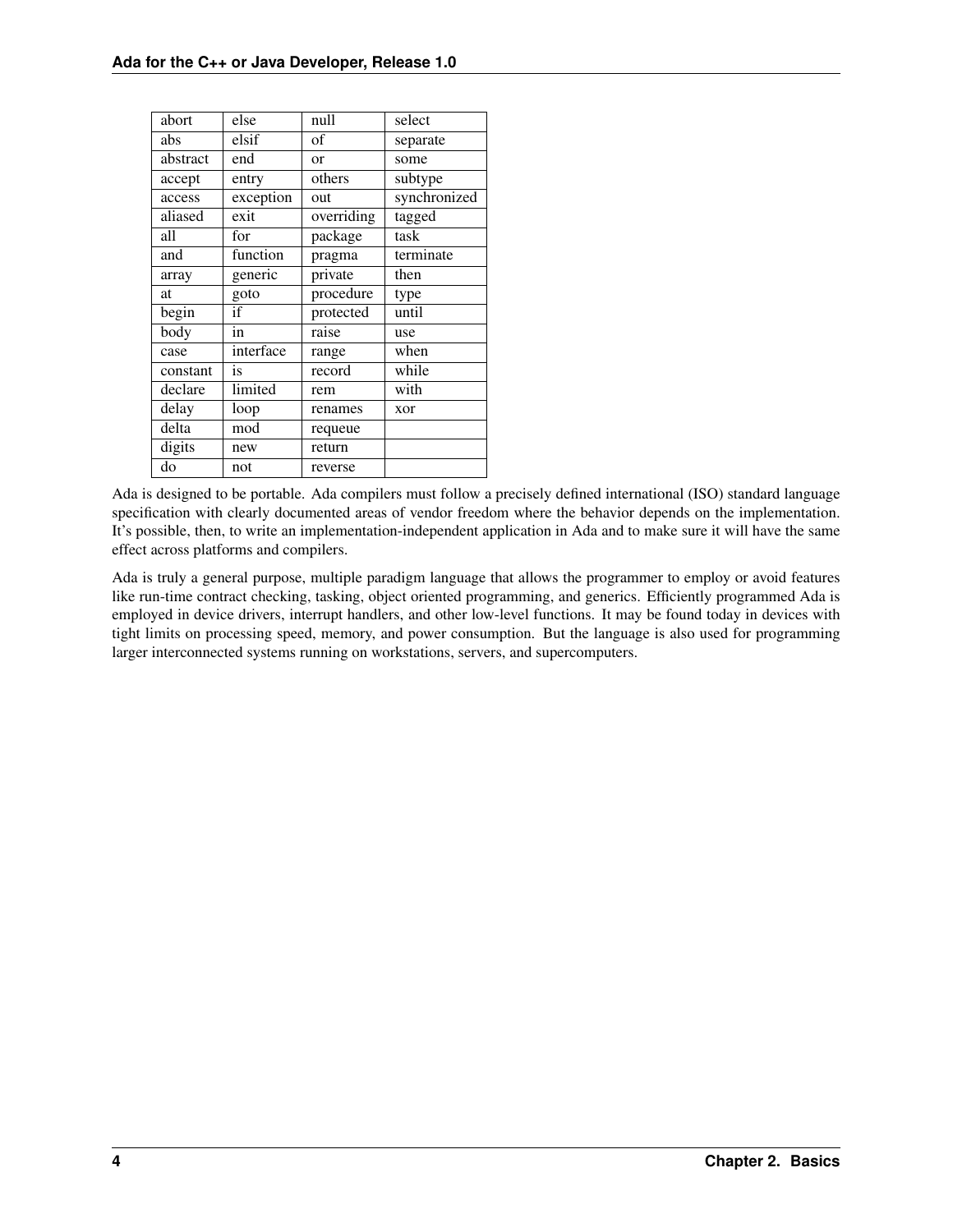**THREE**

# <span id="page-9-0"></span>**COMPILATION UNIT STRUCTURE**

C++ programming style usually promotes the use of two distinct files: header files used to define specifications (*.h*, *.hxx*, *.hpp*), and implementation files which contain the executable code (*.c*, *.cxx*, *.cpp*). However, the distinction between specification and implementation is not enforced by the compiler and may need to be worked around in order to implement, for example, inlining or templates.

Java compilers expect both the implementation and specification to be in the same *.java* file. (Yes, design patterns allow using interfaces to separate specification from implementation to a certain extent, but this is outside of the scope of this description.)

Ada is superficially similar to the C++ case: Ada compilation units are generally split into two parts, the specification and the body. However, what goes into those files is more predictable for both the compiler and for the programmer. With GNAT, compilation units are stored in files with a *.ads* extension for specifications and with a *.adb* extension for implementations.

Without further ado, we present the famous "Hello World" in three languages:

```
[Ada]
with Ada.Text_IO;
use Ada.Text_IO;
procedure Main is
begin
   Put_Line ("Hello World");
end Main;
[C++]#include <iostream>
using namespace std;
int main(int argc, const char* argv[]) {
   cout << "Hello World" << endl;
}
[Java]
public class Main {
  public static void main(String [] argv) {
      System.out.println ("Hello World");
   }
}
```
The first line of Ada we see is the with clause, declaring that the unit (in this case, the Main subprogram) will require the services of the package *Ada.Text\_IO*. This is different from how #include works in C++ in that it does not, in a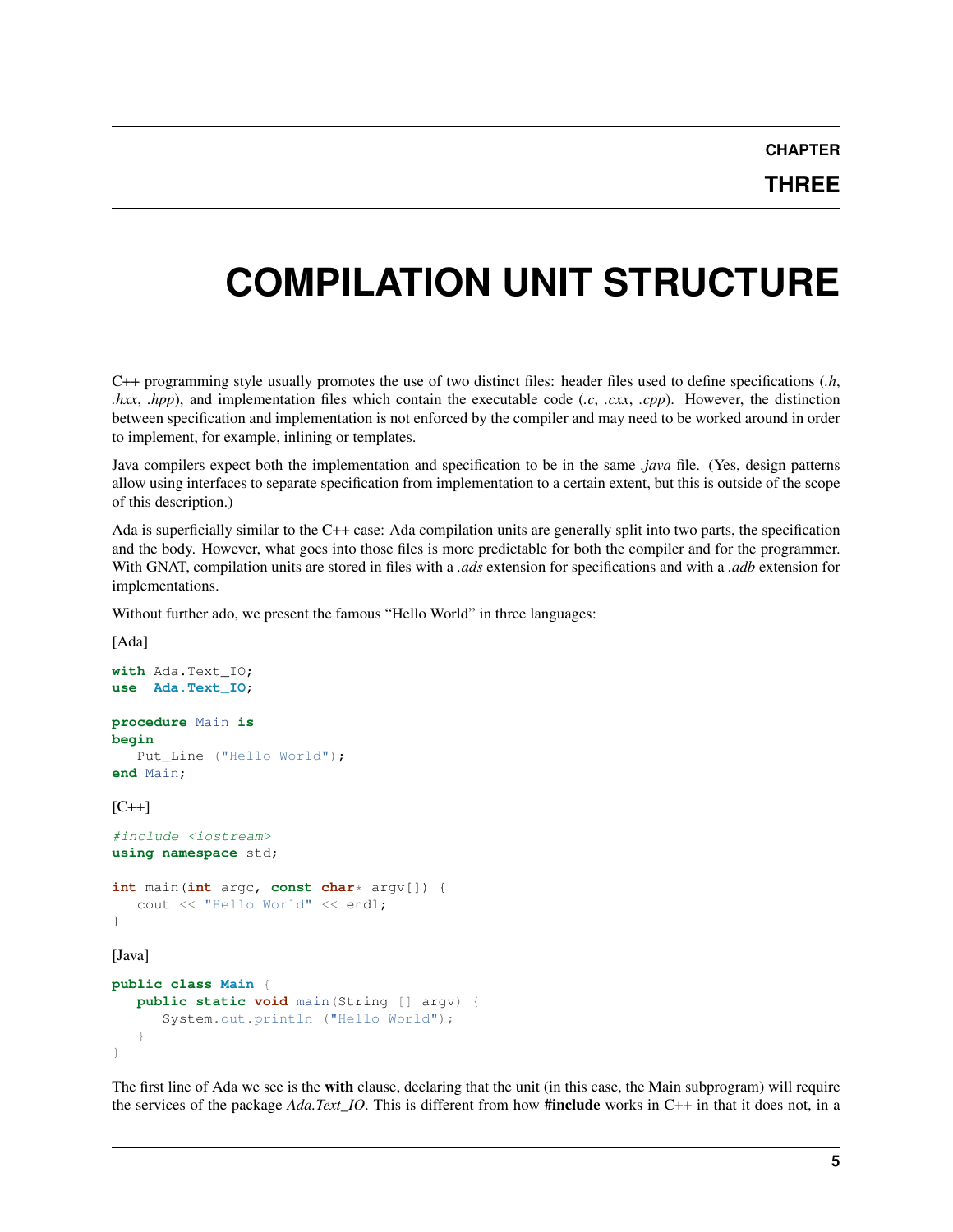logical sense, copy/paste the code of *Ada.Text IO* into *Main*. The **with** clause directs the compiler to make the public interface of the *Ada.Text IO* package visible to code in the unit (here *Main*) containing the **with** clause. Note that this construct does not have a direct analog in Java, where the entire CLASSPATH is always accessible. Also, the name ''Main" for the main subprogram was chosen for consistency with C++ and Java style but in Ada the name can be whatever the programmer chooses.

The use clause is the equivalent of using namespace in C++, or import in Java (though it wasn't necessary to use import in the Java example above). It allows you to omit the full package name when referring to withed units. Without the use clause, any reference to *Ada.Text IO* items would have had to be fully qualified with the package name. The *Put\_Line* line would then have read:

Ada.Text\_IO.Put\_Line ("Hello World");

The word "package" has different meanings in Ada and Java. In Java, a package is used as a namespace for classes. In Ada, it's often a compilation unit. As a result Ada tends to have many more packages than Java. Ada package specifications ("package specs" for short) have the following structure:

```
package Package_Name is
```
-- public declarations

#### **private**

-- private declarations

**end** Package\_Name;

The implementation in a package body (written in a *.adb* file) has the structure:

**package body** Package\_Name **is**

-- implementation

#### **end** Package\_Name;

The **private** reserved word is used to mark the start of the private portion of a package spec. By splitting the package spec into private and public parts, it is possible to make an entity available for use while hiding its implementation. For instance, a common use is declaring a **record** (Ada's **struct**) whose fields are only visible to its package and not to the caller. This allows the caller to refer to objects of that type, but not to change any of its contents directly.

The package body contains implementation code, and is only accessible to outside code through declarations in the package spec.

An entity declared in the private part of a package in Ada is roughly equivalent to a protected member of a C++ or Java class. An entity declared in the body of an Ada package is roughly equivalent to a private member of a C++ or Java class.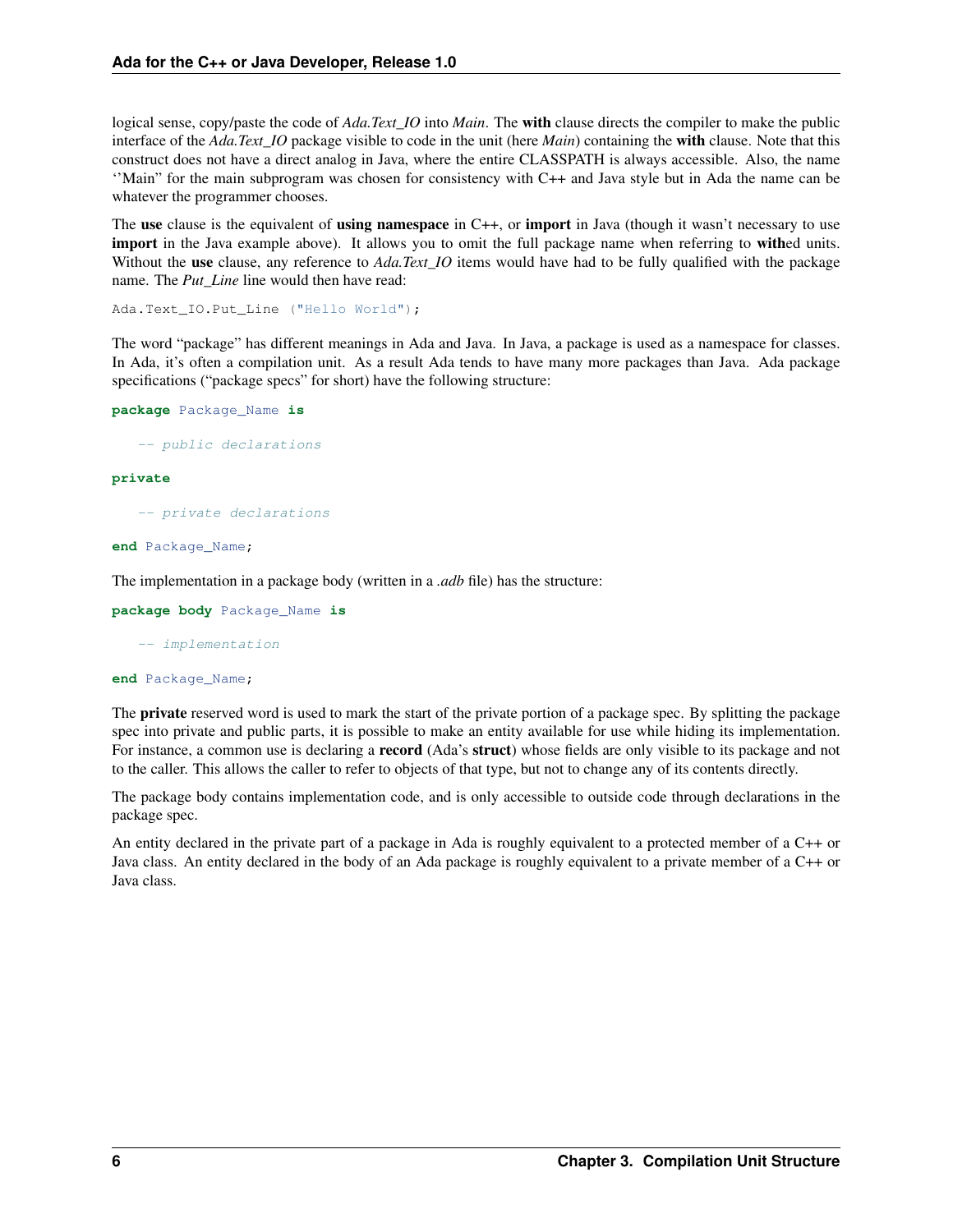# <span id="page-11-0"></span>**STATEMENTS, DECLARATIONS, AND CONTROL STRUCTURES**

### <span id="page-11-1"></span>**4.1 Statements and Declarations**

The following code samples are all equivalent, and illustrate the use of comments and working with integer variables: [Ada]

```
--
-- Ada program to declare and modify Integers
--
procedure Main is
  -- Variable declarations
  A, B : Integer := 0;
  C: Integer := 100;
  D : Integer;
begin
  -- Ada uses a regular assignment statement for incrementation.
  A := A + 1;-- Regular addition
  D := A + B + C;end Main;
[C++]/*
 * C++ program to declare and modify ints
 */
int main(int argc, const char* argv[]) {
  // Variable declarations
  int a = 0, b = 0, c = 100, d;
   // C++ shorthand for incrementation
   a++;
   // Regular addition
   d = a + b + c;}
```

```
[Java]
```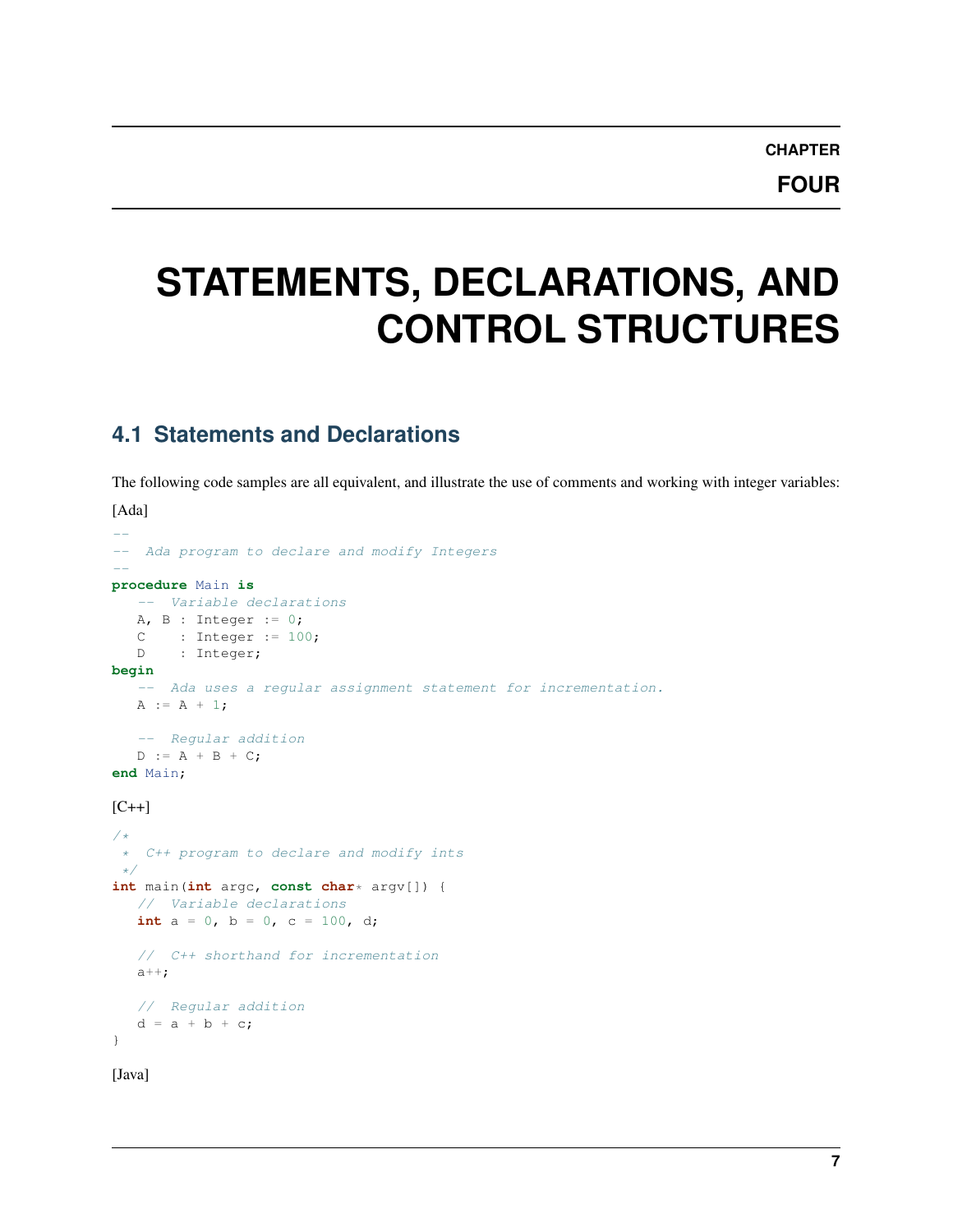```
/*
    Java program to declare and modify ints
 */
public class Main {
  public static void main(String [] argv) {
      // Variable declarations
      int a = 0, b = 0, c = 100, d;
      // Java shorthand for incrementation
      a++;// Regular addition
      d = a + b + c;}
}
```
Statements are terminated by semicolons in all three languages. In Ada, blocks of code are surrounded by the reserved words begin and end rather than by curly braces. We can use both multi-line and single-line comment styles in the C++ and Java code, and only single-line comments in the Ada code.

Ada requires variable declarations to be made in a specific area called the *declarative part*, seen here before the begin keyword. Variable declarations start with the identifier in Ada, as opposed to starting with the type as in C++ and Java (also note Ada's use of the : separator). Specifying initializers is different as well: in Ada an initialization expression can apply to multiple variables (but will be evaluated separately for each), whereas in C++ and Java each variable is initialized individually. In all three languages, if you use a function as an initializer and that function returns different values on every invocation, each variable will get initialized to a different value.

Let's move on to the imperative statements. Ada does not provide  $++$  or  $--$  shorthand expressions for increment/decrement operations; it is necessary to use a full assignment statement. The := symbol is used in Ada to perform value assignment. Unlike C++'s and Java's = symbol, := can not be used as part of an expression. So, a statement like  $A := B := C$ ; doesn't make sense to an Ada compiler, and neither does a clause like "if  $A := B$  then ...." Both are compile-time errors.

You can nest a block of code within an outer block if you want to create an inner scope:

```
with Ada.Text_IO; use Ada.Text_IO;
procedure Main is
begin
   Put_Line ("Before the inner block");
   declare
      Alpha : Integer := 0;
   begin
      Alpha := Alpha + 1;
      Put_Line ("Now inside the inner block");
   end;
   Put_Line ("After the inner block");
end Main;
```
It is OK to have an empty declarative part or to omit the declarative part entirely—just start the inner block with begin if you have no declarations to make. However it is not OK to have an empty sequence of statements. You must at least provide a null; statement, which does nothing and indicates that the omission of statements is intentional.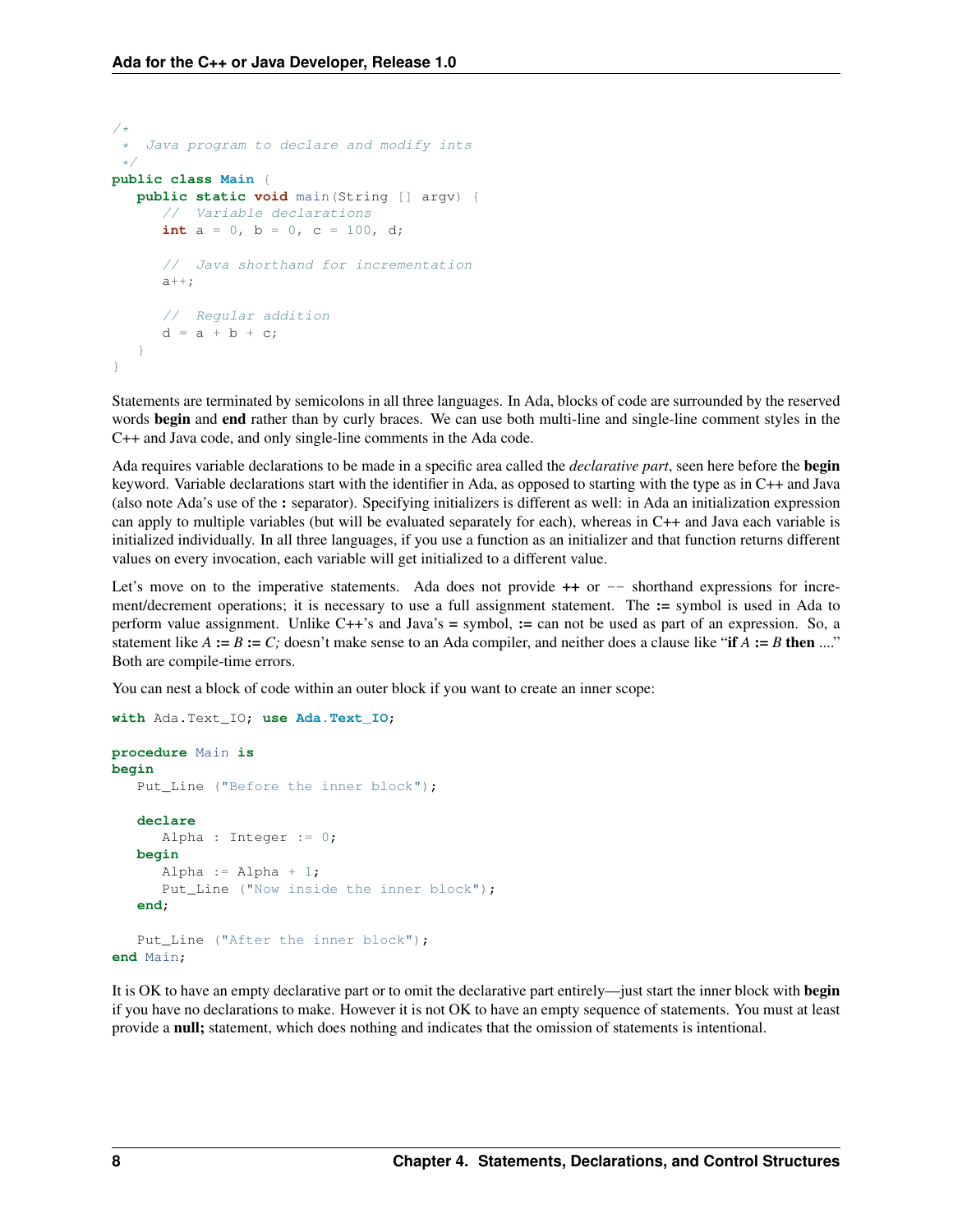### <span id="page-13-0"></span>**4.2 Conditions**

The use of the if statement:

```
[Ada]
if Variable > 0 then
   Put Line (" > 0 ");elsif Variable < 0 then
  Put_Line (" < 0 ");
else
  Put_Line (" = 0 ");end if;
[C++]if (Variable > 0)
  cout \ll " > 0 " \ll endl;
else if (Variable < 0)
  cout << " < 0 " << endl;
else
  cout << " = 0 " << endl;
```
[Java]

```
if (Variable > 0)
   System.out.println (" > 0 ");
else if (Variable < 0)
  System.out.println (" < 0 ");
else
   System.out.println (" = 0 ");
```
In Ada, everything that appears between the if and then keywords is the conditional expression—no parentheses required. Comparison operators are the same, except for equality  $(=)$  and inequality  $(=)$ . The english words **not**, and, and or replace the symbols  $!, \&$ , and  $\vert$ , respectively, for performing boolean operations.

It's more customary to use  $\&\&$  and  $\parallel$  in C++ and Java than  $\&$  and  $\parallel$  when writing boolean expressions. The difference is that  $&\&$  and  $\parallel$  are short-circuit operators, which evaluate terms only as necessary, and  $&$  and  $\parallel$  will unconditionally evaluate all terms. In Ada, and and or will evaluate all terms; and then and or else direct the compiler to employ short circuit evaluation.

Here are what switch/case statements look like:

```
[Ada]
```

```
case Variable is
  when 0 \RightarrowPut_Line ("Zero");
   when 1 . . 9 =>
     Put_Line ("Positive Digit");
  when 10 | 12 | 14 | 16 | 18 =>
     Put_Line ("Even Number between 10 and 18");
   when others =>
     Put_Line ("Something else");
end case;
[C++]switch (Variable) {
   case 0:
```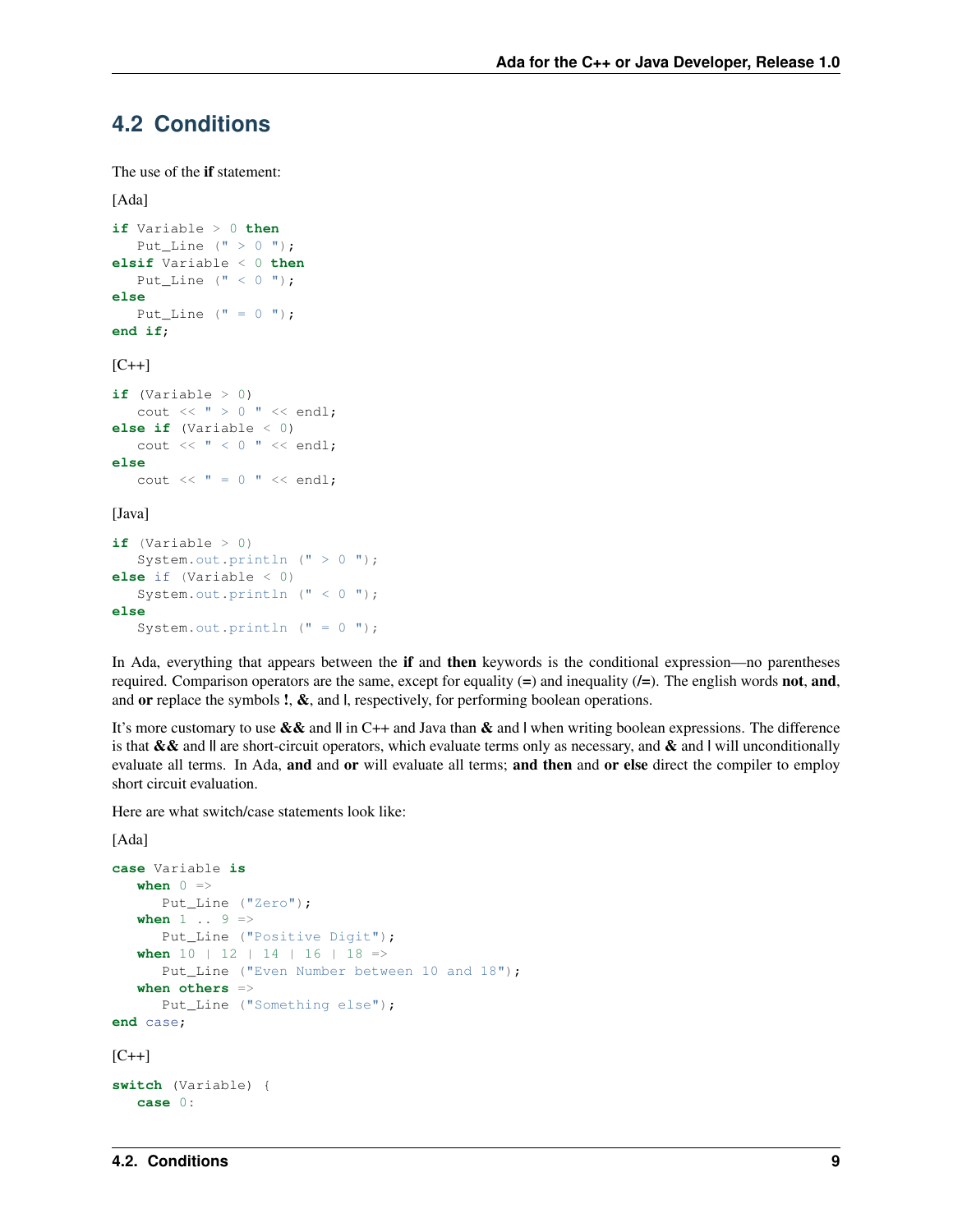```
cout << "Zero" << endl;
     break;
   case 1: case 2: case 3: case 4: case 5:
   case 6: case 7: case 8: case 9:
      cout << "Positive Digit" << endl;
      break;
   case 10: case 12: case 14: case 16: case 18:
      cout << "Even Number between 10 and 18" << endl;
      break;
   default:
      cout << "Something else";
}
[Java]
switch (Variable) {
   case 0:
     System.out.println ("Zero");
     break;
   case 1: case 2: case 3: case 4: case 5:
   case 6: case 7: case 8: case 9:
      System.out.println ("Positive Digit");
      break;
   case 10: case 12: case 14: case 16: case 18:
      System.out.println ("Even Number between 10 and 18");
      break;
   default:
      System.out.println ("Something else");
}
```
In Ada, the case and end case lines surround the whole case statement, and each case starts with when. So, when programming in Ada, replace switch with case, and replace case with when.

Case statements in Ada require the use of discrete types (integers or enumeration types), and require all possible cases to be covered by when statements. If not all the cases are handled, or if duplicate cases exist, the program will not compile. The default case, default: in C++ and Java, can be specified using when others => in Ada.

In Ada, the break instruction is implicit and program execution will never fall through to subsequent cases. In order to combine cases, you can specify ranges using ... and enumerate disjoint values using I which neatly replaces the multiple case statements seen in the C++ and Java versions.

#### <span id="page-14-0"></span>**4.3 Loops**

In Ada, loops always start with the **loop** reserved word and end with **end loop**. To leave the loop, use **exit**—the C++ and Java equivalent being break. This statement can specify a terminating condition using the exit when syntax. The loop opening the block can be preceded by a while or a for.

The while loop is the simplest one, and is very similar across all three languages:

```
[Ada]
while Variable < 10_000 loop
   Variable := Variable \star 2;
end loop;
[C++]
```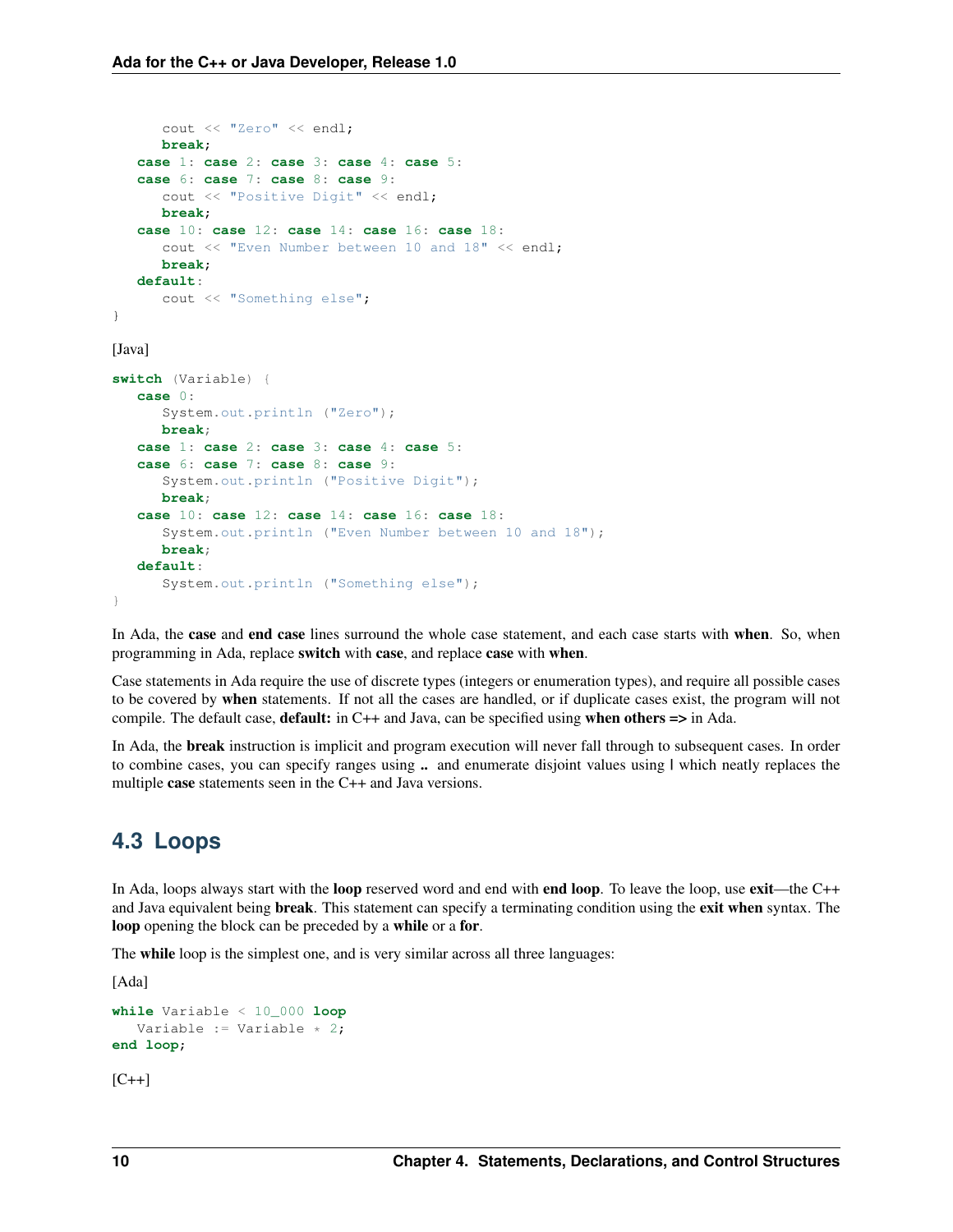```
while (Variable < 10000) {
  Variable = Variable * 2;}
[Java]
while (Variable < 10000) {
    Variable = Variable \star 2;
}
```
Ada's for loop, however, is quite different from that in C++ and Java. It always increments or decrements a loop index within a discrete range. The loop index (or "loop parameter" in Ada parlance) is local to the scope of the loop and is implicitly incremented or decremented at each iteration of the loop statements; the program cannot directly modify its value. The type of the loop parameter is derived from the range. The range is always given in ascending order even if the loop iterates in descending order. If the starting bound is greater than the ending bound, the interval is considered to be empty and the loop contents will not be executed. To specify a loop iteration in decreasing order, use the reverse reserved word. Here are examples of loops going in both directions:

[Ada]

```
-- Outputs 0, 1, 2, ..., 9
for Variable in 0 .. 9 loop
  Put_Line (Integer'Image (Variable));
end loop;
-- Outputs 9, 8, 7, ..., 0
for Variable in reverse 0 .. 9 loop
  Put_Line (Integer'Image (Variable));
end loop;
[C++]// Outputs 0, 1, 2, ..., 9
for (int Variable = 0; Variable <= 9; Variable++) {
  cout << Variable << endl;
```

```
// Outputs 9, 8, 7, ..., 0
for (int Variable = 9; Variable >=0; Variable--) {
  cout << Variable << endl;
}
```
[Java]

}

```
// Outputs 0, 1, 2, ..., 9
for (int Variable = 0; Variable \leq 9; Variable++) {
   System.out.println (Variable);
}
// Outputs 9, 8, 7, ..., 0
for (int Variable = 9; Variable >= 0; Variable--) {
   System.out.println (Variable);
}
```
Ada uses the *Integer* type's *'Image* attribute to convert a numerical value to a String. There is no implicit conversion between *Integer* and *String* as there is in C++ and Java. We'll have a more in-depth look at such attributes later on.

It's easy to express iteration over the contents of a container (for instance, an array, a list, or a map) in Ada and Java. For example, assuming that *Int* List is defined as an array of Integer values, you can use: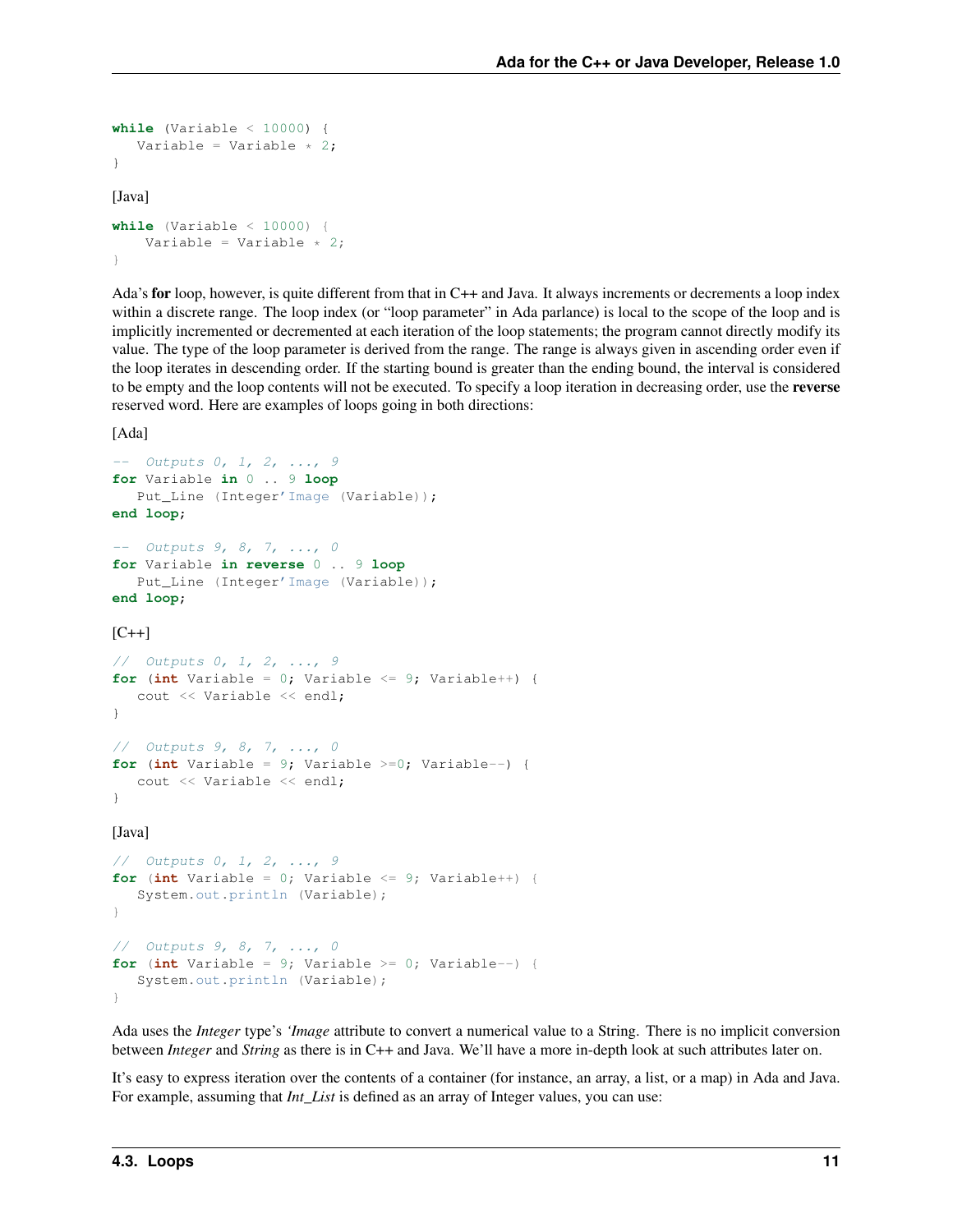[Ada]

```
for I of Int_List loop
  Put_Line (Integer'Image (I));
end loop;
```
[Java]

```
for (int i : Int_List) {
  System.out.println (i);
}
```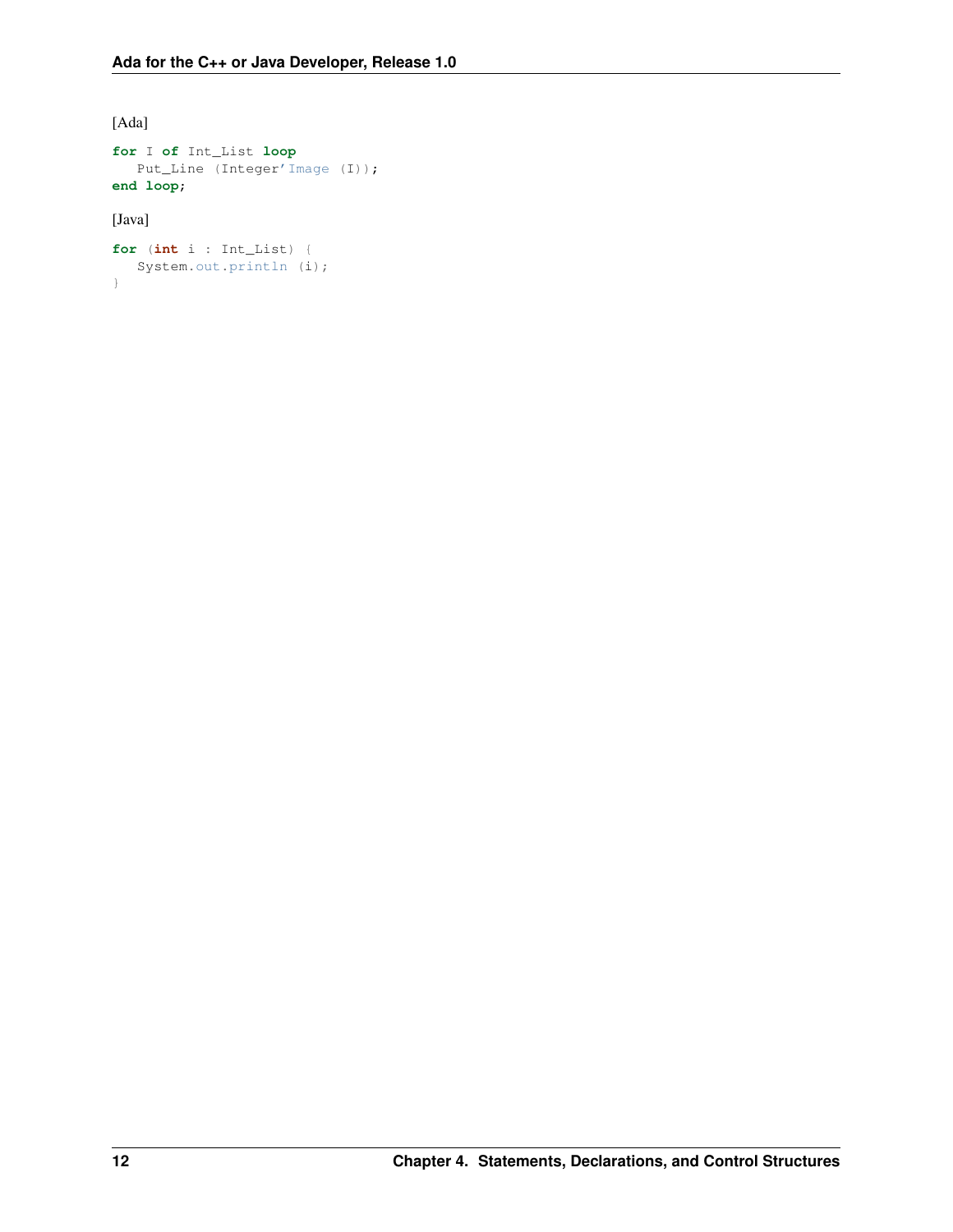### **TYPE SYSTEM**

### <span id="page-17-1"></span><span id="page-17-0"></span>**5.1 Strong Typing**

One of the main characteristics of Ada is its strong typing (i.e., relative absence of implicit type conversions). This may take some getting used to. For example, you can't divide an integer by a float. You need to perform the division operation using values of the same type, so one value must be explicitly converted to match the type of the other (in this case the more likely conversion is from integer to float). Ada is designed to guarantee that what's done by the program is what's meant by the programmer, leaving as little room for compiler interpretation as possible. Let's have a look at the following example:

[Ada]

```
procedure Strong_Typing is
  Alpha : Integer := 1;
  Beta : Integer := 10;
  Result : Float;
begin
   Result := Float (Alpha) / Float (Beta);
end Strong_Typing;
[{\rm C++}]void weakTyping (void) {
   int alpha = 1;
   int \quad \text{beta} = 10;float result;
   result = alpha / beta;
}
[Java]
void weakTyping () {
   int alpha = 1;
   int beta = 10;
   float result;
   result = alpha / beta;
}
```
Are the three programs above equivalent? It may seem like Ada is just adding extra complexity by forcing you to make the conversion from Integer to Float explicit. In fact it significantly changes the behavior of the computation. While the Ada code performs a floating point operation 1.0 / 10.0 and stores 0.1 in *Result*, the C++ and Java versions instead store 0.0 in *result*. This is because the C++ and Java versions perform an integer operation between two integer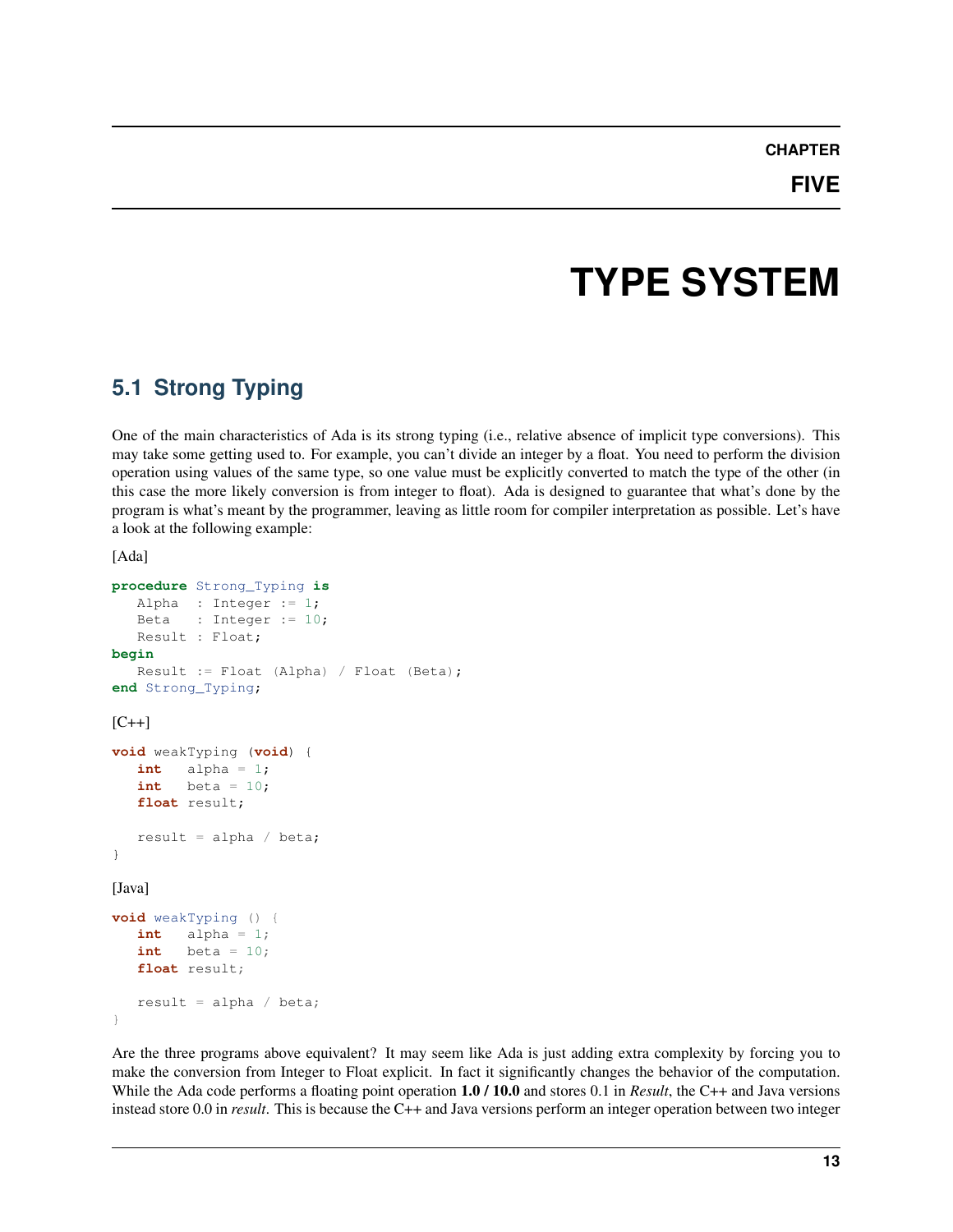variables: 1 / 10 is 0. The result of the integer division is then converted to a *float* and stored. Errors of this sort can be very hard to locate in complex pieces of code, and systematic specification of how the operation should be interpreted helps to avoid this class of errors. If an integer division was actually intended in the Ada case, it is still necessary to explicitly convert the final result to *Float*:

```
-- Perform an Integer division then convert to Float
Result := Float (Alpha / Beta);
```
In Ada, a floating point literal must be written with both an integral and decimal part. 10 is not a valid literal for a floating point value, while 10.0 is.

#### <span id="page-18-0"></span>**5.2 Language-Defined Types**

The principal scalar types predefined by Ada are *Integer*, *Float*, *Boolean*, and *Character*. These correspond to int, float, bool/boolean, and char, respectively. The names for these types are not reserved words; they are regular identifiers.

#### <span id="page-18-1"></span>**5.3 Application-Defined Types**

Ada's type system encourages programmers to think about data at a high level of abstraction. The compiler will at times output a simple efficient machine instruction for a full line of source code (and some instructions can be eliminated entirely). The careful programmer's concern that the operation really makes sense in the real world would be satisfied, and so would the programmer's concern about performance.

The next example below defines two different metrics: area and distance. Mixing these two metrics must be done with great care, as certain operations do not make sense, like adding an area to a distance. Others require knowledge of the expected semantics; for example, multiplying two distances. To help avoid errors, Ada requires that each of the binary operators "+", "-", "\*", and "/" for integer and floating-point types take operands of the same type and return a value of that type.

```
procedure Main is
   type Distance is new Float;
   type Area is new Float;
  D1 : Distance := 2.0;
  D2 : Distance := 3.0;
  A : Area;
begin
  D1 := D1 + D2; -- OK
  DI := DI + A; -- NOT OK: incompatible types for "+" operator
  A := DI * D2; -- NOT OK: incompatible types for ":=" assignment
  A := Area (D1 * D2); -- OK
end Main;
```
Even though the Distance and Area types above are just Floats, the compiler does not allow arbitrary mixing of values of these different types. An explicit conversion (which does not necessarily mean any additional object code) is necessary.

The predefined Ada rules are not perfect; they admit some problematic cases (for example multiplying two **Distances** yields a Distance) and prohibit some useful cases (for example multiplying two Distances should deliver an Area). These situations can be handled through other mechanisms. A predefined operation can be identified as abstract to make it unavailable; overloading can be used to give new interpretations to existing operator symbols, for example allowing an operator to return a value from a type different from its operands; and more generally, GNAT has introduced a facility that helps perform dimensionality checking.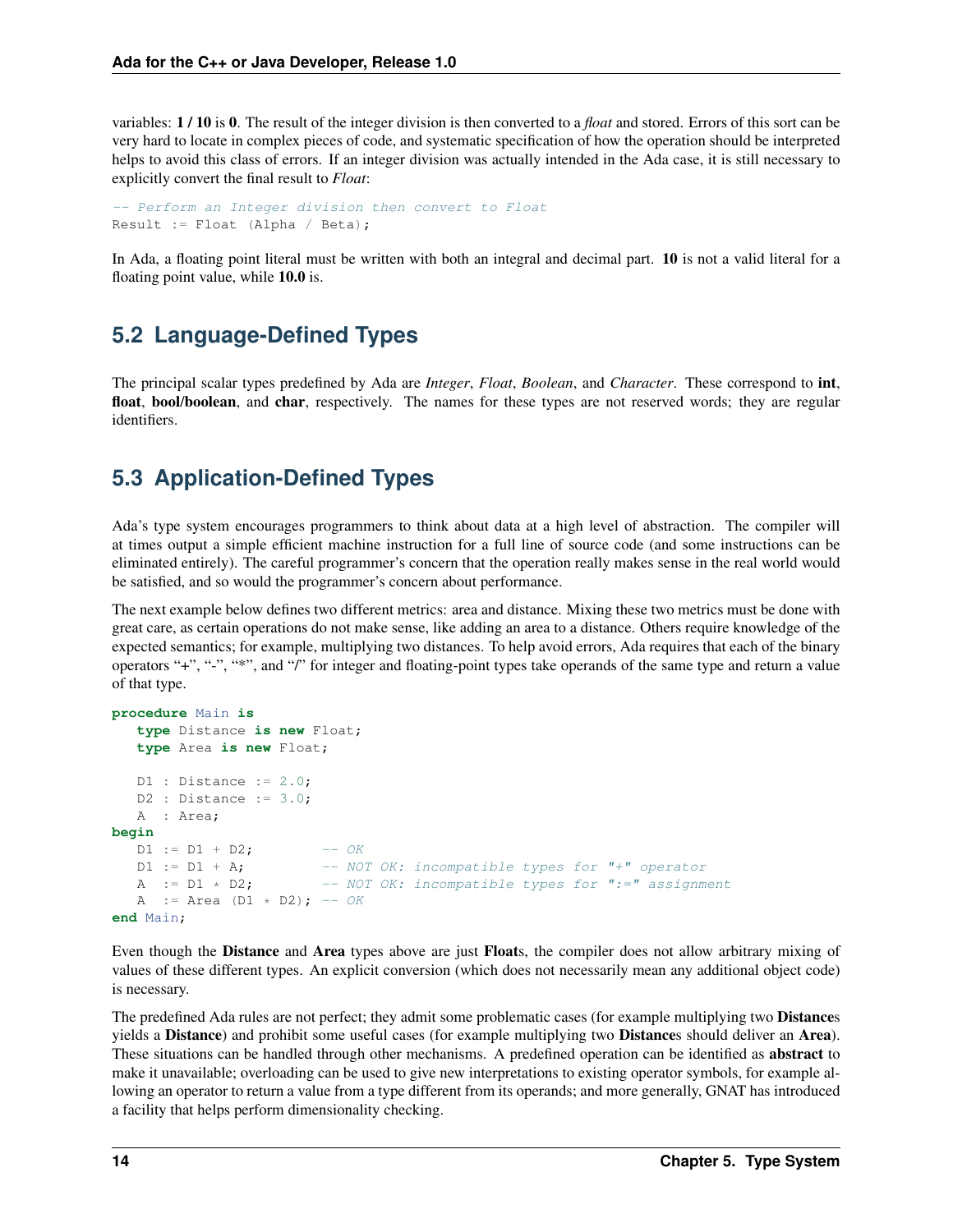Ada enumerations work similarly to C++ and Java's *enum*s.

```
[Ada]
```

```
type Day is
  (Monday,
   Tuesday,
   Wednesday,
   Thursday,
   Friday,
   Saturday,
   Sunday);
```
#### $[C++]$

```
enum Day {
  Monday,
   Tuesday,
   Wednesday,
   Thursday,
   Friday,
   Saturday,
   Sunday};
```
#### [Java]

```
enum Day {
  Monday,
   Tuesday,
   Wednesday,
   Thursday,
   Friday,
   Saturday,
   Sunday}
```
But even though such enumerations may be implemented using a machine word, at the language level Ada will not confuse the fact that *Monday* is a *Day* and is not an *Integer*. You can compare a *Day* with another *Day*, though. To specify implementation details like the numeric values that correspond with enumeration values in C++ you include them in the original *enum* statement:

 $[C++]$ 

```
enum Day {
  Monday = 10,
  Tuesday = 11,
  Wednesday = 12,
  Thursday = 13,
  Friday = 14,
  Saturday = 15,
  Sunday = 16;
```
But in Ada you must use both a type definition for *Day* as well as a separate *representation clause* for it like:

```
for Day use
   (Monday \implies 10,Tuesday \Rightarrow 11,
   Wednesday \Rightarrow 12,
   Thursday \Rightarrow 13,
   Friday \implies 14,
```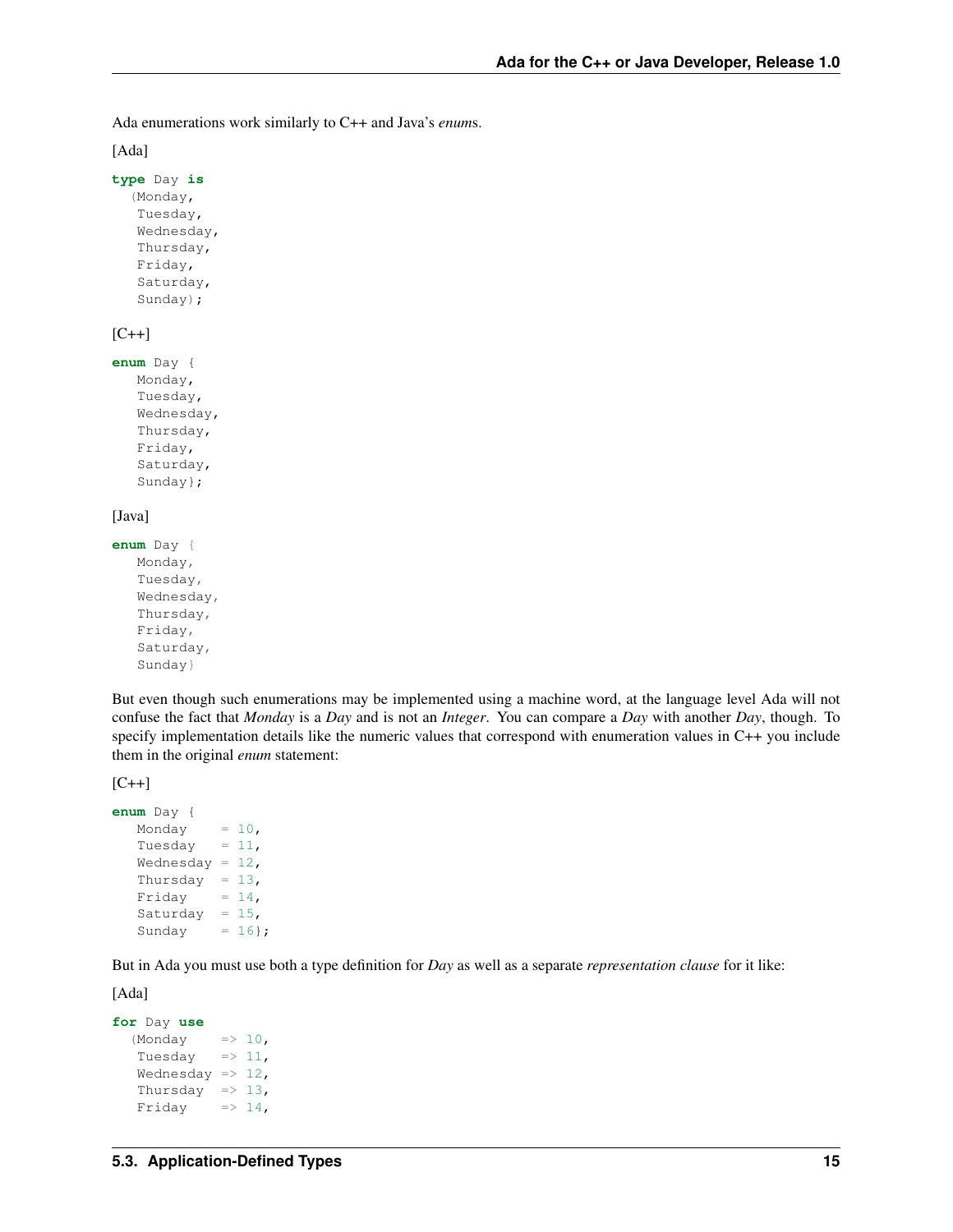```
Saturday \Rightarrow 15,
Sunday \implies 16);
```
#### <span id="page-20-0"></span>**5.4 Type Ranges**

Contracts can be associated with types and variables, to refine values and define what are considered valid values. The most common kind of contract is a *range constraint* introduced with the range reserved word, for example:

```
procedure Main is
  type Grade is range 0 .. 100;
  G1, G2 : Grade;
  N : Integer;
begin
                    -- Initialization of N
  G1 := 80; - OK
  G1 := N; - - 1llegal (type mismatch)
  G1 := Grade (N); -- Legal, run-time range check
  G2 := G1 + 10; - Legal, run-time range check
  G1 := (G1 + G2)/2; -- Legal, run-time range check
end Main;
```
In the above example, *Grade* is a new integer type associated with a range check. Range checks are dynamic and are meant to enforce the property that no object of the given type can have a value outside the specified range. In this example, the first assignment to *G1* is correct and will not raise a run-time exceprion. Assigning *N* to *G1* is illegal since *Grade* is a different type than *Integer*. Converting *N* to *Grade* makes the assignment legal, and a range check on the conversion confirms that the value is within 0 .. 100. Assigning *G1+10* to *G2* is legal since + for *Grade* returns a *Grade* (note that the literal *10* is interpreted as a *Grade* value in this context), and again there is a range check.

The final assignment illustrates an interesting but subtle point. The subexpression *G1 + G2* may be outside the range of *Grade*, but the final result will be in range. Nevertheless, depending on the representation chosen for *Grade*, the addition may overflow. If the compiler represents *Grade* values as signed 8-bit integers (i.e., machine numbers in the range -128 .. 127) then the sum *G1+G2* may exceed 127, resulting in an integer overflow. To prevent this, you can use explicit conversions and perform the computation in a sufficiently large integer type, for example:

G1 := Grade (Integer  $(G1)$  + Integer  $(G2)$ ) / 2);

Range checks are useful for detecting errors as early as possible. However, there may be some impact on performance. Modern compilers do know how to remove redundant checks, and you can deactivate these checks altogether if you have sufficient confidence that your code will function correctly.

Types can be derived from the representation of any other type. The new derived type can be associated with new constraints and operations. Going back to the *Day* example, one can write:

```
type Business_Day is new Day range Monday .. Friday;
type Weekend_Day is new Day range Saturday .. Sunday;
```
Since these are new types, implicit conversions are not allowed. In this case, it's more natural to create a new set of constraints for the same type, instead of making completely new ones. This is the idea behind 'subtypes' in Ada. A subtype is a type with optional additional constraints. For example:

```
subtype Business_Day is Day range Monday .. Friday;
subtype Weekend_Day is Day range Saturday .. Sunday;
subtype Dice_Throw is Integer range 1 .. 6;
```
These declarations don't create new types, just new names for constrained ranges of their base types.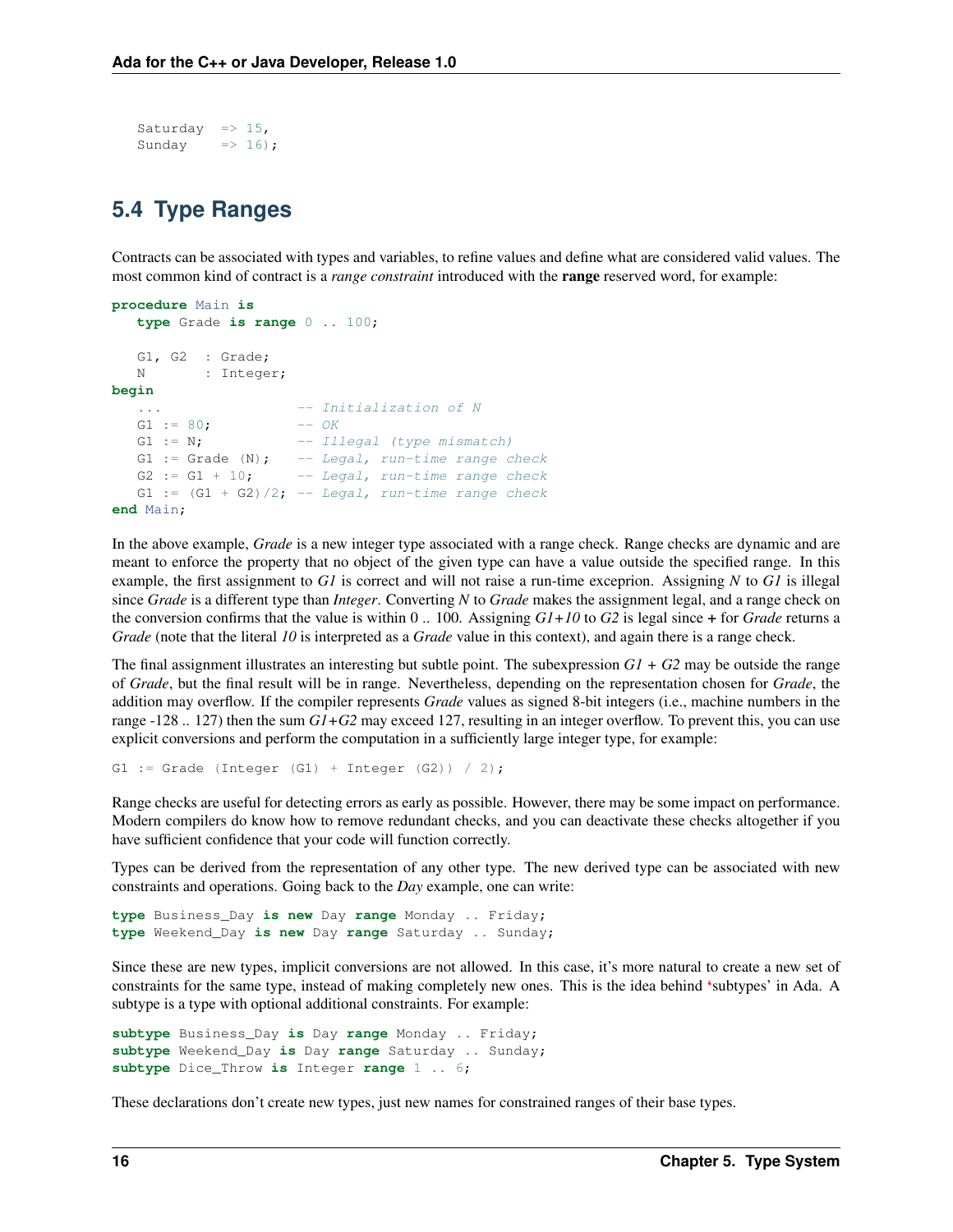#### <span id="page-21-0"></span>**5.5 Generalized Type Contracts: Subtype Predicates**

Range checks are a special form of type contracts; a more general method is provided by Ada subtype predicates, introduced in Ada 2012. A subtype predicate is a boolean expression defining conditions that are required for a given type or subtype. For example, the *Dice\_Throw* subtype shown above can be defined in the following way:

```
subtype Dice_Throw is Integer
   with Dynamic_Predicate => Dice_Throw in 1 .. 6;
```
The clause beginning with with introduces an Ada 'aspect', which is additional information provided for declared entities such as types and subtypes. The *Dynamic\_Predicate* aspect is the most general form. Within the predicate expression, the name of the (sub)type refers to the current value of the (sub)type. The predicate is checked on assignment, parameter passing, and in several other contexts. There is a "Static Predicate" form which introduce some optimization and constrains on the form of these predicates, outside of the scope of this document.

Of course, predicates are useful beyond just expressing ranges. They can be used to represent types with arbitrary constraints, in particular types with discontinuities, for example:

```
type Not_Null is new Integer
  with Dynamic_Predicate => Not_Null /= 0;
type Even is new Integer
   with Dynamic_Predicate => Even mod 2 = 0;
```
#### <span id="page-21-1"></span>**5.6 Attributes**

Attributes start with a single apostrophe ("tick"), and they allow you to query properties of, and perform certain actions on, declared entities such as types, objects, and subprograms. For example, you can determine the first and last bounds of scalar types, get the sizes of objects and types, and convert values to and from strings. This section provides an overview of how attributes work. For more information on the many attributes defined by the language, you can refer directly to the Ada Language Reference Manual.

The *'Image* and *'Value* attributes allow you to transform a scalar value into a *String* and vice-versa. For example:

```
declare
  A : Integer := 99;begin
  Put_Line (Integer'Image (A));
   A := Integer'Value ("99");
end;
```
Certain attributes are provided only for certain kinds of types. For example, the *'Val* and *'Pos* attributes for an enumeration type associates a discrete value with its position among its peers. One circuitous way of moving to the next character of the ASCII table is:

[Ada]

```
declare
  C: Character := 'a';
begin
  C := Character'Val (Character'Pos (C) + 1);
end;
```
A more concise way to get the next value in Ada is to use the *'Succ* attribute: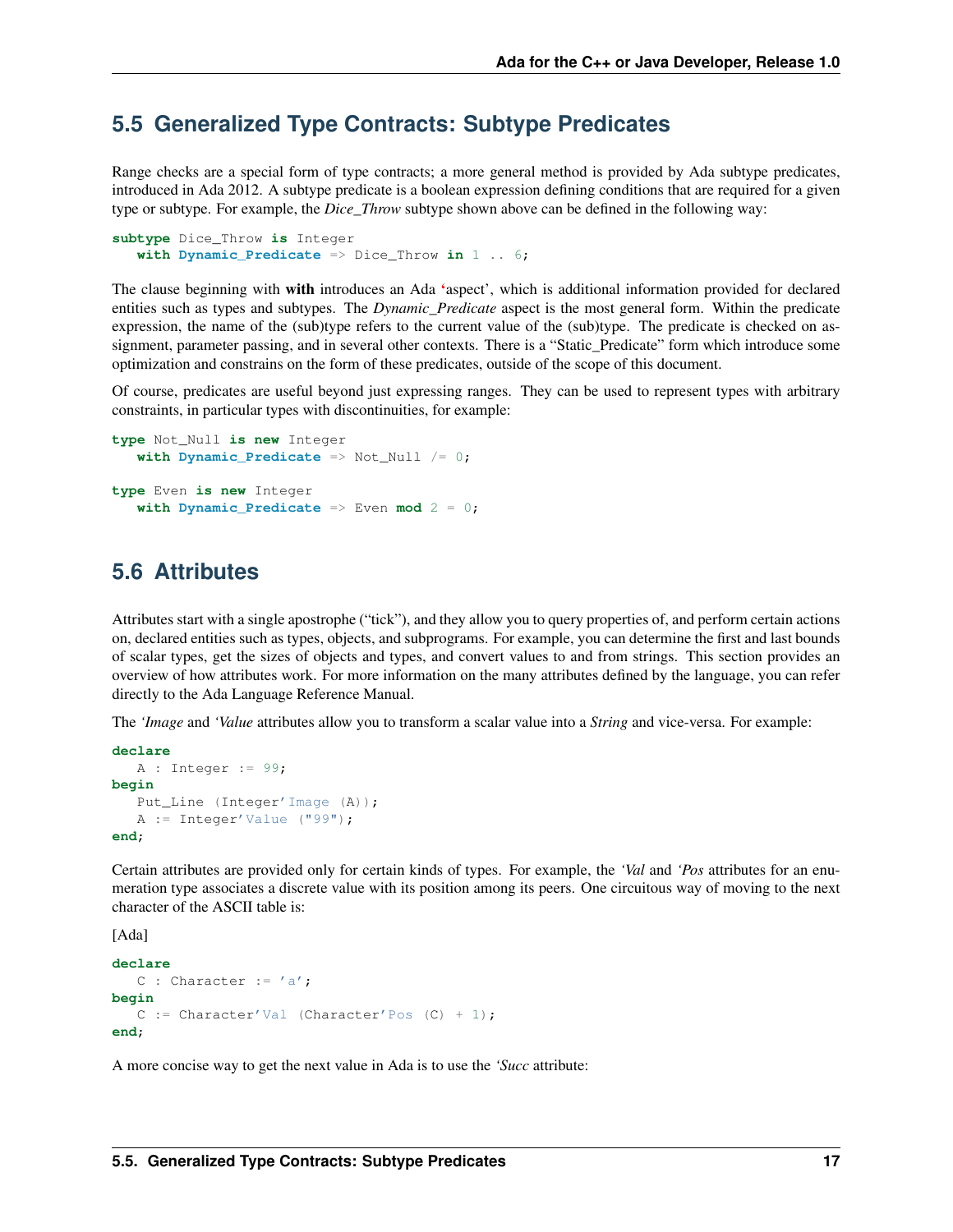```
declare
  C : Character := 'a';
begin
  C :=Character'Succ (C);
end;
```
You can get the previous value using the *'Pred* attribute. Here is the equivalent in C++ and Java:

```
[C++]char c = 'a';
c++;
```
[Java]

**char**  $c = 'a'$ ;  $C++;$ 

Other interesting examples are the *'First* and *'Last* attributes which, respectively, return the first and last values of a scalar type. Using 32-bit integers, for instance, *Integer'First* returns -2<sup>31</sup> and *Integer'Last* returns 2<sup>31</sup> - 1.

#### <span id="page-22-0"></span>**5.7 Arrays and Strings**

C++ arrays are pointers with offsets, but the same is not the case for Ada and Java. Arrays in the latter two languages are not interchangable with operations on pointers, and array types are considered first-class citizens. Arrays in Ada have dedicated semantics such as the availability of the array's boundaries at run-time. Therefore, unhandled array overflows are impossible unless checks are suppressed. Any discrete type can serve as an array index, and you can specify both the starting and ending bounds—the lower bound doesn't necessarily have to be 0. Most of the time, array types need to be explicitly declared prior to the declaration of an object of that array type.

Here's an example of declaring an array of 26 characters, initializing the values from 'a' to 'z':

[Ada]

```
declare
   type Arr_Type is array (Integer range <>) of Character;
   Arr : Arr_Type (1 .. 26);
   C : Character := 'a';
begin
   for I in Arr'Range loop
     Arr (I) := C;C :=Character'Succ (C);
   end loop;
end;
[C++]char Arr [26];
char C = 'a';
for (int I = 0; I \le 26; ++I) {
  Arr [I] = C;C = C + 1;}
```
[Java]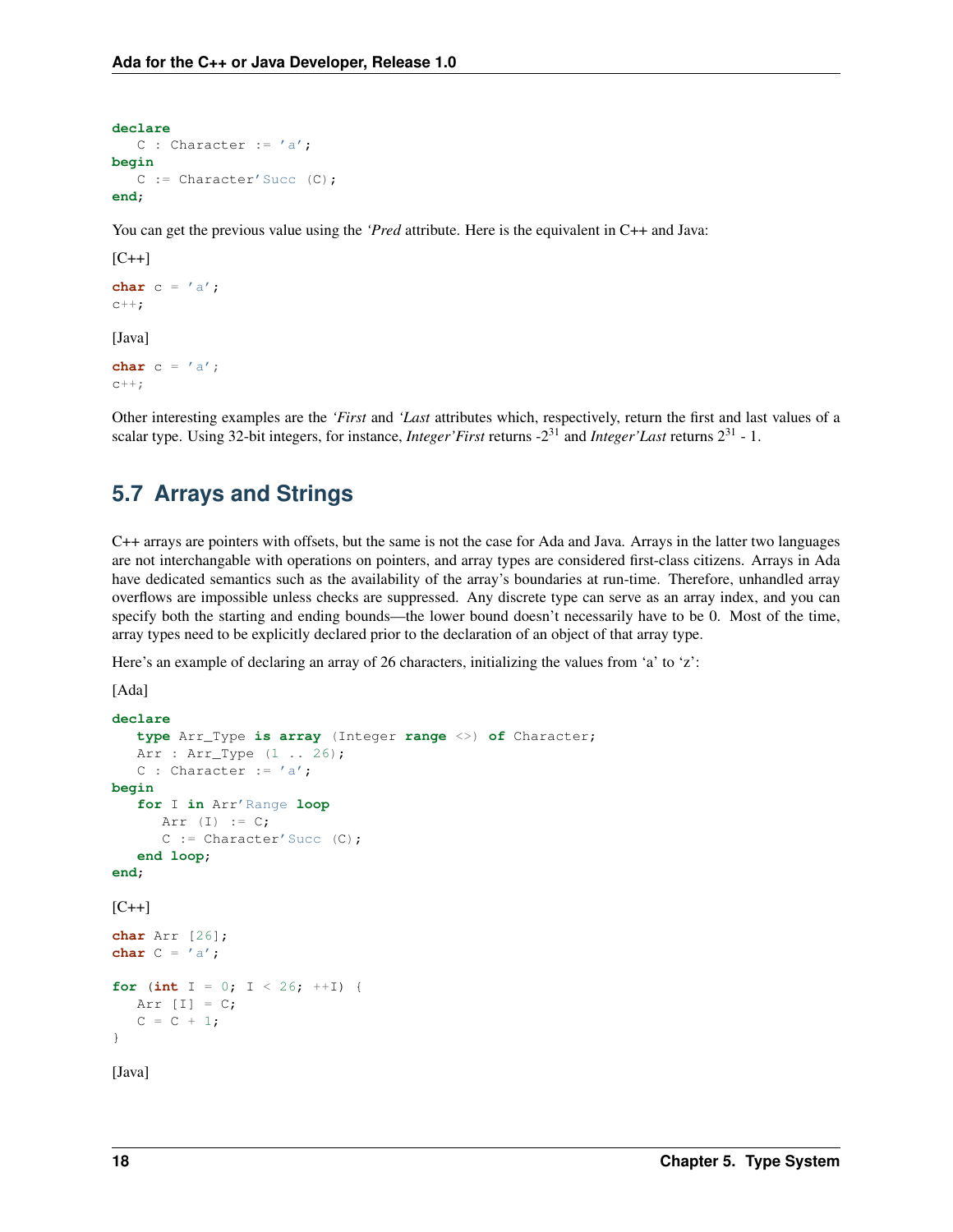```
char \begin{bmatrix} \end{bmatrix} Arr = new char \begin{bmatrix} 26 \end{bmatrix};
char C = 'a';
for (int I = 0; I \le Arr.length; ++I) {
    Arr [I] = C;C = C + 1;}
```
In C++ and Java, only the size of the array is given during declaration. In Ada, array index ranges are specified using two values of a discrete type. In this example, the array type declaration specifies the use of Integer as the index type, but does not provide any constraints (use <>, pronounced 'box', to specify "no constraints"). The constraints are defined in the object declaration to be 1 to 26, inclusive. Arrays have an attribute called *'Range*. In our example, *Arr'Range* can also be expressed as *Arr'First .. Arr'Last*; both expressions will resolve to *1 .. 26*. So the *'Range* attribute supplies the bounds for our for loop. There is no risk of stating either of the bounds incorrectly, as one might do in  $C++$  where " $I \le 26$ " may be specified as the end-of-loop condition.

As in C++, Ada *String*s are arrays of *Character*s. The C++ or Java *String* class is the equivalent of the Ada type *Ada.Strings.Unbounded\_String* which offers additional capabilities in exchange for some overhead. Ada strings, importantly, are not delimited with the special character '\0' like they are in C++. It is not necessary because Ada uses the array's bounds to determine where the string starts and stops.

Ada's predefined *String* type is very straighforward to use:

```
My String : String (1 \ldots 26);
```
Unlike C++ and Java, Ada does not offer escape sequences such as '\n'. Instead, explicit values from the *ASCII* package must be concatenated (via the concatenation operator,  $\&$ ). Here for example, is how to initialize a line of text ending with a new line:

 $My_$ String : String := "This is a line with a end of line" & ASCII.LF;

You see here that no constraints are necessary for this variable definition. The initial value given allows the automatic determination of *My\_String*'s bounds.

Ada offers high-level operations for copying, slicing, and assigning values to arrays. We'll start with assignment. In C++ or Java, the assignment operator doesn't make a copy of the value of an array, but only copies the address or reference to the target variable. In Ada, the actual array contents are duplicated. To get the above behavior, actual pointer types would have to be defined and used.

```
declare
   type Arr_Type is array (Integer range <>) of Integer
   A1 : Arr_Type (1 .. 2);
  A2 : Arr_Type (1 .. 2);
begin
  A1 (1) = 0;A1 (2) = 1;A2 := A1;end;
[C++]int A1 [2];
int A2 [2];
A1 [0] = 0;A1 [1] = 1;
```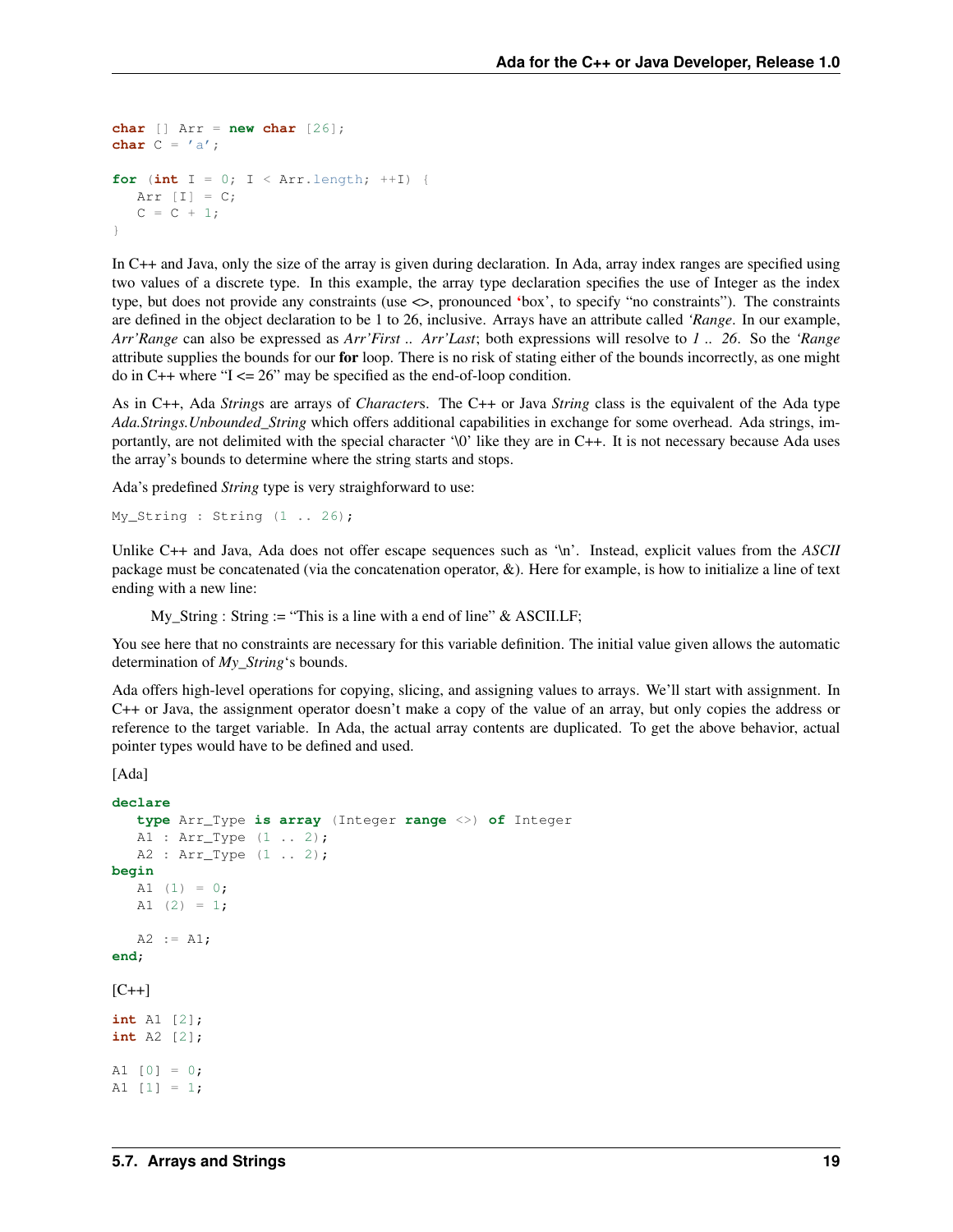```
for (int i = 0; i < 2; ++i) {
    A2 [i] = A1 [i];
}
[Java]
int \begin{bmatrix} 1 \\ 4 \end{bmatrix} A1 = new int \begin{bmatrix} 2 \\ 1 \end{bmatrix};
int \begin{bmatrix} 1 \\ 2 \end{bmatrix}; A2 = new int [2];A1 [0] = 0;A1 [1] = 1;A2 = Arrays.copyOf(A1, A1.length);
```
In all of the examples above, the source and destination arrays must have precisely the same number of elements. Ada allows you to easily specify a portion, or slice, of an array. So you can write the following:

[Ada]

```
declare
   type Arr_Type is array (Integer range <>) of Integer
   A1 : Arr_Type (1 .. 10);
   A2 : Arr_Type (1 .. 5);
begin
   A2 (1 \ldots 3) := A1 (4 \ldots 6);
end;
```
This assigns the 4th, 5th, and 6th elements of *A1* into the 1st, 2nd, and 3rd elements of *A2*. Note that only the length matters here: the values of the indexes don't have to be equal; they slide automatically.

Ada also offers high level comparison operations which compare the contents of arrays as opposed to their addresses:

```
declare
    type Arr_Type is array (Integer range <>) of Integer;
    A1 : Arr_Type (1 .. 2);
    A2 : Arr_Type (1 .. 2);
begin
    if A1 = A2 then
[{\rm C++}]int A1 [2];
int A2 [2];
bool eq = true;
for (int i = 0; i < 2; ++i) {
    if (A1 [i] != A2 [i]) {
         eq = false;
     }
}
if (eq) {
[Java]
int \begin{bmatrix} 1 \\ 4 \end{bmatrix} A1 = new int \begin{bmatrix} 2 \\ 1 \end{bmatrix};
int \begin{bmatrix} 1 \\ 42 \end{bmatrix} = new int \begin{bmatrix} 2 \\ 1 \end{bmatrix};
```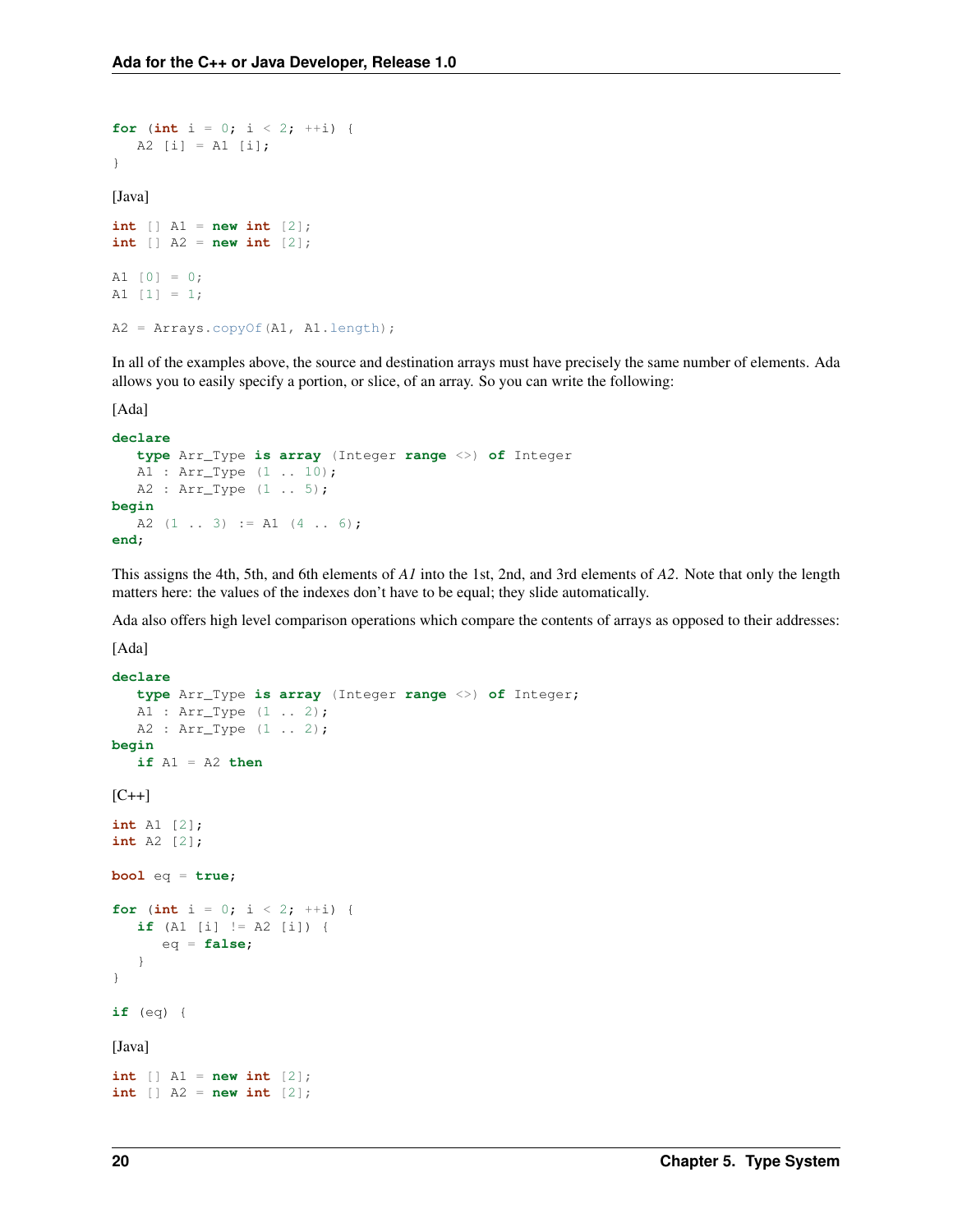```
if (A1.equals (A2)) {
```
You can assign to all the elements of an array in each language in different ways. In Ada, the number of elements to assign can be determined by looking at the right-hand side, the left-hand side, or both sides of the assignment. When bounds are known on the left-hand side, it's possible to use the others expression to define a default value for all the unspecified array elements. Therefore, you can write:

```
declare
  type Arr_Type is array (Integer range <>) of Integer;
  A1 : Arr_Type := (1, 2, 3, 4, 5, 6, 7, 8, 9);
  A2 : Arr_Type (-2 .. 42) := (others => 0);
begin
  A1 := (1, 2, 3, others => 10);
   -- use a slice to assign A2 elements 11 .. 19 to 1
  A2 (11 .. 19) := (others => 1);
end;
```
#### <span id="page-25-0"></span>**5.8 Heterogeneous Data Structures**

In Ada, there's no distinction between struct and class as there is in C++. All heterogeneous data structures are records. Here are some simple records:

```
declare
   type R is record
     A, B : Integer;
      C : Float;
   end record;
   V : R;begin
   V.A := 0;end;
[C++]struct R {
   int A, B;
   float C;
};
R V;
V.A = 0;[Java]
class R {
   public int A, B;
   public float C;
}
R V = new R ();
V.A = 0;
```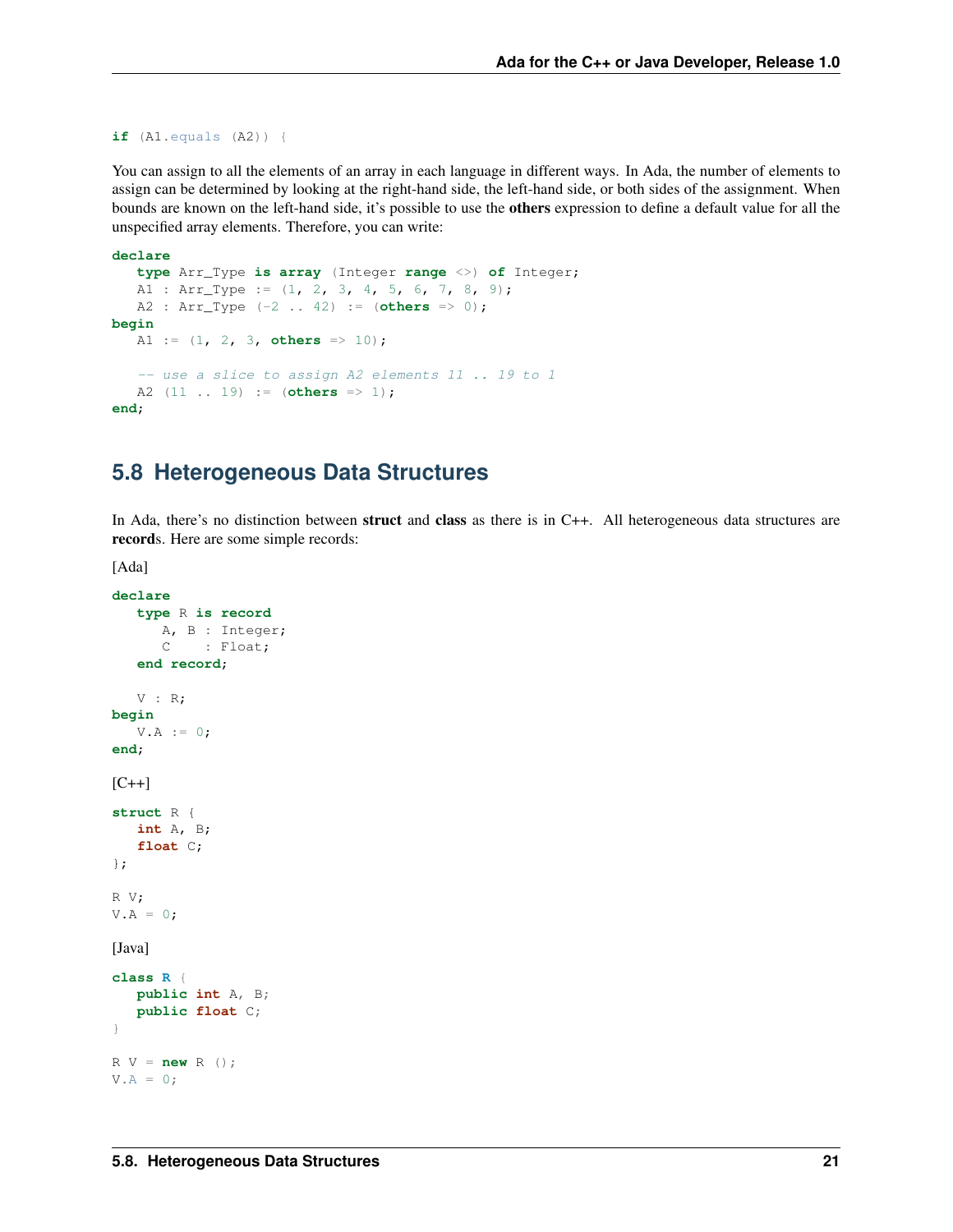Ada allows specification of default values for fields just like C++ and Java. The values specified can take the form of an ordered list of values, a named list of values, or an incomplete list followed by others  $\Rightarrow$   $\lt$  to specify that fields not listed will take their default values. For example:

```
type R is record
   A, B : Integer := 0;
   C : Float := 0.0;
end record;
V1 : R => (1, 2, 1.0);V2 : R \implies (A \implies 1, B \implies 2, C \implies 1.0);V3 : R => (C => 1.0, A => 1, B => 2);V3 : R \implies (C \implies 1.0, \text{ others} \implies \langle > \rangle;
```
#### <span id="page-26-0"></span>**5.9 Pointers**

Pointers, references, and access types differ in significant ways across the languages that we are examining. In C++, pointers are integral to a basic understanding of the language, from array manipulation to proper declaration and use of function parameters. Java goes a step further: everything is a reference, except for primitive types like scalars. Ada's design goes in the other direction: it makes more features available without requiring the explicit use of pointers.

We'll continue this section by explaining the difference between objects allocated on the stack and objects allocated on the heap using the following example:

```
declare
   type R is record
     A, B : Integer;
   end record;
   V1, V2 : R;
begin
   V1.A := 0;
  V2 := V1;V2.A := 1;end;
[C++]struct R {
   int A, B;
};
R V1, V2;
V1.A = 0;V2 = V1;V2.A = 1;[Java]
public class R {
  public int A, B;
}
R V1, V2;
V1 = new R ();
```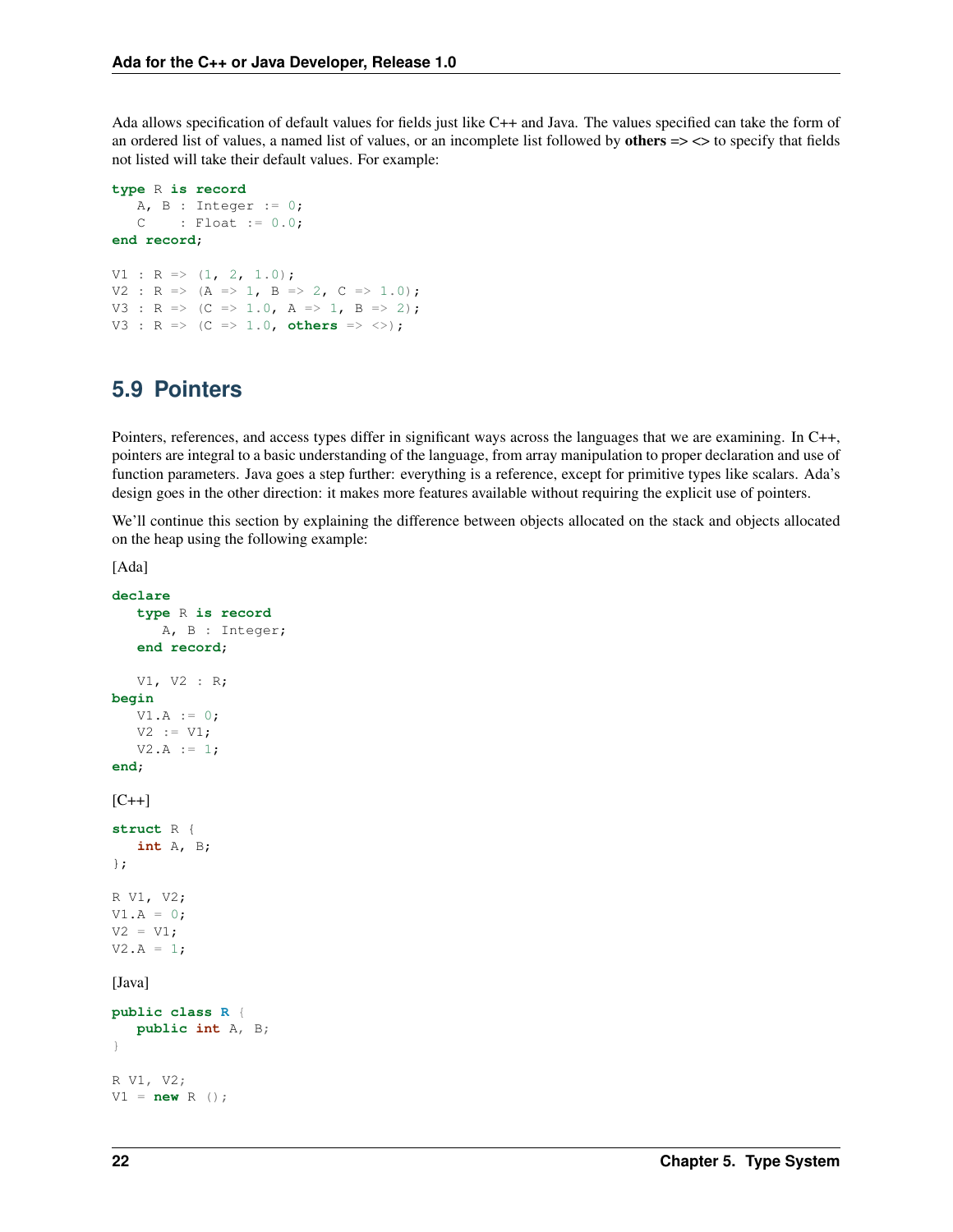$V1.A = 0;$  $V2 = V1;$  $V2.A = 1;$ 

There's a fundamental difference between the Ada and C++ semantics above and the semantics for Java. In Ada and C++, objects are allocated on the stack and are directly accessed. *V1* and *V2* are two different objects and the assignment statement copies the value of *V1* into *V2*. In Java, *V1* and *V2* are two 'references' to objects of class *R*. Note that when *V1* and *V2* are declared, no actual object of class *R* yet exists in memory: it has to be allocated later with the **new** allocator operator. After the assignment  $V2 = VI$ , there's only one R object in memory: the assignment is a reference assignment, not a value assignment. At the end of the Java code, *V1* and *V2* are two references to the same objects and the *V2.A = 1* statement changes the field of that one object, while in the Ada and the C++ case *V1* and *V2* are two distinct objects.

To obtain similar behavior in Ada, you can use pointers. It can be done through Ada's 'access type':

```
[Ada]
```

```
declare
   type R is record
      A, B : Integer;
   end record;
   type R_Access is access R;
   V1 : R_Access;
   V2 : R Access;
begin
   V1 := new R;
   V1.A := 0;V2 := V1;V2.A := 1;end;
[C++]struct R {
   int A, B;
};
R * VI, * V2;V1 = new R();V1->A = 0;V2 = V1;V2->A = 0;
```
For those coming from the Java world: there's no garbage collector in Ada, so objects allocated by the **new** operator need to be expressly freed.

Dereferencing is performed automatically in certain situations, for instance when it is clear that the type required is the dereferenced object rather than the pointer itself, or when accessing record members via a pointer. To explicitly dereference an access variable, append .all. The equivalent of *V1->A* in C++ can be written either as *V1.A* or *V1.all.A*.

Pointers to scalar objects in Ada and C++ look like:

```
procedure Main is
   type A_Int is access Integer;
   Var : A_Int := new Integer;
begin
```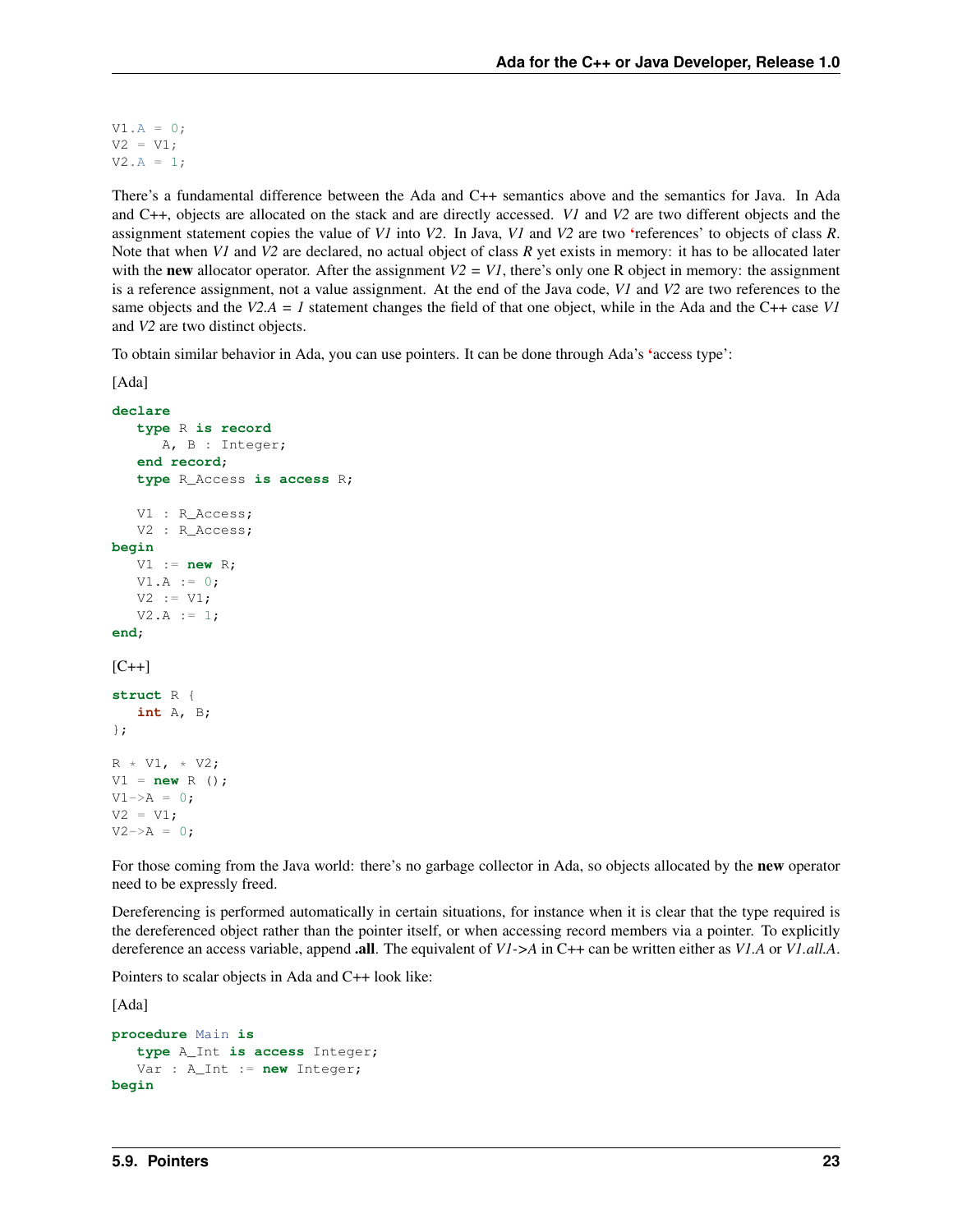```
Var.all := 0;end Main;
[{\rm C++}]int main (int argc, char *argv[]) {
 int * Var = new int;
  *Var = 0;}
```
An initializer can be specified with the allocation by appending *'(value)*:

Var : A\_Int := **new** Integer'(0);

When using Ada pointers to reference objects on the stack, the referenced objects must be declared as being **aliased**. This directs the compiler to implement the object using a memory region, rather than using registers or eliminating it entirely via optimization. The access type needs to be declared as either **access all** (if the referenced object needs to be assigned to) or access constant (if the referenced object is a constant). The *'Access* attribute works like the C++ & operator to get a pointer to the object, but with a "scope accessibility" check to prevent references to objects that have gone out of scope. For example:

[Ada]

```
type A_Int is access all Integer;
Var : aliased Integer;
Ptr : A_Int := Var'Access;
[C++]int Var;
```

```
int * Ptr = &Var;
```
To deallocate objects from the heap in Ada, it is necessary to use a deallocation subprogram that accepts a specific access type. A generic procedure is provided that can be customized to fit your needs—it's called *Ada.Unchecked\_Deallocation*. To create your customized deallocator (that is, to instantiate this generic), you must provide the object type as well as the access type as follows:

```
with Ada.Unchecked_Deallocation;
procedure Main is
   type Integer_Access is access all Integer;
   procedure Free is new Ada.Unchecked_Deallocation (Integer, Integer_Access);
  My_Pointer : Integer_Access := new Integer;
begin
  Free (My_Pointer);
end Main;
[C++]int main (int argc, char *argv[]) {
  int * my_pointer = new int;
  delete my_pointer;
}
```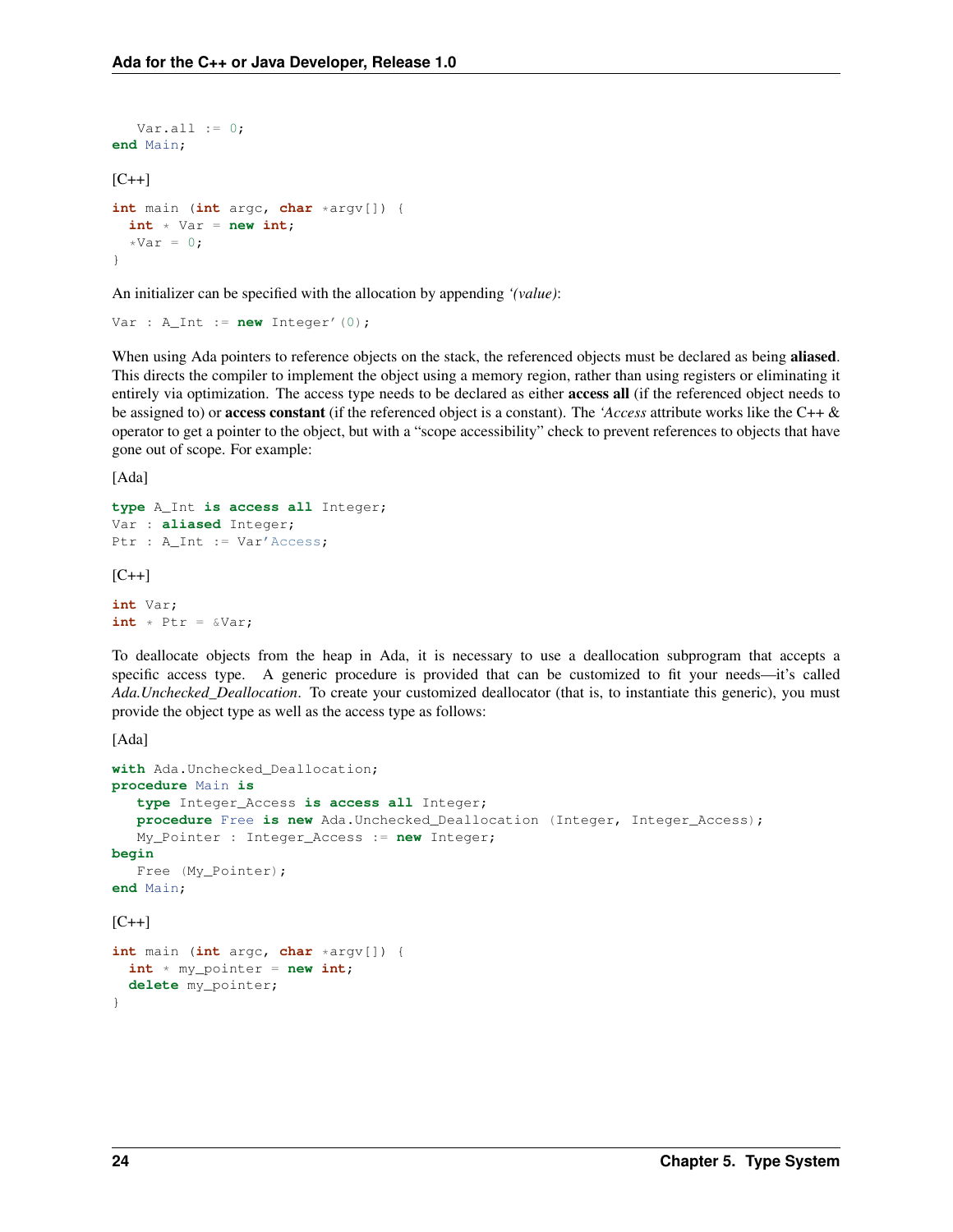**SIX**

### <span id="page-29-0"></span>**FUNCTIONS AND PROCEDURES**

#### <span id="page-29-1"></span>**6.1 General Form**

Subroutines in C++ and Java are always expressed as functions (methods) which may or may not return a value. Ada explicitly differentiates between functions and procedures. Functions must return a value and procedures must not. Ada uses the more general term "subprogram" to refer to both functions and procedures.

Parameters can be passed in three distinct modes: in, which is the default, is for input parameters, whose value is provided by the caller and cannot be changed by the subprogram. out is for output parameters, with no initial value, to be assigned by the subprogram and returned to the caller. **in out** is a parameter with an initial value provided by the caller, which can be modified by the subprogram and returned to the caller (more or less the equivalent of a non-constant reference in C++). Ada also provides access parameters, in effect an explicit pass-by-reference indicator.

In Ada the programmer specifies how the parameter will be used and in general the compiler decides how it will be passed (i.e., by copy or by reference). (There are some exceptions to the "in general". For example, parameters of scalar types are always passed by copy, for all three modes.) C++ has the programmer specify how to pass the parameter, and Java forces primitive type parameters to be passed by copy and all other parameters to be passed by reference. For this reason, a 1:1 mapping between Ada and Java isn't obvious but here's an attempt to show these differences:

```
procedure Proc
 (Var1 : Integer;
 Var2 : out Integer;
 Var3 : in out Integer);
function Func (Var : Integer) return Integer;
procedure Proc
 (Var1 : Integer;
 Var2 : out Integer;
  Var3 : in out Integer)
is
begin
  Var2 := Func (Var1);
  Var3 := Var3 + 1;end Proc;
function Func (Var : Integer) return Integer
is
begin
   return Var + 1;
end Func;
```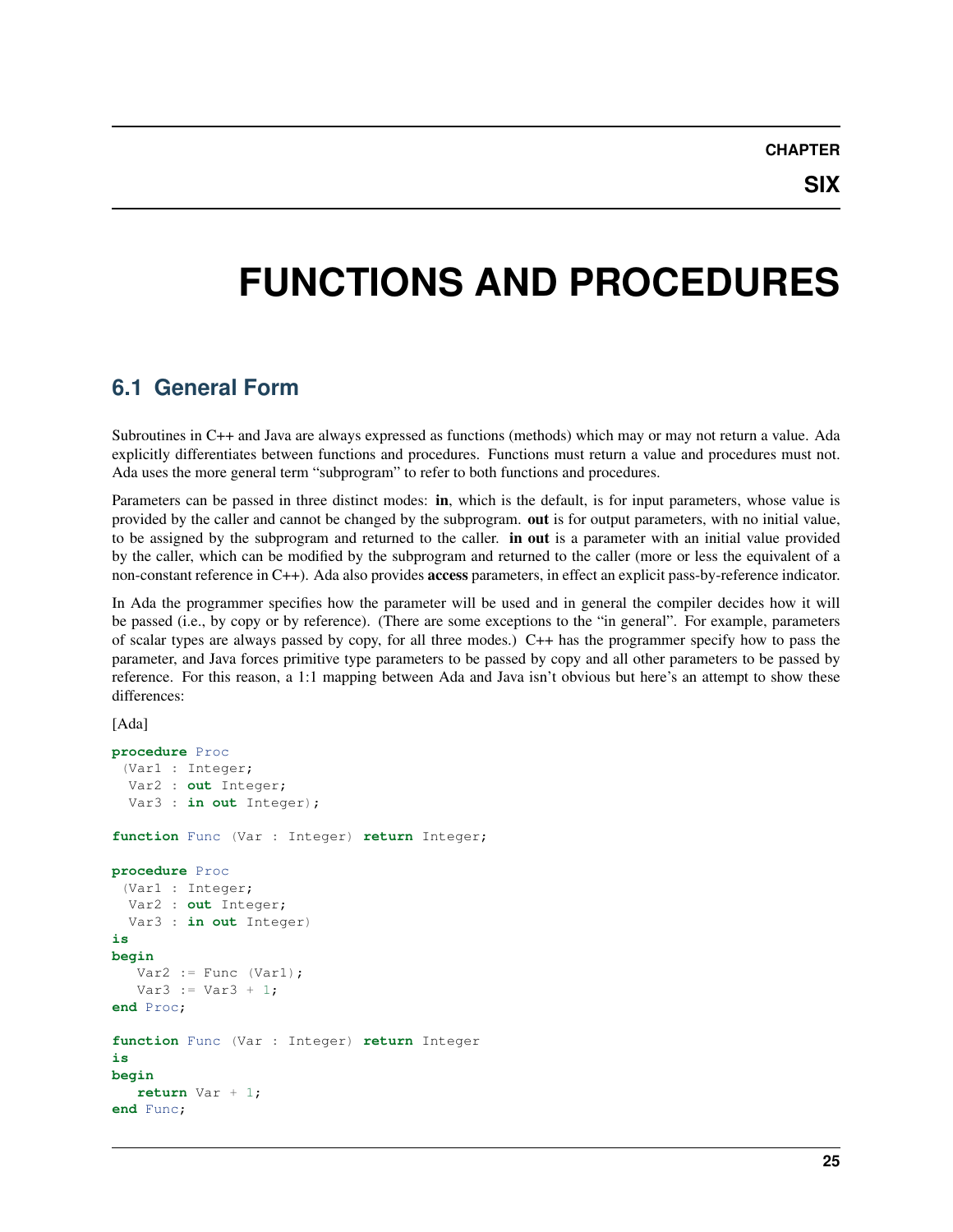```
[C++]void Proc
  (int Var1,
  int & Var2,
  int & Var3);
int Func (int Var);
void Proc
  (int Var1,
  int & Var2,
  int & Var3) {
  Var2 = Func (Var1);Var3 = Var3 + 1;}
int Func (int Var) {
  return Var + 1;
}
[Java]
public class ProcData {
  public int Var2;
  public int Var3;
   public void Proc (int Var1) {
     Var2 = Func (Var1);Var3 = Var3 + 1;}
}
int Func (int Var) {
  return Var + 1;
}
```
The first two declarations for *Proc* and *Func* are specifications of the subprograms which are being provided later. Although optional here, it's still considered good practice to separately define specifications and implementations in order to make it easier to read the program. In Ada and C++, a function that has not yet been seen cannot be used. Here, *Proc* can call *Func* because its specification has been declared. In Java, it's fine to have the declaration of the subprogram later .

Parameters in Ada subprogram declarations are separated with semicolons, because commas are reserved for listing multiple parameters of the same type. Parameter declaration syntax is the same as variable declaration syntax, including default values for parameters. If there are no parameters, the parentheses must be omitted entirely from both the declaration and invocation of the subprogram.

#### <span id="page-30-0"></span>**6.2 Overloading**

Different subprograms may share the same name; this is called "overloading." As long as the subprogram signatures (subprogram name, parameter types, and return types) are different, the compiler will be able to resolve the calls to the proper destinations. For example:

```
function Value (Str : String) return Integer;
function Value (Str : String) return Float;
```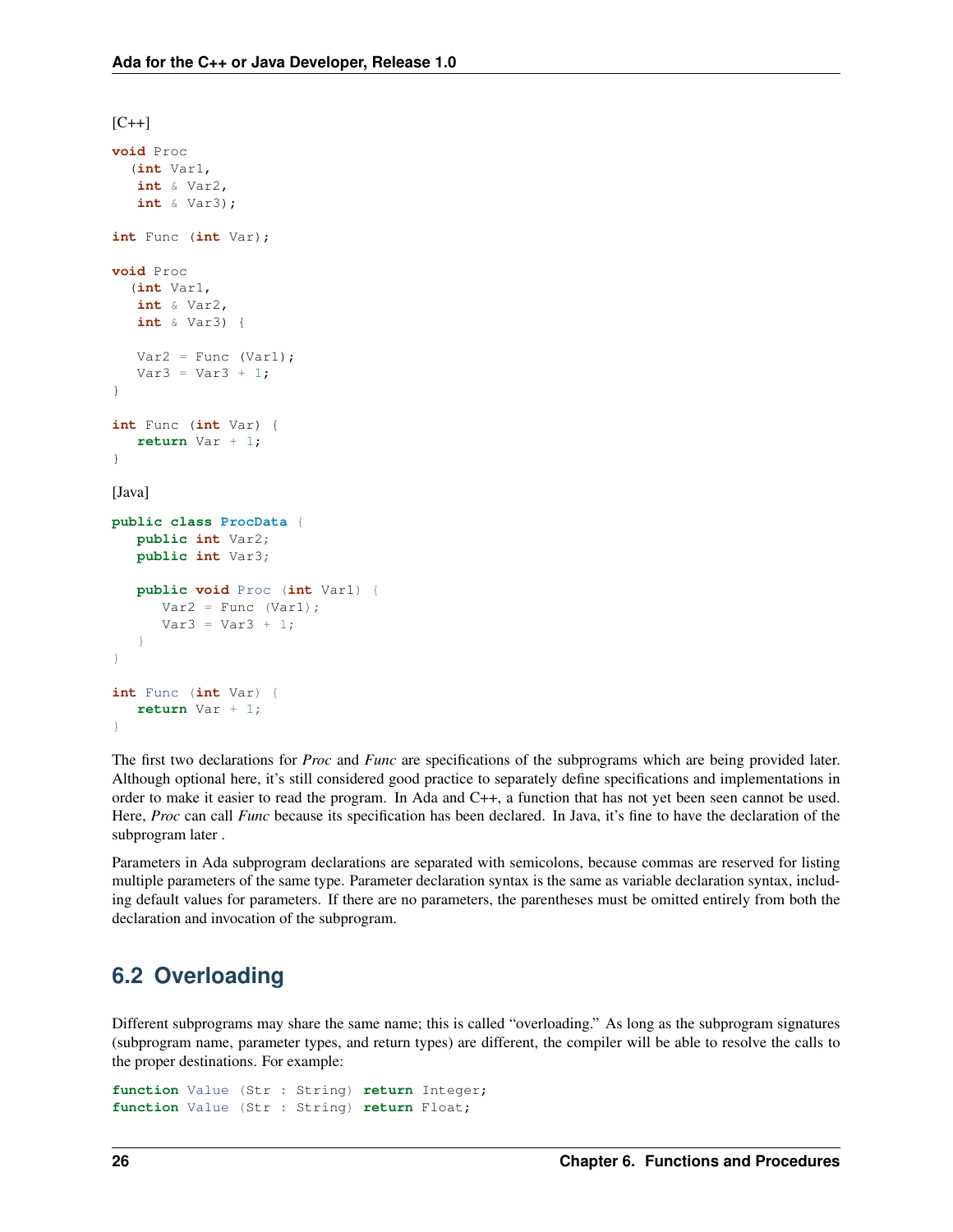$V : Integer := Value (18")$ ;

The Ada compiler knows that an assignment to *V* requires an *Integer*. So, it chooses the *Value* function that returns an *Integer* to satisfy this requirement.

Operators in Ada can be treated as functions too. This allows you to define local operators that override operators defined at an outer scope, and provide overloaded operators that operate on and compare different types. To express an operator as a function, enclose it in quotes:

[Ada]

**function** "=" (Left : Day; Right : Integer) **return** Boolean;  $[C++]$ **bool operator** = (Day Left, **int** Right);

#### <span id="page-31-0"></span>**6.3 Subprogram Contracts**

You can express the expected inputs and outputs of subprograms by specifying subprogram contracts. The compiler can then check for valid conditions to exist when a subprogram is called and can check that the return value makes sense. Ada allows defining contracts in the form of *Pre* and *Post* conditions; this facility was introduced in Ada 2012. They look like:

```
function Divide (Left, Right : Float) return Float
  with Pre => Right /= 0.0,
       Post => Divide'Result * Right < Left + 0.0001
                and then Divide'Result * Right > Left - 0.0001;
```
The above example adds a *Pre* condition, stating that *Right* cannot be equal to 0.0. While the IEEE floating point standard permits divide-by-zero, you may have determined that use of the result could still lead to issues in a particular application. Writing a contract helps to detect this as early as possible. This declaration also provides a *Post* condition on the result.

Postconditions can also be expressed relative to the value of the input:

```
procedure Increment (V : in out Integer)
   with Pre => V < Integer'Last,
        Post \Rightarrow V = V'Old + 1;
```
*V'Old* in the postcondition represents the value that *V* had before entering *Increment*.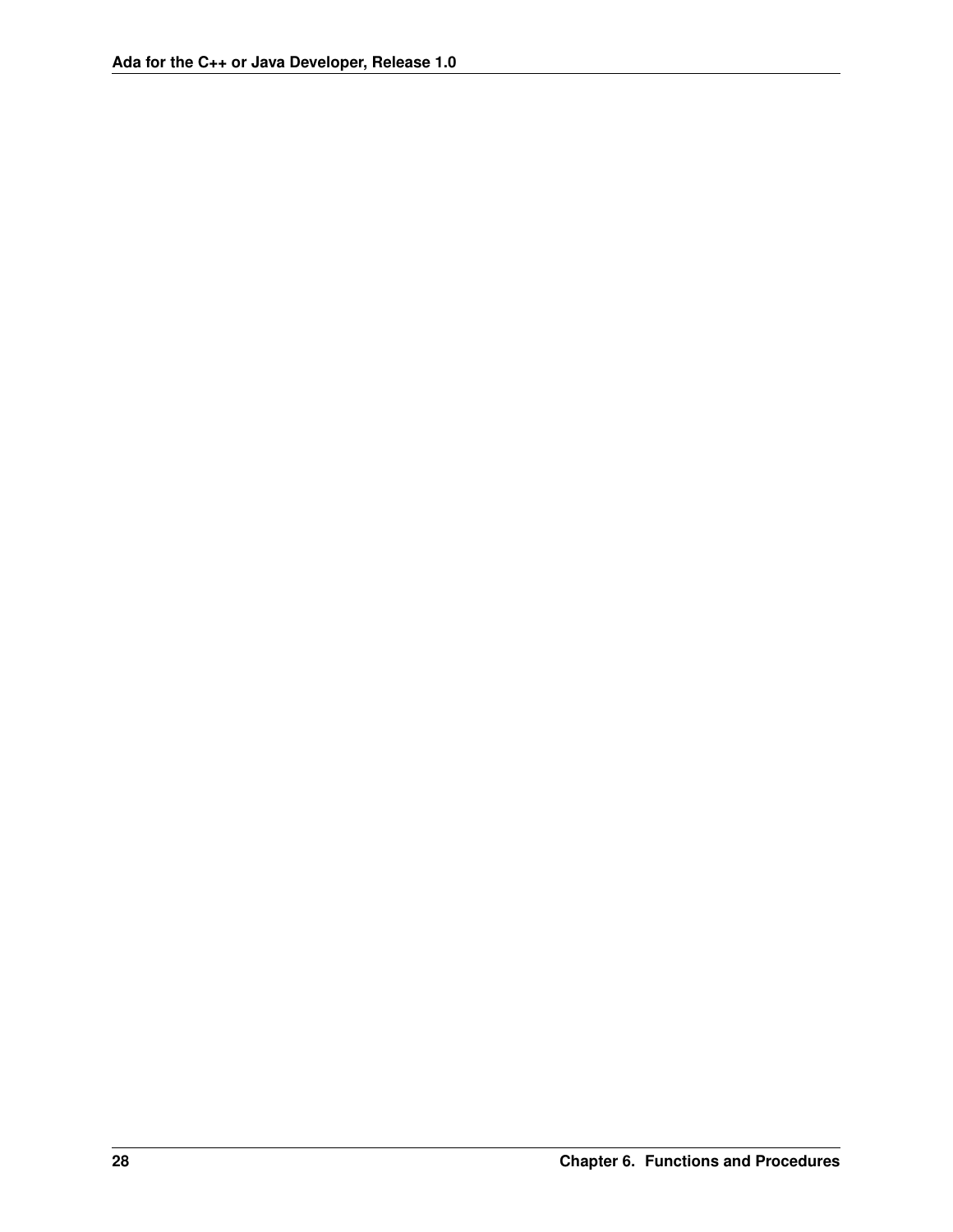### **PACKAGES**

#### <span id="page-33-1"></span><span id="page-33-0"></span>**7.1 Declaration Protection**

The package is the basic modularization unit of the Ada language, as is the class for Java and the header and implementation pair for C++. An Ada package contains three parts that, for GNAT, are separated into two files: *.ads* files contain public and private Ada specifications, and *.adb* files contain the implementation, or Ada bodies.

Java doesn't provide any means to cleanly separate the specification of methods from their implementation: they all appear in the same file. You can use interfaces to emulate having separate specifications, but this requires the use of OOP techniques which is not always practical.

Ada and C++ do offer separation between specifications and implementations out of the box, independent of OOP.

```
package Package_Name is
   -- public specifications
private
   -- private specifications
end Package_Name;
package body Package_Name is
   -- implementation
end Package_Name;
```
Private types are useful for preventing the users of a package's types from depending on the types' implementation details. The **private** keyword splits the package spec into "public" and "private" parts. That is somewhat analogous to C++'s partitioning of the class construct into different sections with different visibility properties. In Java, the encapsulation has to be done field by field, but in Ada the entire definition of a type can be hidden. For example:

```
package Types is
   type Type_1 is private;
   type Type_2 is private;
   type Type_3 is private;
  procedure P (X : Type_1);
   ...
private
  procedure Q (Y : Type_1);
   type Type_1 is new Integer range 1 .. 1000;
   type Type_2 is array (Integer range 1 .. 1000) of Integer;
   type Type_3 is record
     A, B : Integer;
   end record;
end Types;
```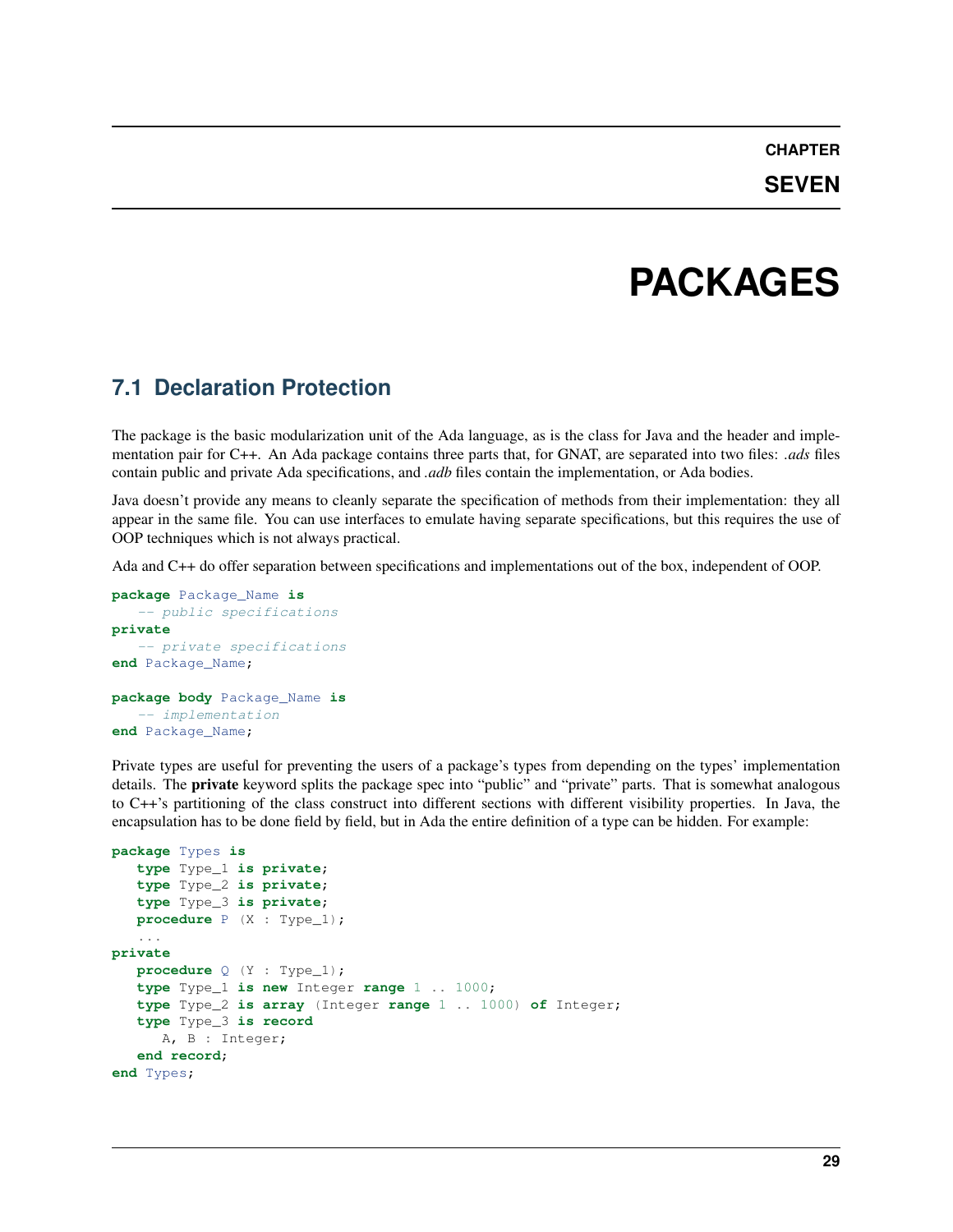Subprograms declared above the private separator (such as *P*) will be visible to the package user, and the ones below (such as *Q*) will not. The body of the package, the implementation, has access to both parts.

#### <span id="page-34-0"></span>**7.2 Hierarchical Packages**

Ada packages can be organized into hierarchies. A child unit can be declared in the following way:

```
-- root-child.ads
package Root.Child is
   -- package spec goes here
end Root.Child;
-- root-child.adb
package body Root.Child is
   -- package body goes here
end Root.Child;
```
Here, *Root.Child* is a child package of *Root*. The public part of *Root.Child* has access to the public part of *Root*. The private part of *Child* has access to the private part of *Root*, which is one of the main advantages of child packages. However, there is no visibility relationship between the two bodies. One common way to use this capability is to define subsystems around a hierarchical naming scheme.

#### <span id="page-34-1"></span>**7.3 Using Entities from Packages**

Entities declared in the visible part of a package specification can be made accessible using a with clause that references the package, which is similar to the C++ **#include** directive. Visibility is implicit in Java: you can always access all classes located in your *CLASSPATH*. After a with clause, entities needs to be prefixed by the name of their package, like a C++ namespace or a Java package. This prefix can be omitted if a use clause is employed, similar to a C++ using namespace or a Java import.

```
[Ada]
```

```
-- pck.ads
package Pck is
  My_Glob : Integer;
end Pck;
-- main.adb
with Pck;
procedure Main is
begin
   Pck.My_Glob := 0;
end Main;
[C++]// pck.h
namespace pck {
   extern int myGlob;
```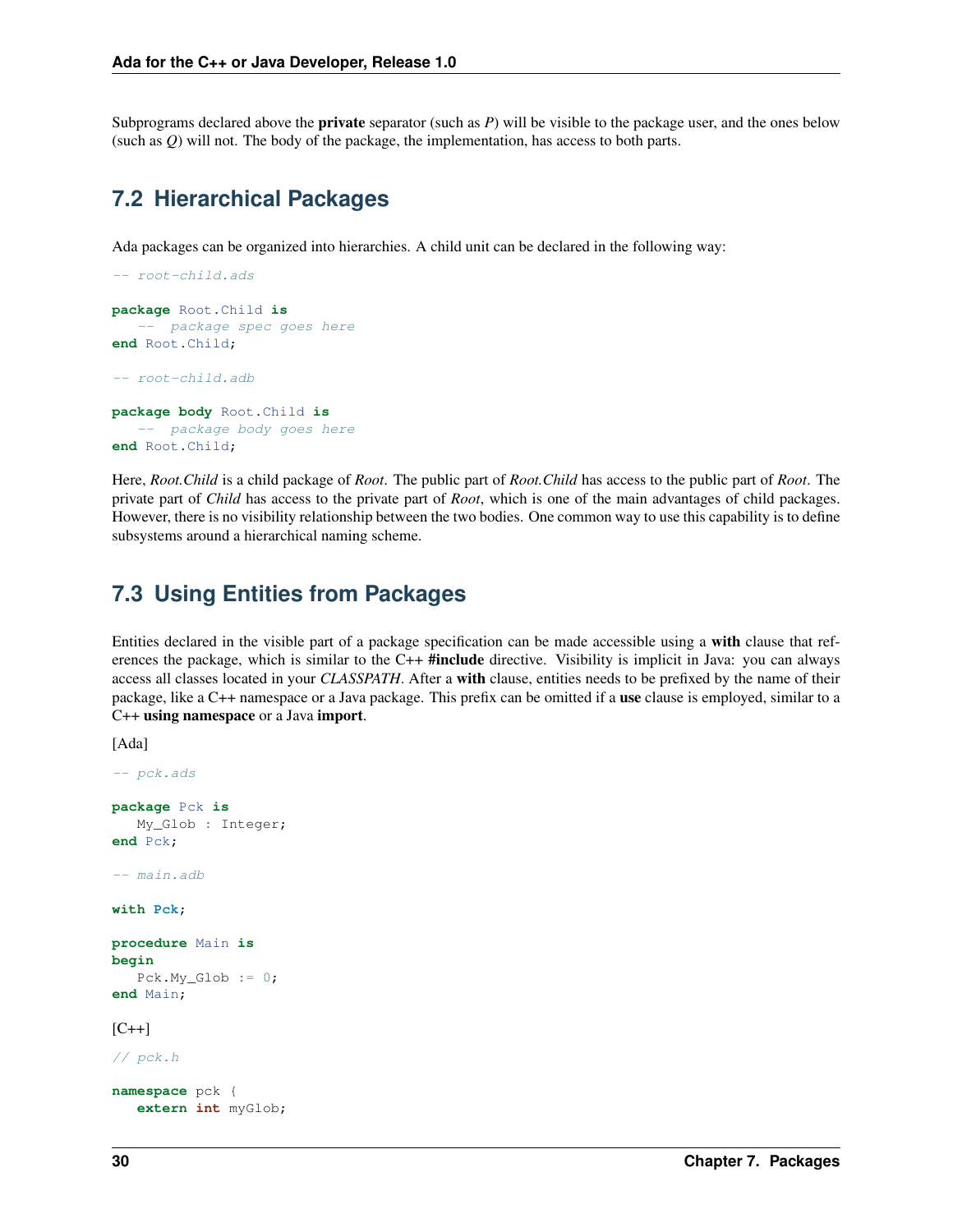```
}
// pck.cpp
namespace pck {
  int myGlob;
}
// main.cpp
#include "pck.h"
int main (int argc, char ** argv) {
  pck::myGlob = 0;
}
[Java]
// Globals.java
package pck;
public class Globals {
   public static int myGlob;
}
// Main.java
public class Main {
  public static void main (String [] argv) {
    pck.Globals.myGlob = 0;
   }
}
```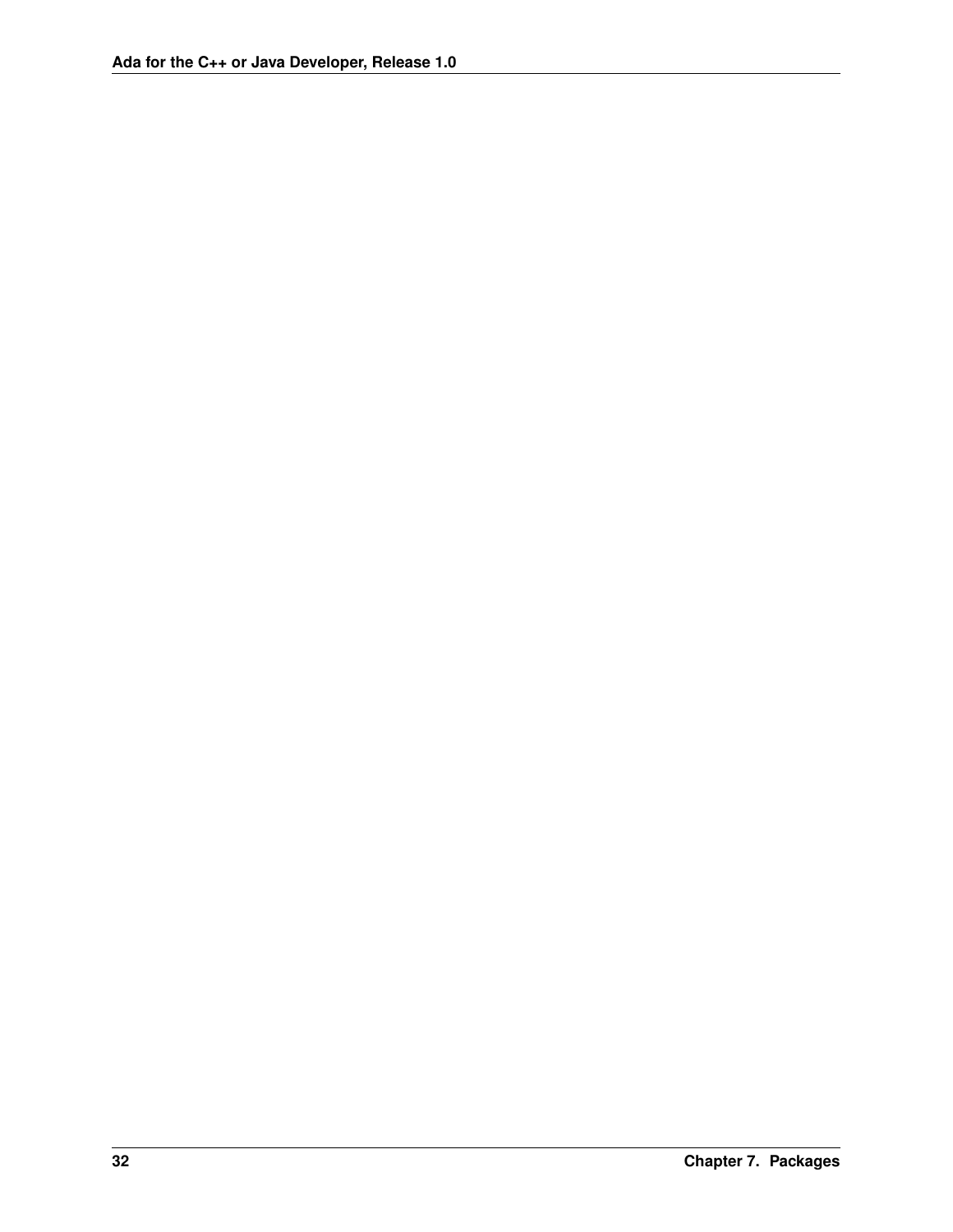### <span id="page-37-0"></span>**CLASSES AND OBJECT ORIENTED PROGRAMMING**

### <span id="page-37-1"></span>**8.1 Primitive Subprograms**

Primitive subprograms in Ada are basically the subprograms that are eligible for inheritance / derivation. They are the equivalent of C++ member functions and Java instance methods. While in C++ and Java these subprograms are located within the nested scope of the type, in Ada they are simply declared in the same scope as the type. There's no syntactic indication that a subprogram is a primitive of a type.

The way to determine whether *P* is a primitive of a type *T* is if (1) it is declared in the same scope as *T*, and (2) it contains at least one parameter of type *T*, or returns a result of type *T*.

In C++ or Java, the self reference this is implicitly declared. It may need to be explicitly stated in certain situations, but usually it's omitted. In Ada the self-reference, called the 'controlling parameter', must be explicitly specified in the subprogram parameter list. While it can be any parameter in the profile with any name, we'll focus on the typical case where the first parameter is used as the 'self' parameter. Having the controlling parameter listed first also enables the use of OOP prefix notation which is convenient.

A class in C++ or Java corresponds to a tagged type in Ada. Here's an example of the declaration of an Ada tagged type with two parameters and some dispatching and non-dispatching primitives, with equivalent examples in C++ and Java:

```
[Ada]
type T is tagged record
   V, W : Integer;
end record;
type T_Access is access all T;
function F (V : T) return Integer;
procedure P1 (V : access T);
procedure P2 (V : T_Access);
[C++]class T {
  public:
      int V, W;
      int F (void);
```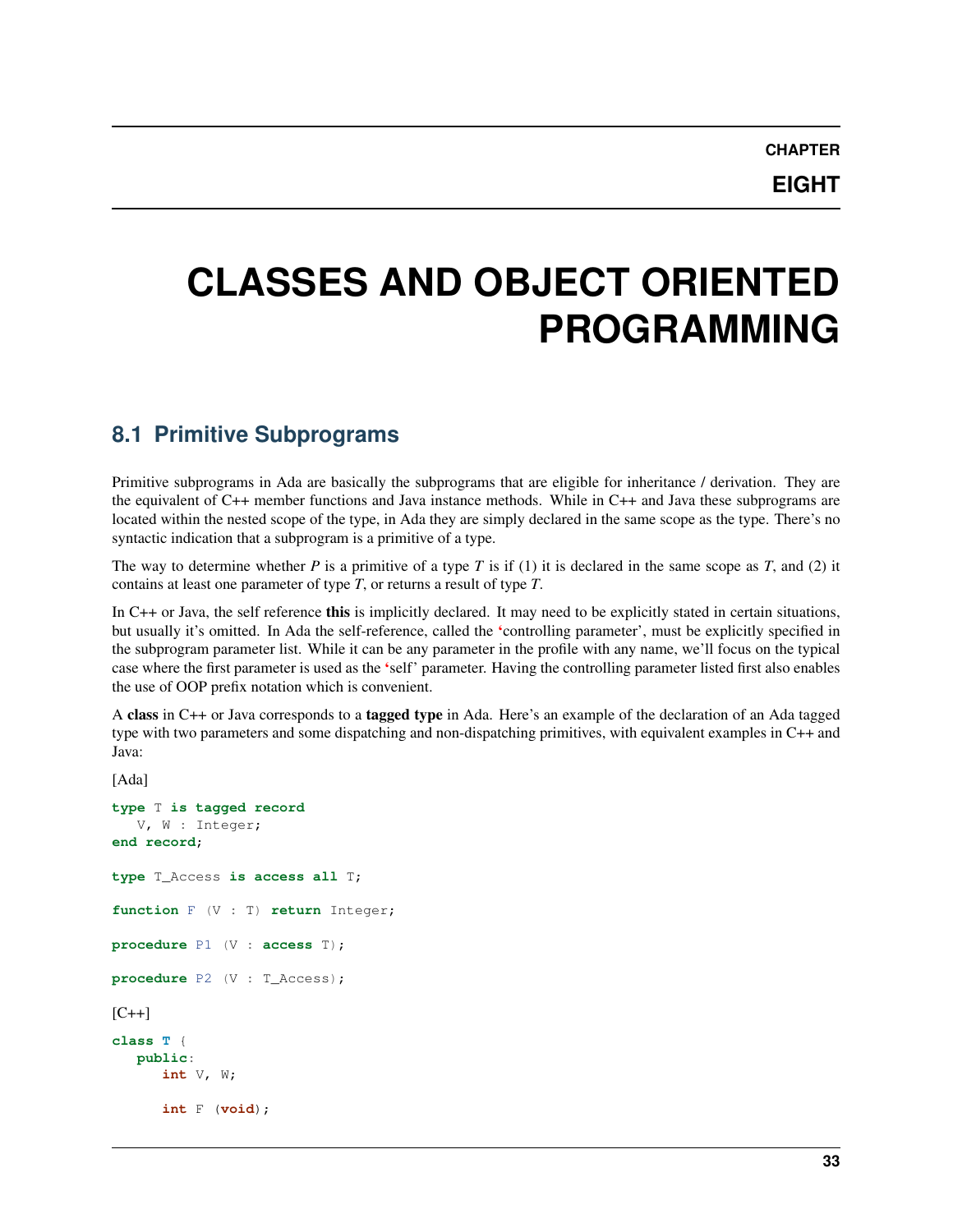```
void P1 (void);
};
void P2 (T * v);
[Java]
public class T {
      public int V, W;
      public int F (void) {};
      public void P1 (void) {};
      public static void P2 (T v) {};
}
```
Note that *P2* is not a primitive of *T*—it does not have any parameters of type *T*. Its parameter is of type *T\_Access*, which is a different type.

Once declared, primitives can be called like any subprogram with every necessary parameter specified, or called using prefix notation. For example:

[Ada]

```
declare
   V : T;
begin
   V.P1;
end;
[C++]{
  T v;
  v.P1 ();
}
[Java]
{
  T v = new T ();
  v.P1 ();
}
```
### <span id="page-38-0"></span>**8.2 Derivation and Dynamic Dispatch**

Despite the syntactic differences, derivation in Ada is similar to derivation (inheritance) in C++ or Java. For example, here is a type hierarchy where a child class overrides a method and adds a new method:

```
type Root is tagged record
  F1 : Integer;
end record;
procedure Method_1 (Self : Root);
```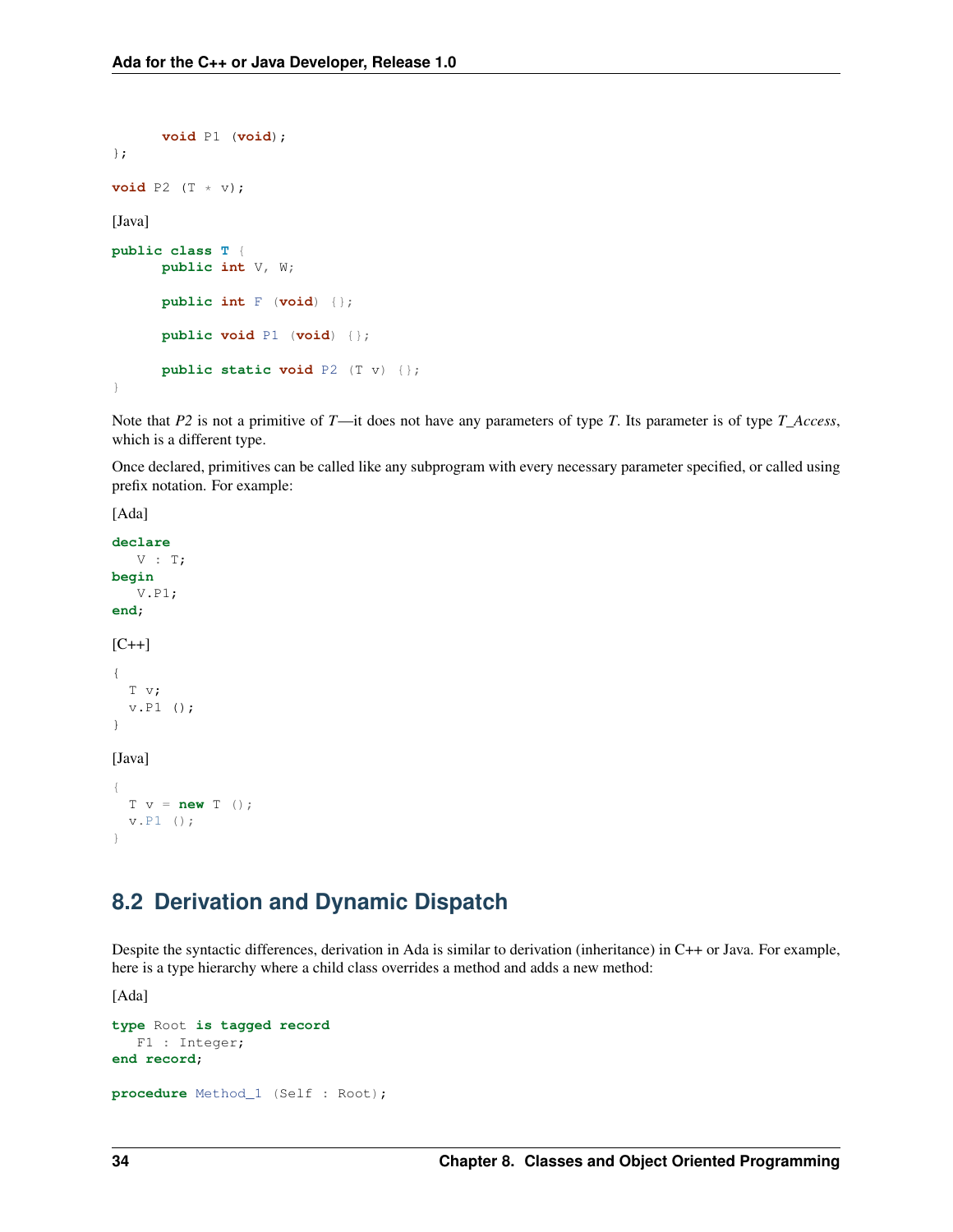```
type Child is new Root with record
  F2 : Integer;
end Child;
overriding
procedure Method_1 (Self : Child);
procedure Method_2 (Self : Child);
[C++]class Root {
  public:
      int f1;
      virtual void method1 ();
};
class Child : public Root {
  public:
      int f2;
      virtual void method1 ();
      virtual void method2 ();
};
[Java]
public class Root {
  public int f1;
  public void method1 ();
}
public class Child extends Root {
   public int f2;
   @Override
   public void method1 ();
   public void method2 ();
}
```
Like Java, Ada primitives on tagged types are always subject to dispatching; there is no need to mark them virtual. Also like Java, there's an optional keyword **overriding** to ensure that a method is indeed overriding something from the parent type.

Unlike many other OOP languages, Ada differentiates between a reference to a specific tagged type, and a reference to an entire tagged type hierarchy. While *Root* is used to mean a specific type, *Root'Class*—a class-wide type—refers to either that type or any of its descendants. A method using a parameter of such a type cannot be overridden, and must be passed a parameter whose type is of any of *Root*'s descendants (including *Root* itself).

Next, we'll take a look at how each language finds the appropriate method to call within an OO class hierarchy; that is, their dispatching rules. In Java, calls to non-private instance methods are always dispatching. The only case where static selection of an instance method is possible is when calling from a method to the **super** version.

In C++, by default, calls to virtual methods are always dispatching. One common mistake is to use a by-copy parameter hoping that dispatching will reach the real object. For example:

```
void proc (Root p) {
   p.method1 ();
}
Root * v = new Child ();
```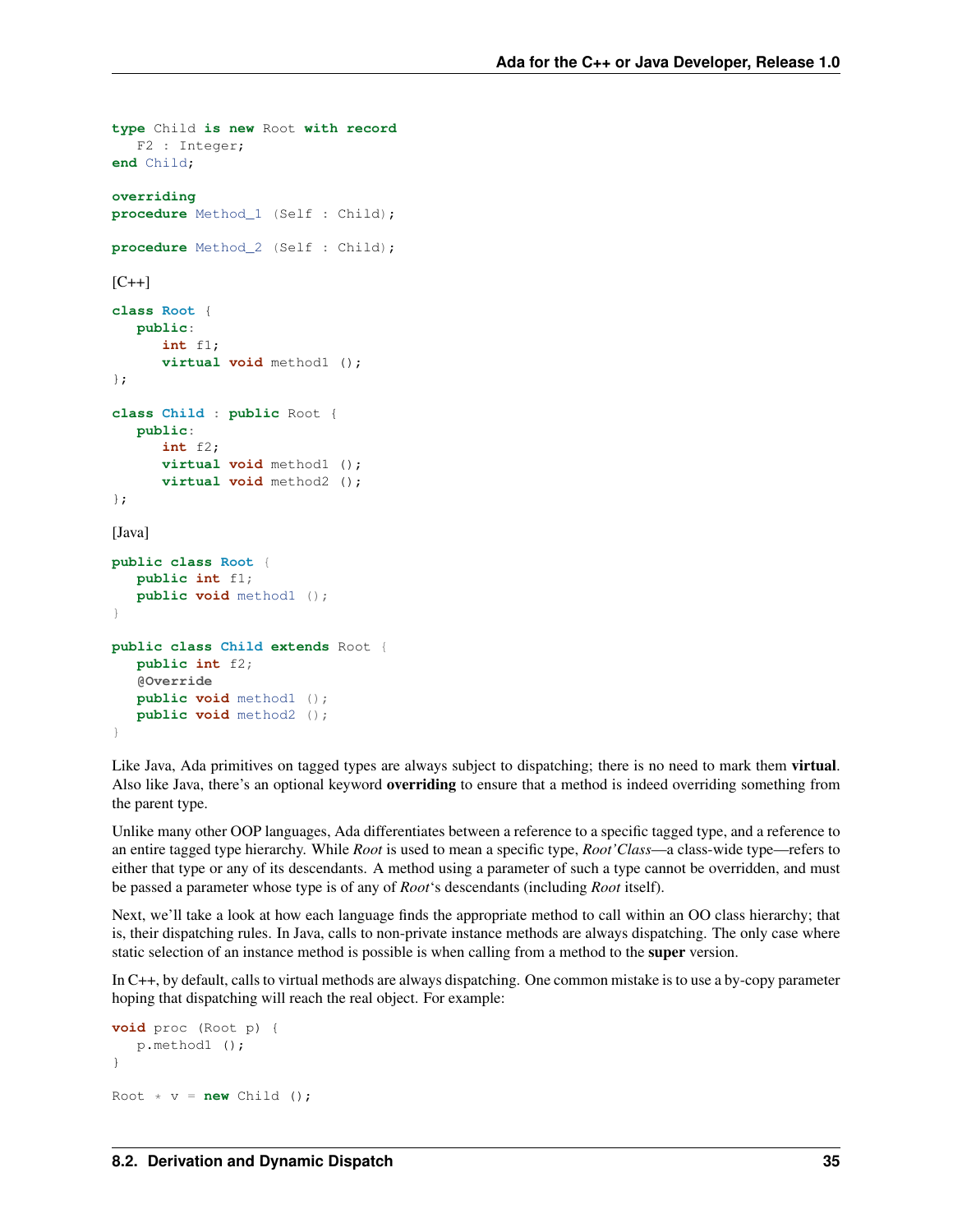proc (\*v);

In the above code, *p.method1 ()* will not dispatch. The call to *proc* makes a copy of the *Root* part of *v*, so inside *proc*, \*p.method1\*() refers to the \*method1\*() of the root object. The intended behavior may be specified by using a reference instead of a copy:

```
void proc (Root & p) {
   p.method1 ();
}
Root * v = new Child ();
proc (*v);
```
In Ada, tagged types are always passed by reference but dispatching only occurs on class-wide types. The following Ada code is equivalent to the latter C++ example:

**declare**

```
procedure Proc (P : Root'Class) is
   begin
     P.Method_1;
   end;
   type Root_Access is access all Root'Class;
   V : Root_Access := new Child;
begin
  Proc (V.all);
end;
```
Dispatching from within primitives can get tricky. Let's consider a call to *Method\_1* in the implementation of *Method\_2*. The first implementation that might come to mind is:

```
procedure Method_2 (P : Root) is
begin
  P.Method_1;
end;
```
However, *Method\_2* is called with a parameter that is of the definite type *Root*. More precisely, it is a definite view of a child. So, this call is not dispatching; it will always call *Method\_1* of *Root* even if the object passed is a child of *Root*. To fix this, a view conversion is necessary:

```
procedure Method_2 (P : Root) is
begin
   Root'Class (P).Method 1;
end;
```
This is called "redispatching." Be careful, because this is the most common mistake made in Ada when using OOP. In addition, it's possible to convert from a class wide view to a definite view, and to select a given primitive, like in C++:

```
procedure Proc (P : Root'Class) is
begin
   Root (P).Method_1;
end;
[C++]
```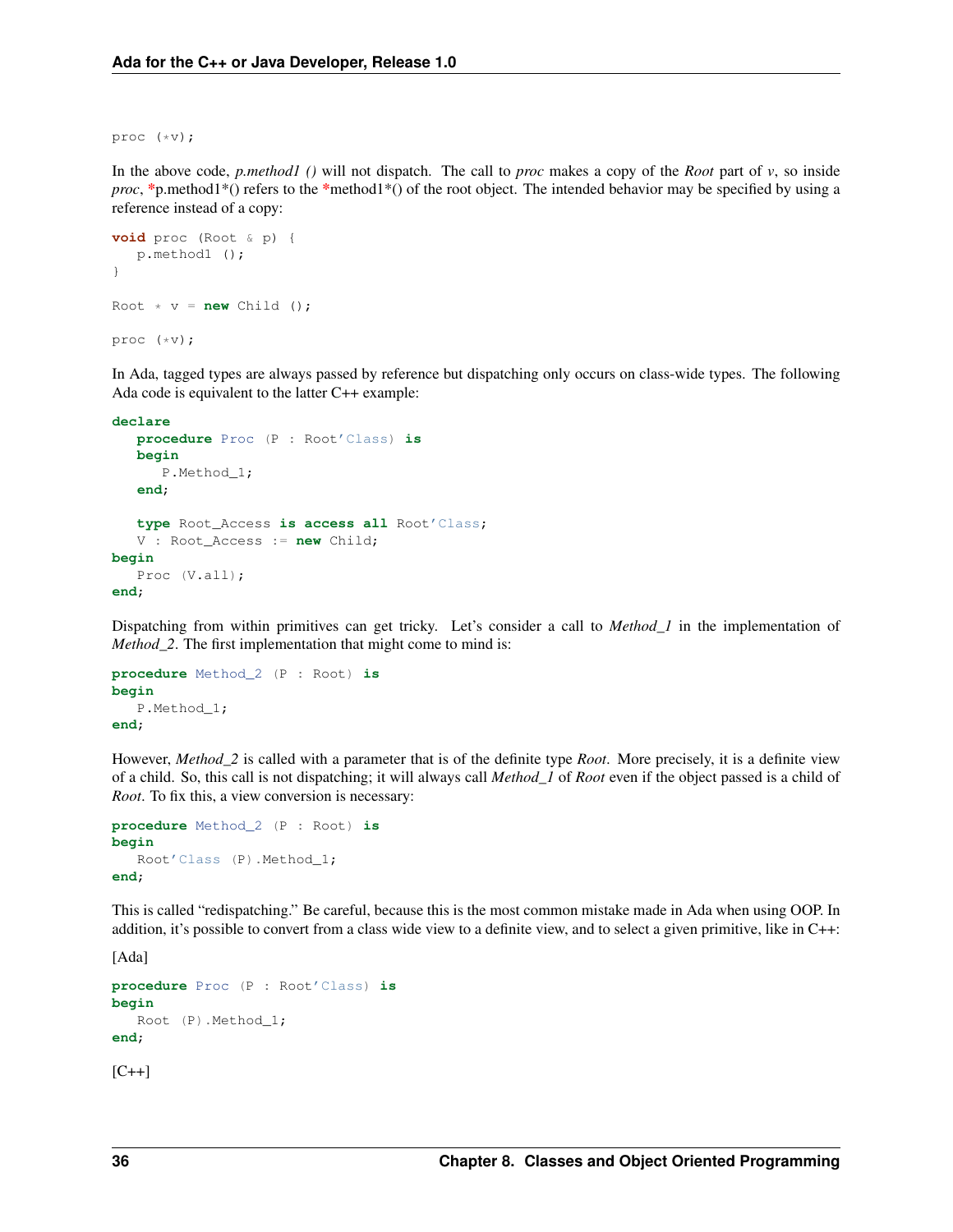```
void proc (Root & p) {
   p.Root::method1 ();
}
```
### <span id="page-41-0"></span>**8.3 Constructors and Destructors**

Ada does not have constructors and destructors in quite the same way as C++ and Java, but there is analagous functionality in Ada in the form of default initialization and finalization.

Default initialization may be specified for a record component and will occur if a variable of the record type is not assigned a value at initialization. For example:

```
type T is tagged record
  F : Integer := Compute_Default_F;
end record;
function Compute_Default_F return Integer is
begin
  Put_Line ("Compute");
   return 0;
end Compute_Default_F;
V1 : T;
V2 : T := (F \implies 0);
```
In the declaration of *V1*, *T.F* receives a value computed by the subprogram *Compute\_Default\_F*. This is part of the default initialization. *V2* is initialized manually and thus will not use the default initialization.

For additional expressive power, Ada provides a type called *Ada.Finalization.Controlled* from which you can derive your own type. Then, by overriding the *Initialize* procedure you can create a constructor for the type:

```
type T is new Ada.Finalization.Controlled with record
  F : Integer;
end record;
procedure Initialize (Self : in out T) is
begin
  Put_Line ("Compute");
   Self.F := 0;end Initialize;
V1 : T;
V2 : T := (V \implies 0);
```
Again, this default initialization subprogram is only called for *V1*; *V2* is initialized manually. Furthermore, unlike a C++ or Java constructor, *Initialize* is a normal subprogram and does not perform any additional initialization such as calling the parent's initialization routines.

When deriving from *Controlled*, it's also possible to override the subprogram *Finalize*, which is like a destructor and is called for object finalization. Like *Initialize*, this is a regular subprogram. Do not expect any other finalizers to be automatically invoked for you.

Controlled types also provide functionality that essentially allows overriding the meaning of the assignment operation, and are useful for defining types that manage their own storage reclamation (for example, implementing a reference count reclamation strategy).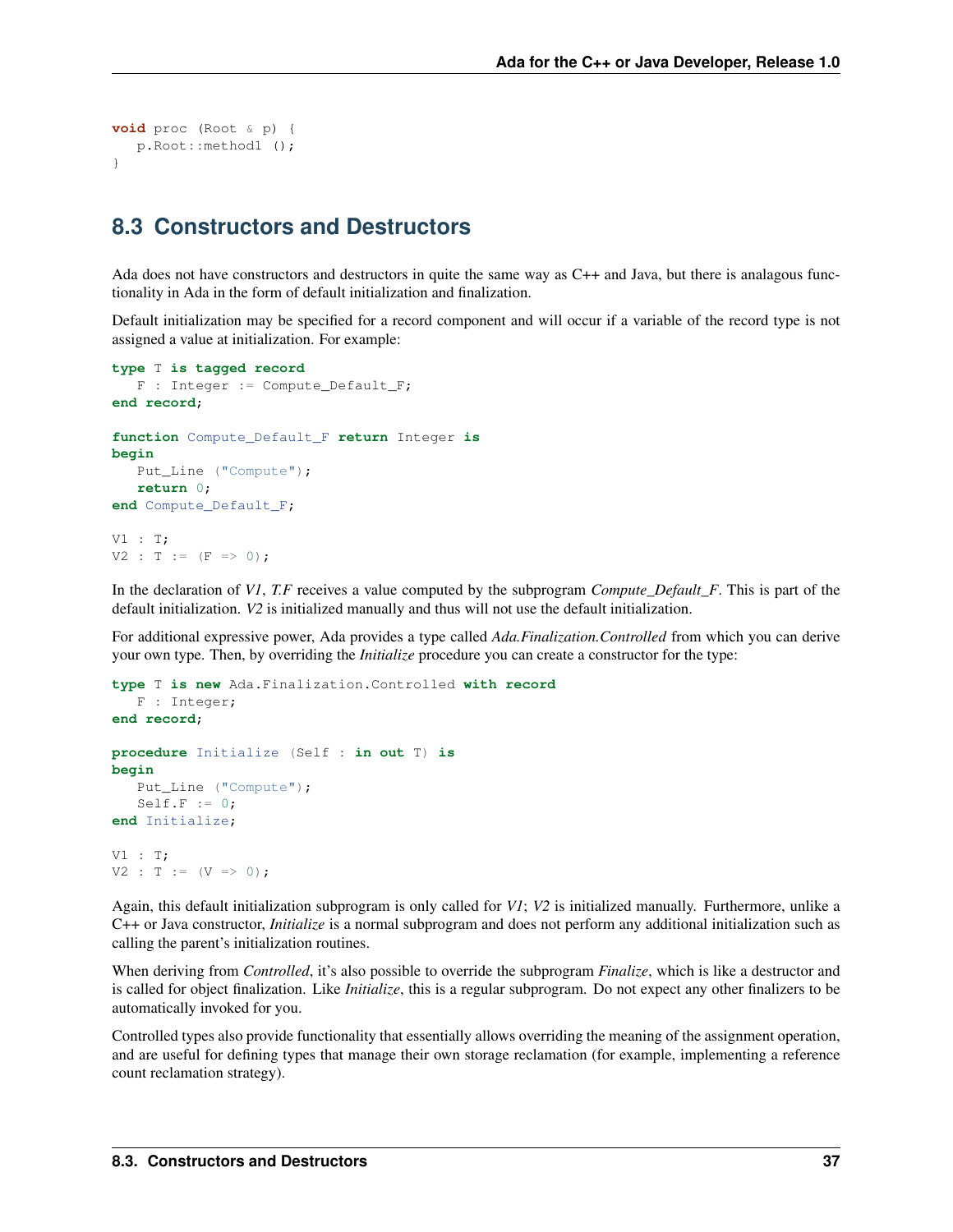#### <span id="page-42-0"></span>**8.4 Encapsulation**

While done at the class level for C++ and Java, Ada encapsulation occurs at the package level and targets all entities of the language, as opposed to only methods and attributes. For example:

[Ada]

```
package Pck is
  type T is tagged private;
   procedure Method1 (V : T);
private
  type T is tagged record
     F1, F2 : Integer;
   end record;
  procedure Method2 (V : T);
end Pck;
[C++]class T {
  public:
      virtual void method1 ();
  protected:
      int f1, f2;
      virtual void method2 ();
};
[Java]
public class T {
  public void method1 ();
  protected int f1, f2;
  protected void method2 ();
```
}

The C++ and Java code's use of **protected** and the Ada code's use of **private** here demonstrates how to map these concepts between languages. Indeed, the private part of an Ada child package would have visibility of the private part of its parents, mimicking the notion of protected. Only entities declared in the package body are completely isolated from access.

### <span id="page-42-1"></span>**8.5 Abstract Types and Interfaces**

Ada, C++ and Java all offer similar functionality in terms of abstract classes, or pure virtual classes. It is necessary in Ada and Java to explicitly specify whether a tagged type or class is abstract, whereas in C++ the presence of a pure virtual function implicitly makes the class an abstract base class. For example:

```
package P is
    type T is abstract tagged private;
   procedure Method (Self : T) is abstract;
private
    type T is abstract tagged record
      F1, F2 : Integer;
    end record;
```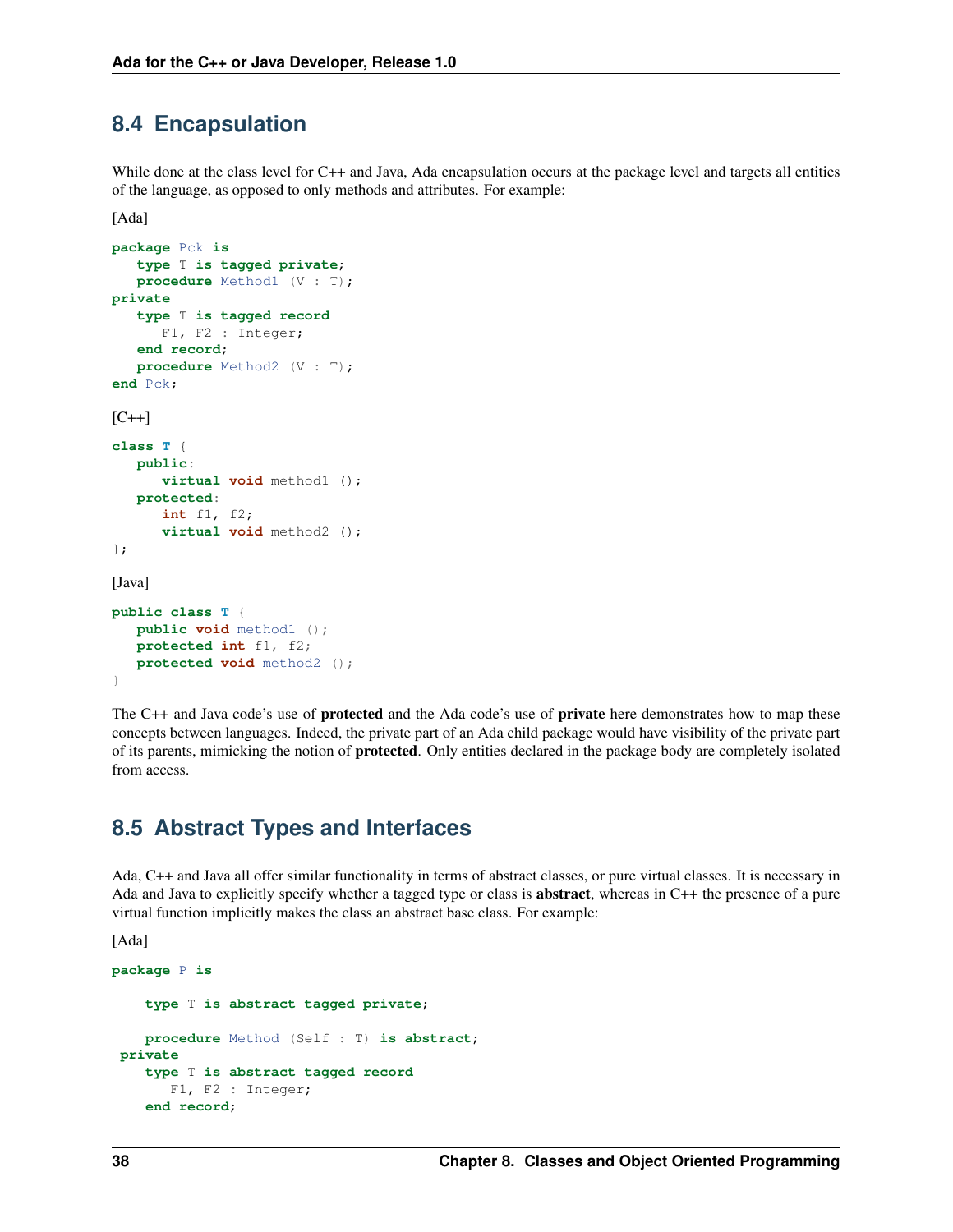```
end P;
[{\rm C++}]class T {
   public:
      virtual void method () = 0;
   protected:
      int f1, f2;
};
[Java]
public abstract class T {
   public abstract void method1 ();
   protected int f1, f2;
```

```
};
```
All abstract methods must be implemented when implementing a concrete type based on an abstract type.

Ada doesn't offer multiple inheritance the way C++ does, but it does support a Java-like notion of interfaces. An interface is like a C++ pure virtual class with no attributes and only abstract members. While an Ada tagged type can inherit from at most one tagged type, it may implement multiple interfaces. For example:

```
[Ada]
type Root is tagged record
   F1 : Integer;
end record;
procedure M1 (Self : Root);
type I1 is interface;
procedure M2 (Self : I1) is abstract;
type I2 is interface;
procedure M3 (Self : I2) is abstract;
type Child is new Root and I1 and I2 with record
   F2 : Integer;
end record;
-- M1 implicitly inherited by Child
procedure M2 (Self : Child);
procedure M3 (Self : Child);
[C++]class Root {
   public:
      virtual void M1();
      int f1;
};
class I1 {
   public:
      virtual void M2 () = 0;
};
class I2 {
   public:
```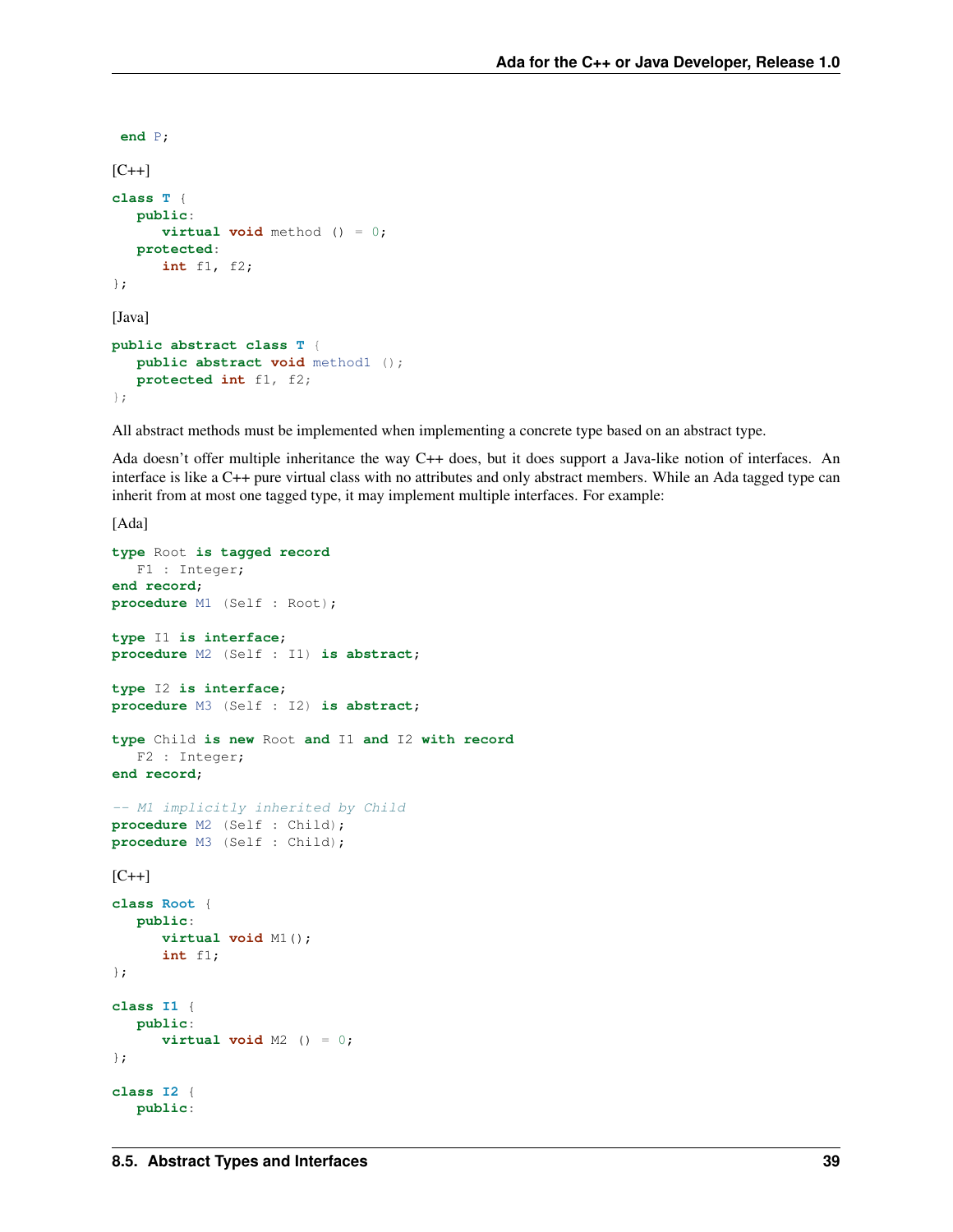```
virtual void M3 () = 0;
};
class Child : public Root, I1, I2 {
  public:
      int f2;
      virtual void M2 ();
      virtual void M3 ();
};
[Java]
public class Root {
   public void M1();
  public int f1;
}
public interface I1 {
  public void M2 () = 0;
}
public class I2 {
  public void M3 () = 0;
}
public class Child extends Root implements I1, I2 {
      public int f2;
      public void M2 ();
      public void M3 ();
}
```
#### <span id="page-44-0"></span>**8.6 Invariants**

Any private type in Ada may be associated with a *Type\_Invariant* contract. An invariant is a property of a type that must always be true after the return from of any of its primitive subprograms. (The invariant might not be maintained during the execution of the primitive subprograms, but will be true after the return.) Let's take the following example:

```
package Int_List_Pkg is
  type Int_List (Max_Length : Natural) is private
    with Type_Invariant => Is_Sorted (Int_List);
   function Is_Sorted (List : Int_List) return Boolean;
   type Int_Array is array (Positive range <>) of Integer;
   function To_Int_List (Ints : Int_Array) return Int_List;
   function To_Int_Array (List : Int_List) return Int_Array;
   function "&" (Left, Right : Int_List) return Int_List;
   ... -- Other subprograms
private
  type Int_List (Max_Length : Natural) is record
```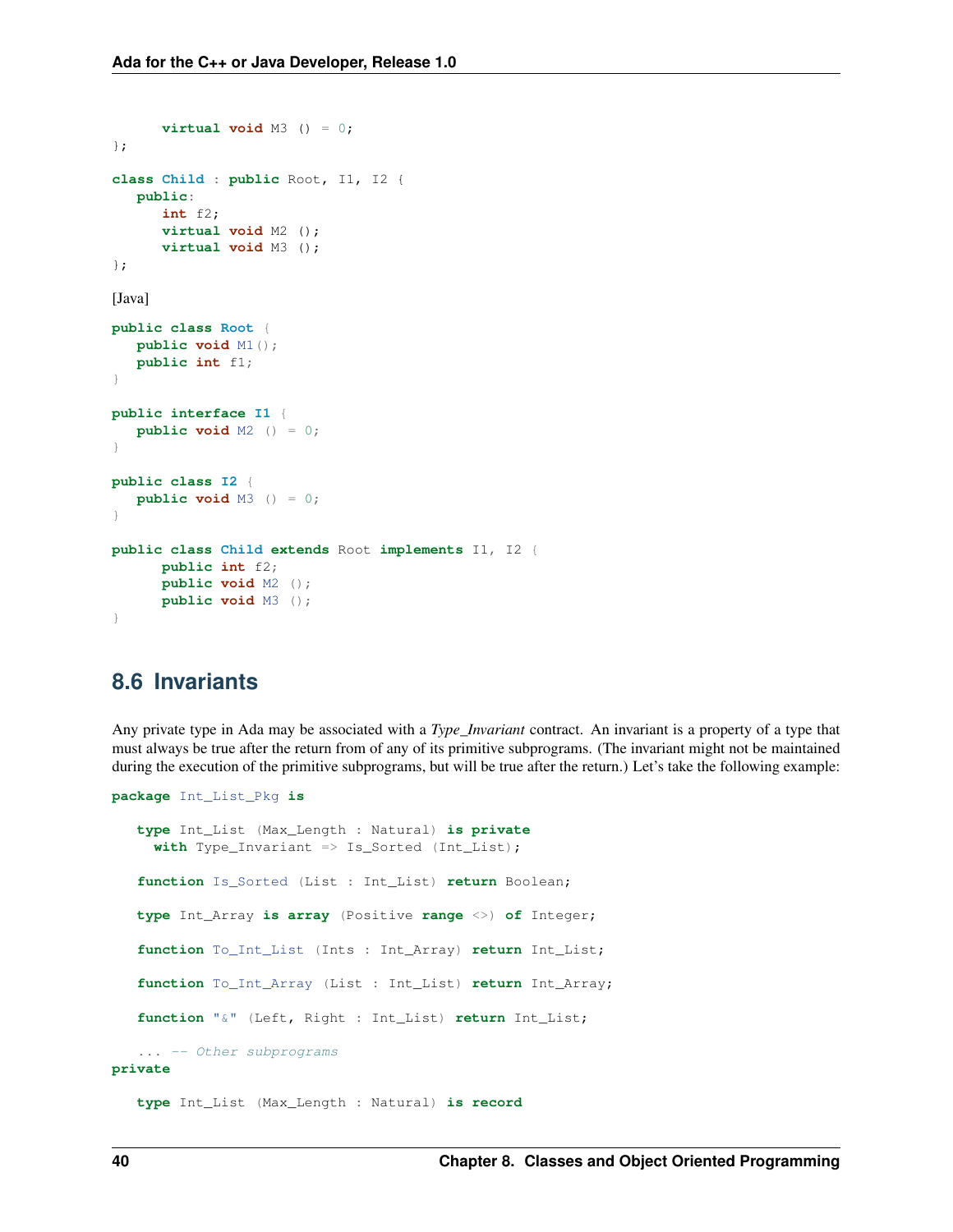```
Length : Natural;
     Data : Int_Array (1..Max_Length);
   end record;
   function Is_Sorted (List : Int_List) return Boolean is
      (for all I in List.Data'First .. List.Length-1 =>
           List.Data (I) \leq List.Data (I+1));
end Int_List_Pkg;
package body Int_List_Pkg is
  procedure Sort (Ints : in out Int_Array) is
  begin
      ... Your favorite sorting algorithm
  end Sort;
   function To_Int_List (Ints : Int_Array) return Int_List is
     List : Int_List :=
       (Max_Length => Ints'Length,
       Length => Ints'Length,
       Data \implies Ints);
  begin
     Sort (List.Data);
     return List;
  end To_Int_List;
   function To_Int_Array (List : Int_List) return Int_Array is
  begin
     return List.Data;
  end To_Int_Array;
   function "&" (Left, Right : Int_List) return Int_List is
     Ints : Int_Array := Left.Data & Right.Data;
  begin
     Sort (Ints);
     return To_Int_List (Ints);
  end "&";
   ... -- Other subprograms
end Int_List_Pkg;
```
The *Is\_Sorted* function checks that the type stays consistent. It will be called at the exit of every primitive above. It is permissible if the conditions of the invariant aren't met during execution of the primitive. In *To\_Int\_List* for example, if the source array is not in sorted order, the invariant will not be satisfied at the "begin", but it will be checked at the end.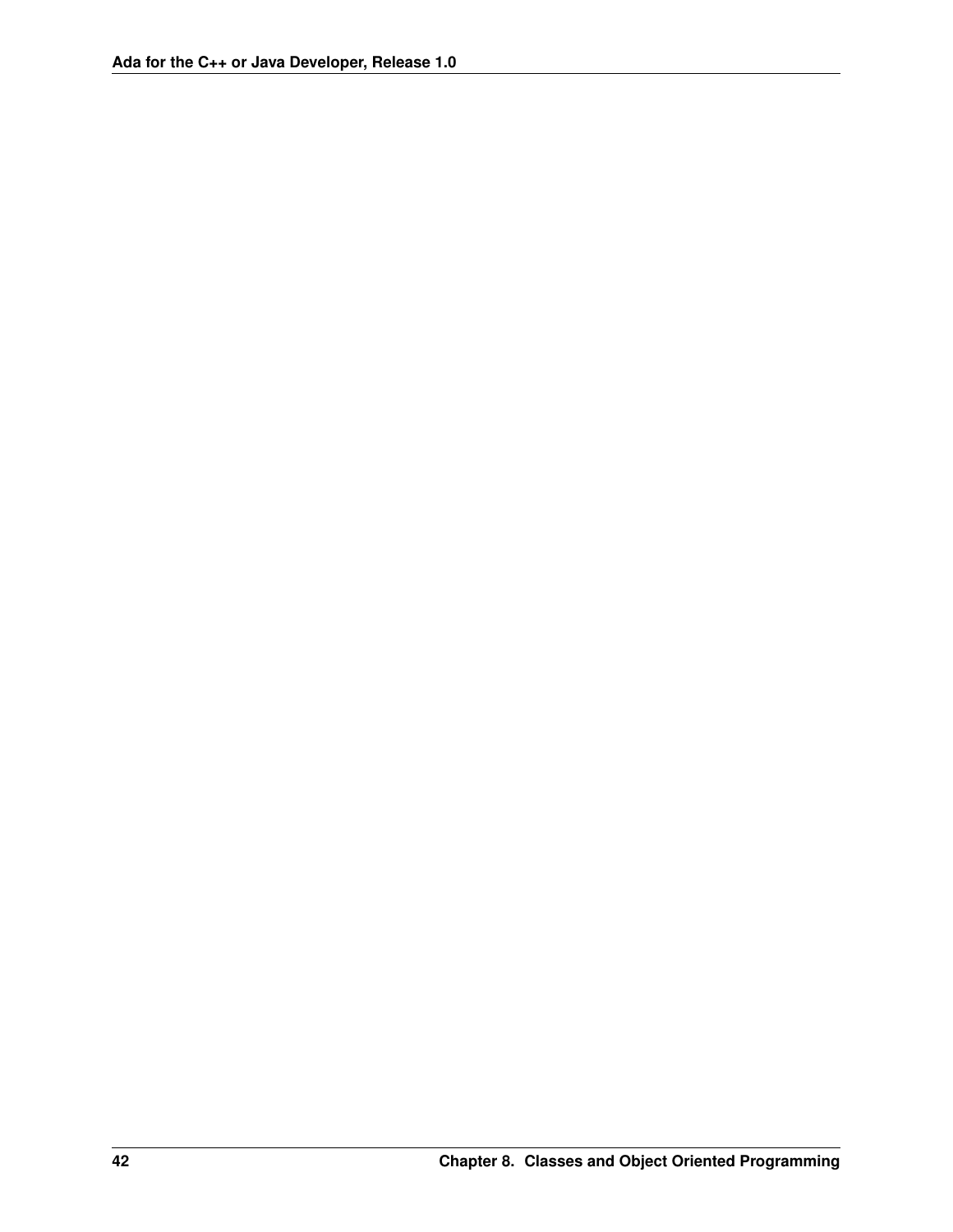#### **CHAPTER**

### **GENERICS**

<span id="page-47-0"></span>Ada, C++, and Java all have support for generics or templates, but on different sets of language entities. A C++ template can be applied to a class or a function. So can a Java generic. An Ada generic can be either a package or a subprogram.

### <span id="page-47-1"></span>**9.1 Generic Subprograms**

A feature that is similar across all three languages is the subprogram. To swap two objects:

[Ada]

```
generic
   type A_Type is private;
procedure Swap (Left, Right : in out A_Type) is
   Temp : A_Type := Left;
begin
  Left := Right;
  Right := Temp;
end Swap;
[C++]template <class AType>
AType swap (AType & left, AType & right) {
  AType temp = left;
  left = right;right = temp;}
[Java]
public <AType> void swap (AType left, AType right) {
  AType temp = left;
```
}

And examples of using these:

 $left = right;$  $right = temp;$ 

```
declare
  type R is record
     F1, F2 : Integer;
```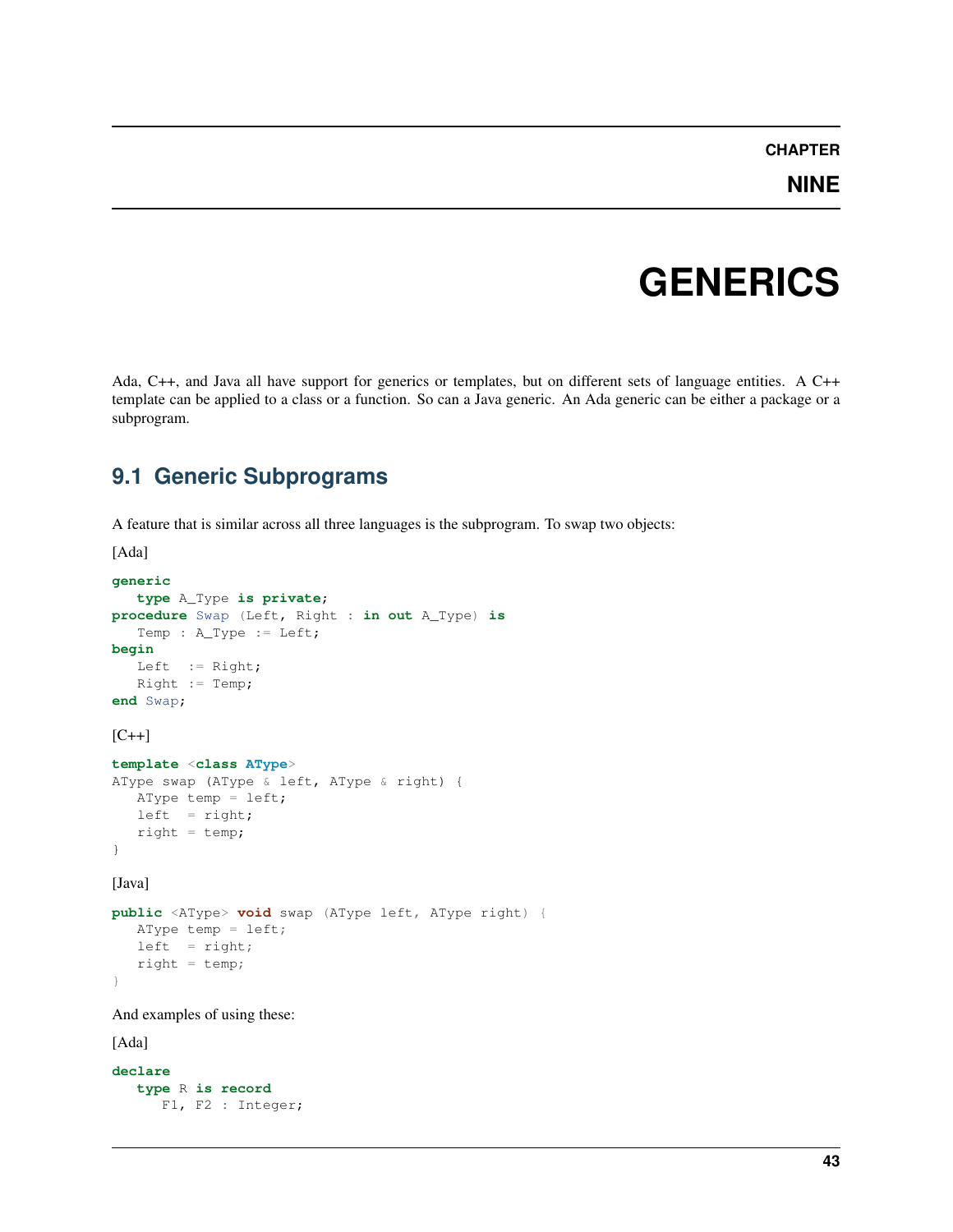```
end record;
   procedure Swap_R is new Swap (R);
   A, B : R;
begin
   ...
   Swap_R (A, B);
end;
[C++]class R {
   public:
      int f1, f2;
};
R a, b;
...
swap (a, b);
[Java]
public class R {
   public int f1, f2;
}
R a = new R(), b = new R();
...
swap (a, b);
```
The C++ template and Java generic both become usable once defined. The Ada generic needs to be explicitly instantiated using a local name and the generic's parameters.

#### <span id="page-48-0"></span>**9.2 Generic Packages**

Next, we're going to create a generic unit containing data and subprograms. In Java or C++, this is done through a class, while in Ada, it's a 'generic package'. The Ada and C++ model is fundamentally different from the Java model. Indeed, upon instantiation, Ada and C++ generic data are duplicated; that is, if they contain global variables (Ada) or static attributes (C++), each instance will have its own copy of the variable, properly typed and independent from the others. In Java, generics are only a mechanism to have the compiler do consistency checks, but all instances are actually sharing the same data where the generic parameters are replaced by *java.lang.Object*. Let's look at the following example:

```
generic
   type T is private;
package Gen is
   type C is tagged record
     V : T;end record;
   G : Integer;
end Gen;
[C++]
```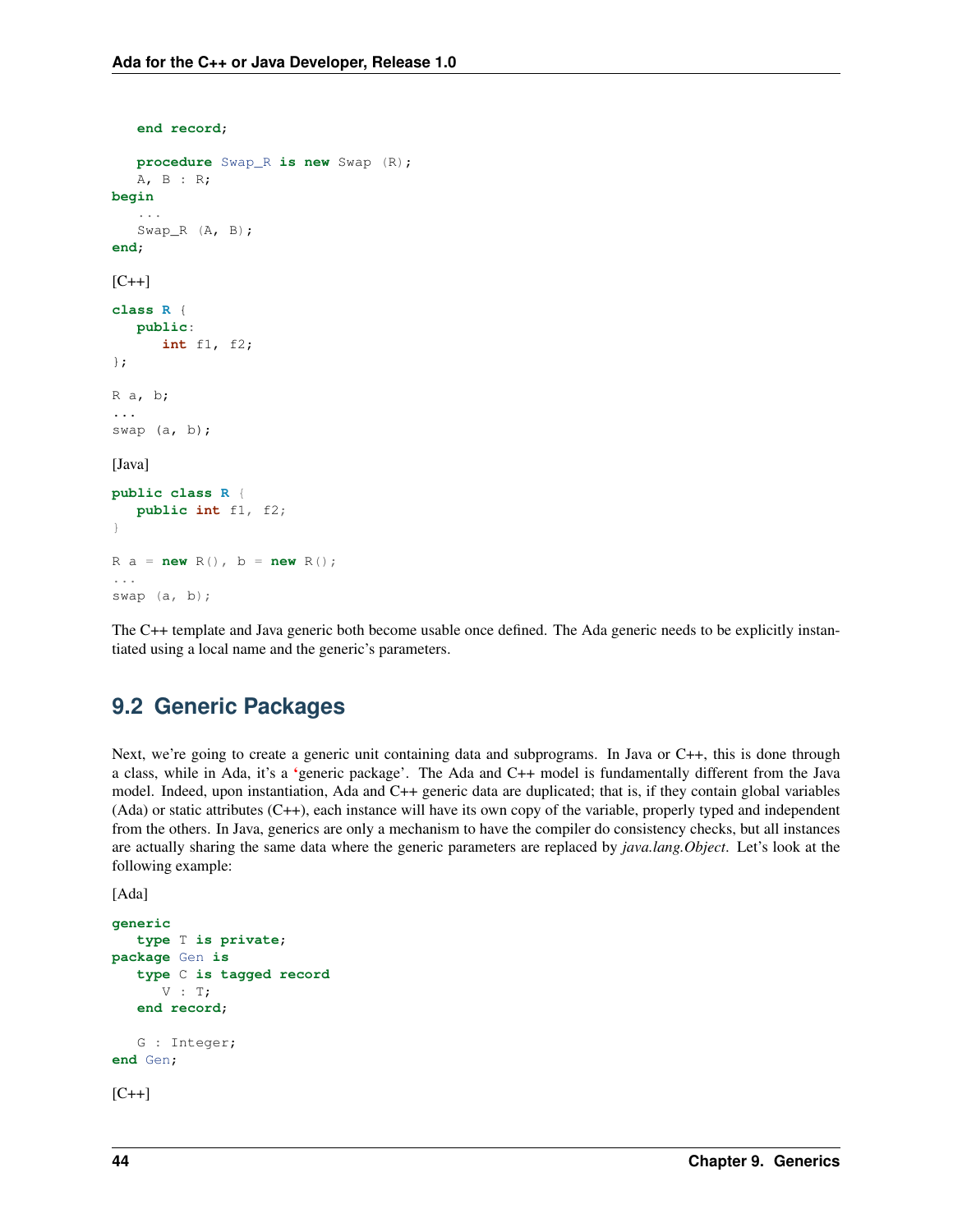```
template <class T>
class C{
   public:
     T v;
     static int G;
};
[Java]
public class C <T> {
     public T v;
     public static int G;
}
```
In all three cases, there's an instance variable (*v*) and a static variable (*G*). Let's now look at the behavior (and syntax) of these three instantiations:

[Ada]

```
declare
  package I1 is new Gen (Integer);
  package I2 is new Gen (Integer);
   subtype Str10 is String (1..10);
  package I3 is new Gen (Str10);
begin
  I1.G := 0;I2.G := 1;I3.G := 2;end;
[C++]C \le int:: G = 0;
C \leq int::G = 1;
C <char *>::G = 2;
```
#### [Java]

 $C.G = 0;$  $C.G = 1;$  $C.G = 2;$ 

In the Java case, we access the generic entity directly without using a parametric type. This is because there's really only one instance of *C*, with each instance sharing the same global variable *G*. In C++, the instances are implicit, so it's not possible to create two different instances with the same parameters. The first two assignments are manipulating the same global while the third one is manipulating a different instance. In the Ada case, the three instances are explicitly created, named, and referenced individually.

#### <span id="page-49-0"></span>**9.3 Generic Parameters**

Ada offers a wide variety of generic parameters which is difficult to translate into other languages. The parameters used during instantiation—and as a consequence those on which the generic unit may rely on—may be variables, types, or subprograms with certain properties. For example, the following provides a sort algorithm for any kind of array:

```
generic
   type Component is private;
```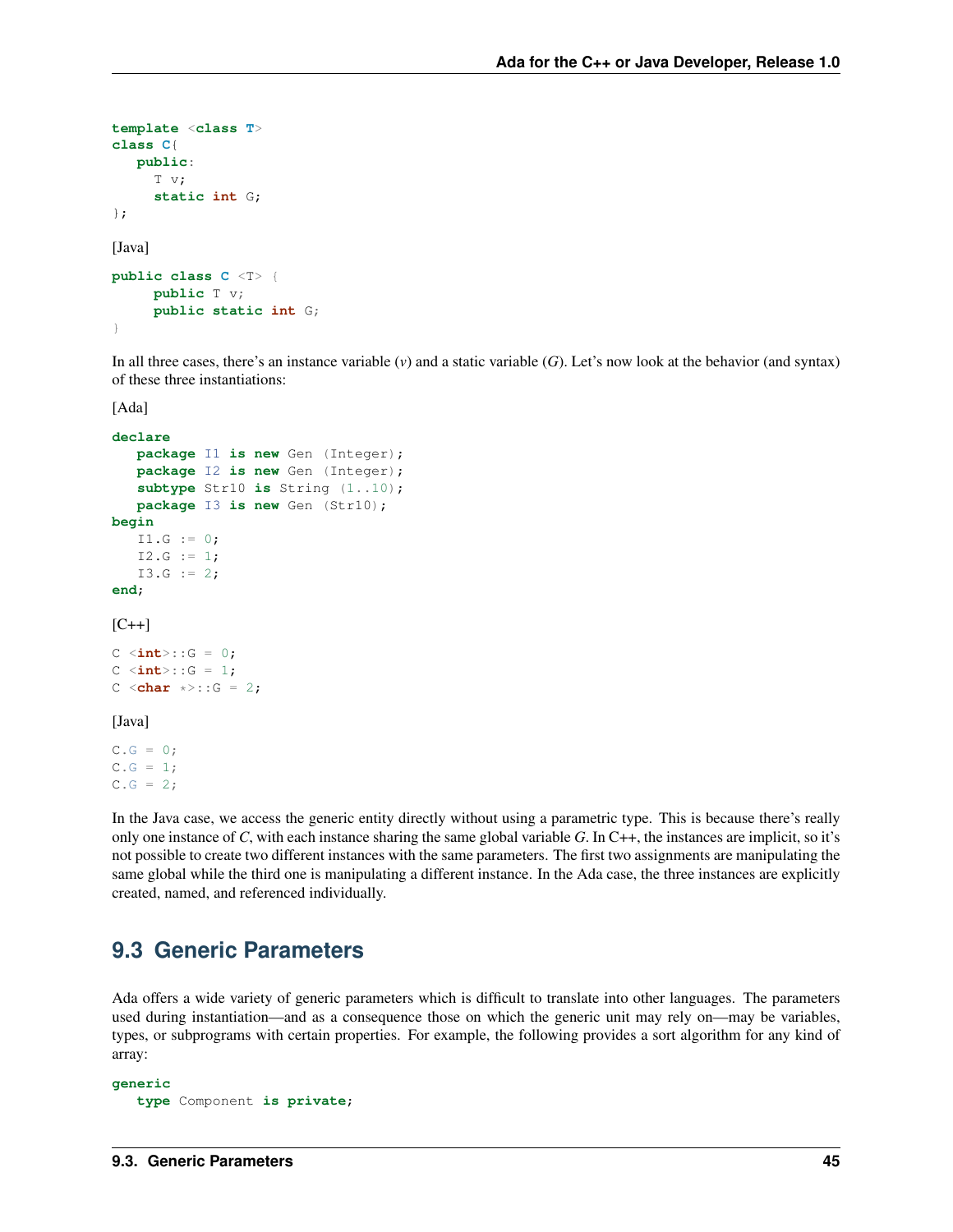```
type Index is (<>);
  with function "<" (Left, Right : Component) return Boolean;
  type Array_Type is array (Index range <>) of Component;
procedure Sort (A : in out Array_Type);
```
The above declaration states that we need a type (*Component*), a discrete type (*Index*), a comparison subprogram (*"<"*), and an array definition (*Array\_Type*). Given these, it's possible to write an algorithm that can sort any *Array\_Type*. Note the usage of the with reserved word in front of the function name, to differentiate between the generic parameter and the beginning of the generic subprogram.

Here is a non-exhaustive overview of the kind of constraints that can be put on types:

```
type T is private; -- T is a constrained type, such as Integer
type T (<>) is private; -- T can be an unconstrained type, such as String
type T is tagged private; -- T is a tagged type
type T is new T2 with private; -- T is an extension of T2
type T is (<>); -- T is a discrete type
type T is range <>; -- T is an integer type
type T is digits <>; -- T is a floating point type
type T is access T2; -- T is an access type, T2 is its designated type
```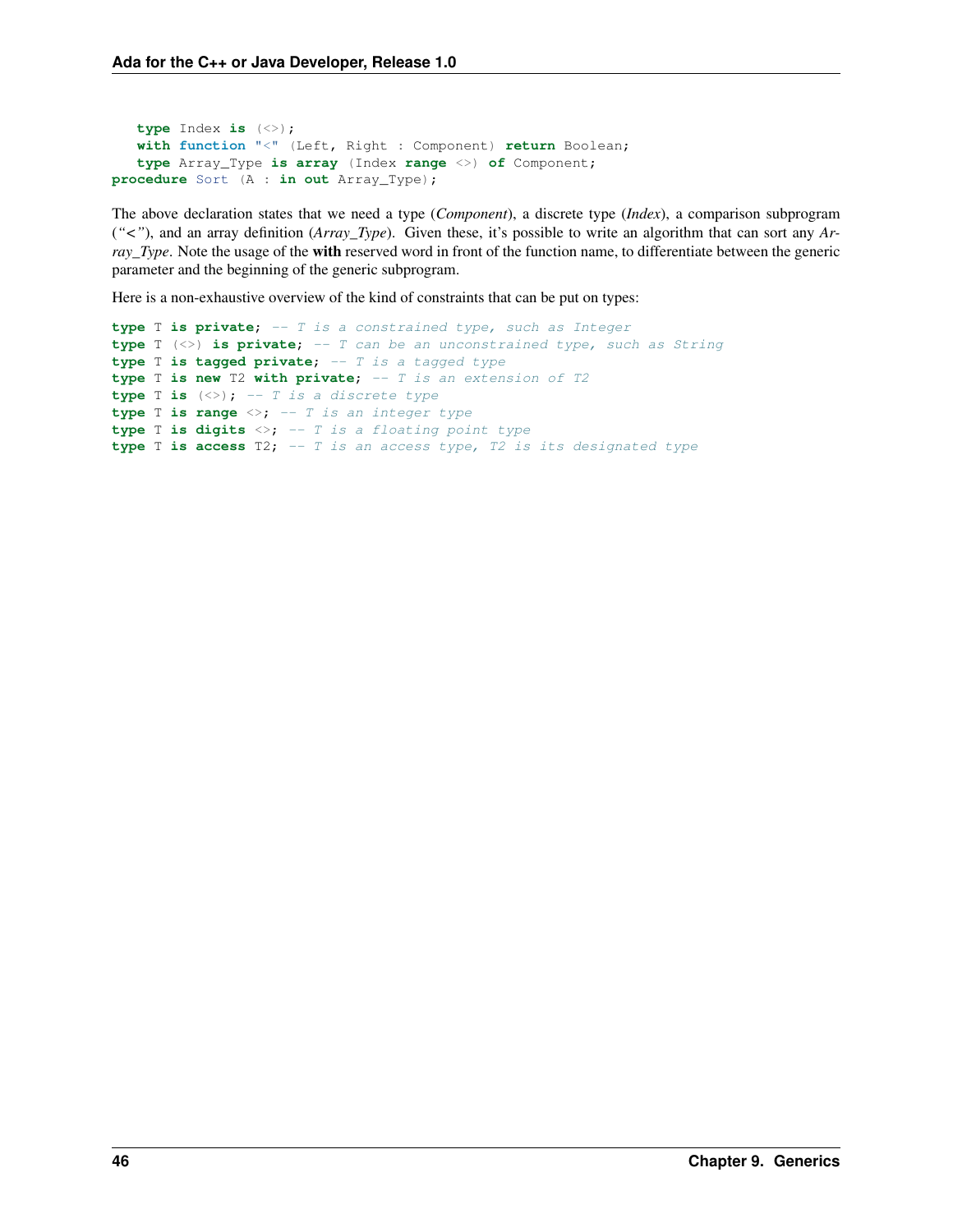**CHAPTER**

### **EXCEPTIONS**

<span id="page-51-0"></span>Exceptions are a mechanism for dealing with run-time occurrences that are rare, that usually correspond to errors (such as improperly formed input data), and whose occurrence causes an unconditional transfer of control.

### <span id="page-51-1"></span>**10.1 Standard Exceptions**

Compared with Java and C++, the notion of an Ada exception is very simple. An exception in Ada is an object whose "type" is **exception**, as opposed to classes in Java or any type in C++. The only piece of user data that can be associated with an Ada exception is a String. Basically, an exception in Ada can be raised, and it can be handled; information associated with an occurrence of an exception can be interrogated by a handler.

Ada makes heavy use of exceptions especially for data consistency check failures at run time. These include, but are not limited to, checking against type ranges and array boundaries, null pointers, various kind of concurrency properties, and functions not returning a value. For example, the following piece of code will raise the exception *Constraint\_Error*:

```
procedure P is
   V : Positive;
begin
   V : = -1;end P;
```
In the above code, we're trying to assign a negative value to a variable that's declared to be positive. The range check takes place during the assignment operation, and the failure raises the *Constraint\_Error* exception at that point. (Note that the compiler may give a warning that the value is out of range, but the error is manifest as a run-time exception.) Since there is no local handler, the exception is propagated to the caller; if *P* is the main procedure, then the program will be terminated.

Java and C++ throw and catch exceptions when trying code. All Ada code is already implicitly within try blocks, and exceptions are raised and handled.

```
begin
   Some_Call;
exception
   when Exception_1 =>
      Put_Line ("Error 1");
   when Exception_2 =>
      Put Line ("Error 2");
   when others =>
      Put_Line ("Unknown error");
end;
```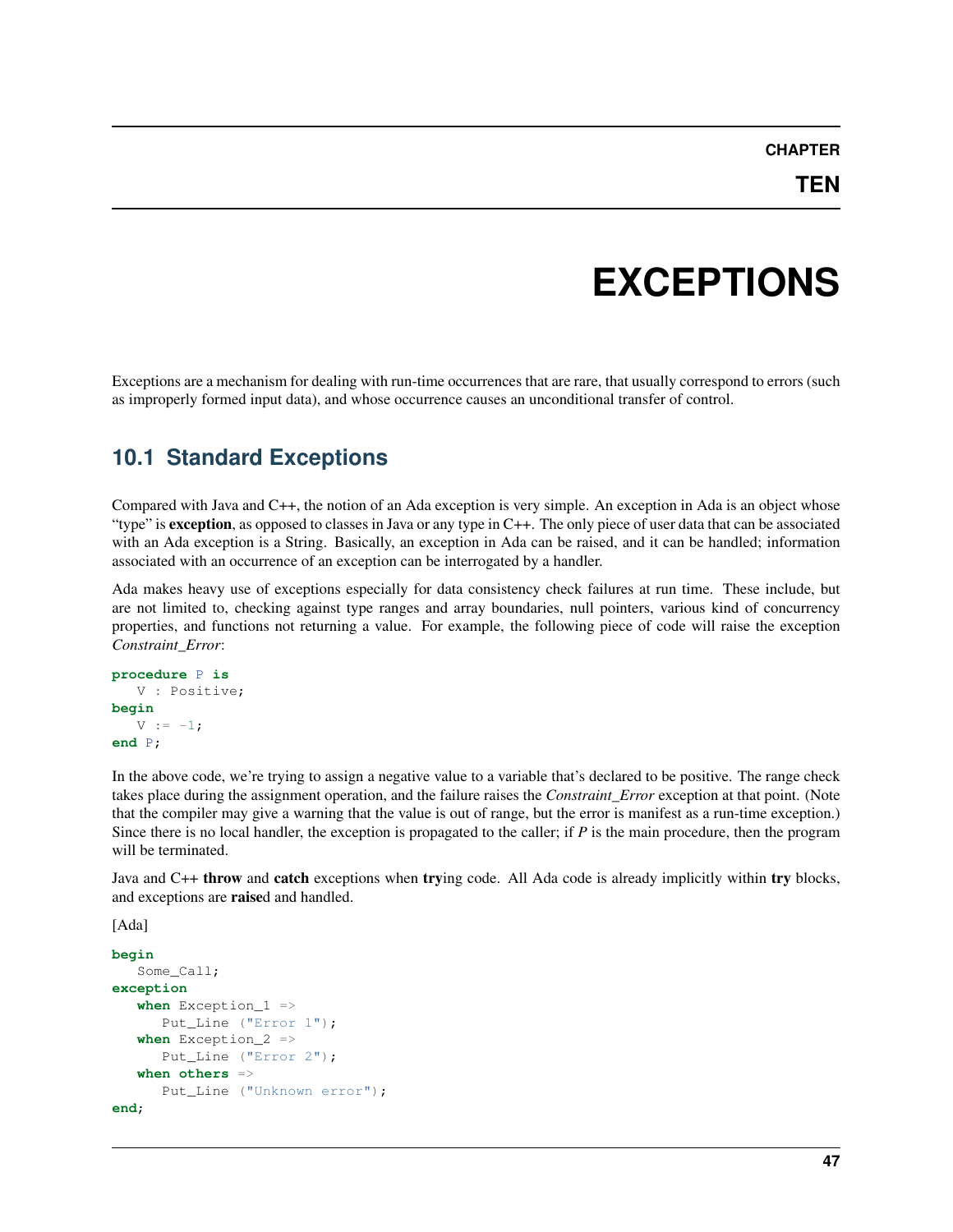$[C++]$ **try** { someCall (); } **catch** (Exception1) { cout << "Error 1" << endl; } **catch** (Exception2) { cout << "Error 2" << endl; } **catch** (...) { cout << "Unknown error" << endl; }

[Java]

```
try {
   someCall ();
} catch (Exception1 e1) {
   System.out.println ("Error 1");
} catch (Exception2 e2) {
  System.out.println ("Error 2");
} catch (Throwable e3) {
   System.out.println ("Unknown error");
}
```
Raising and throwing exceptions while within an exception handler is permissible in all three languages.

#### <span id="page-52-0"></span>**10.2 Custom Exceptions**

Custom exception declarations resemble object declarations, and they can be created in Ada using the exception keyword:

```
My_Exception : exception;
```
Your exceptions can then be raised using a raise statement, optionally accompanied by a message following the with reserved word:

[Ada]

```
raise My_Exception with "Some message";
```
 $[{\rm C++}]$ 

```
throw My_Exception ("Some message");
```
[Java]

**throw new** My\_Exception ("Some message");

Language defined exceptions can also be raised in the same manner:

**raise** Constraint\_Error;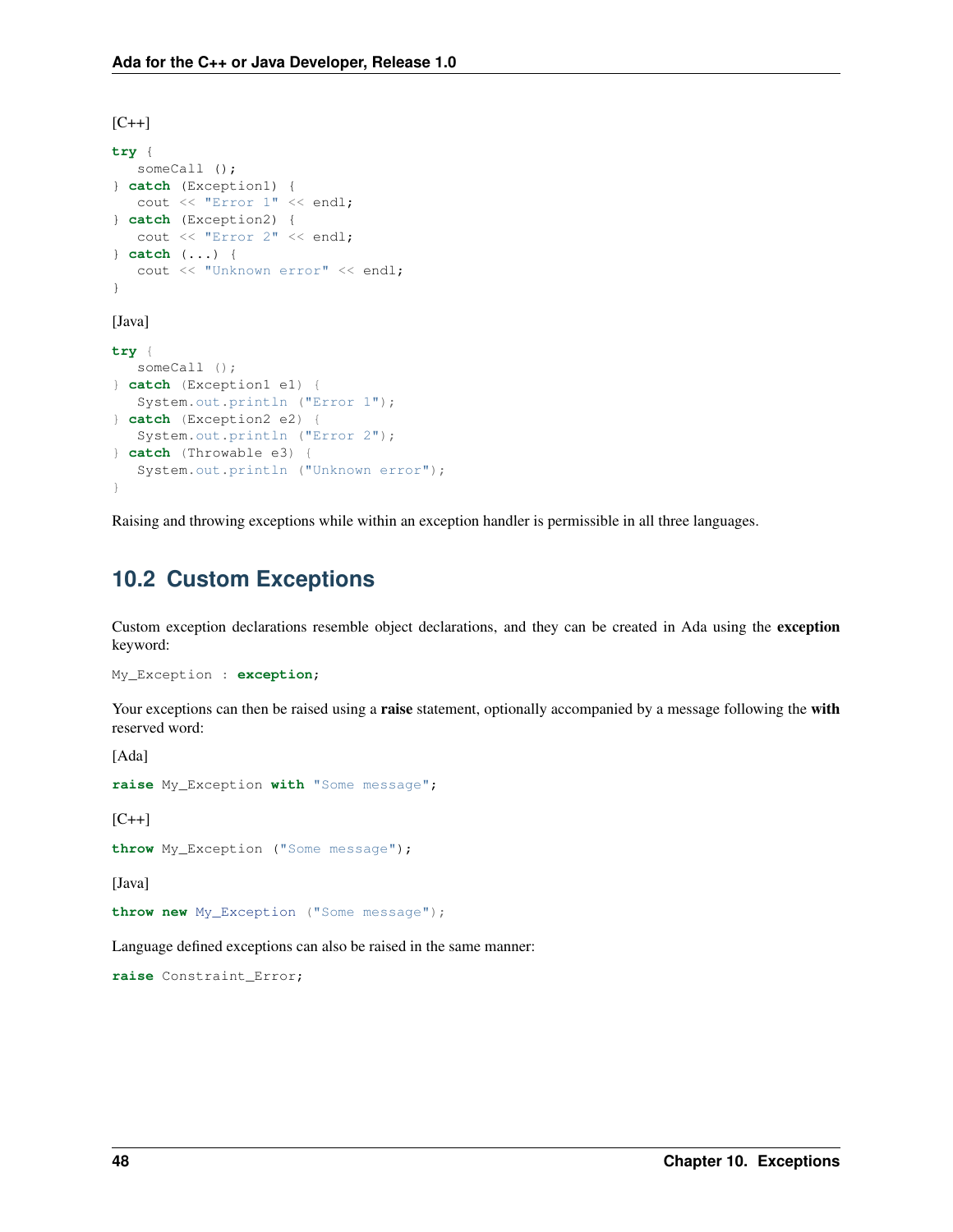**CHAPTER**

#### **ELEVEN**

### **CONCURRENCY**

#### <span id="page-53-1"></span><span id="page-53-0"></span>**11.1 Tasks**

Java and Ada both provide support for concurrency in the language. The C++ language has added a concurrency facility in its most recent revision, C++11, but we are assuming that most C++ programmers are not (yet) familiar with these new features. We thus provide the following mock API for C++ which is similar to the Java *Thread* class:

```
class Thread {
  public:
     virtual void run (); // code to execute
     void start (); // starts a thread and then call run ()
     void join (); // waits until the thread is finished
};
```
Each of the following examples will display the 26 letters of the alphabet twice, using two concurrent threads/tasks. Since there is no synchronization between the two threads of control in any of the examples, the output may be interspersed.

```
procedure Main is -- implicitly called by the environment task
   task My_Task;
   task body My_Task is
   begin
      for I in 'A' .. 'Z' loop
         Put Line (I);
      end loop;
   end My_Task;
begin
   for I in 'A' .. 'Z' loop
     Put_Line (I);
   end loop;
end Main;
[C++]class MyThread : public Thread {
   public:
   void run () {
      for (char i = 'A'; i <= 'Z'; ++i) {
         cout << i << endl;
      }
```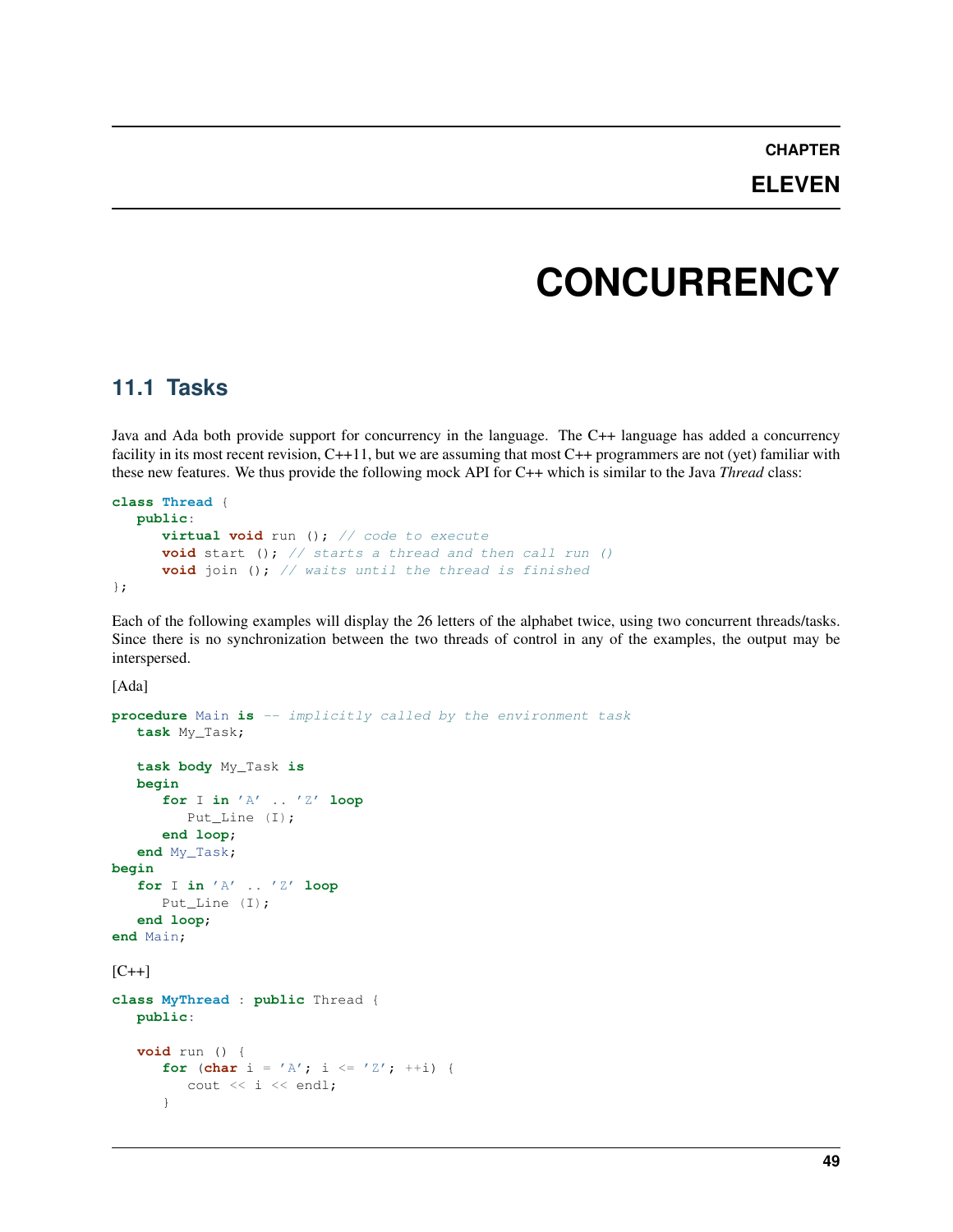```
}
};
int main (int argc, char ** argv) {
   MyThread myTask;
   myTask.start ();
   for (char i = 'A'; i <= 'Z'; ++i) {
      cout \langle \cdot \rangle i \langle \cdot \rangle endl;
   }
   myTask.join ();
   return 0;
}
[Java]
public class Main {
   static class MyThread extends Thread {
      public void run () {
          for (char i = 'A'; i <= 'Z'; ++i) {
             System.out.println (i);
          }
      }
   }
   public static void main (String args) {
      MyThread myTask = new MyThread ();
      myTask.start ();
      for (char i = 'A'; i <= 'Z'; ++i) {
          System.out.println (i);
       }
      myTask.join ();
   }
}
```
Any number of Ada tasks may be declared in any declarative region. A task declaration is very similar to a procedure or package declaration. They all start automatically when control reaches the begin. A block will not exit until all sequences of statements defined within that scope, including those in tasks, have been completed.

A task type is a generalization of a task object; each object of a task type has the same behavior. A declared object of a task type is started within the scope where it is declared, and control does not leave that scope until the task has terminated.

An Ada task type is somewhat analogous to a Java *Thread* subclass, but in Java the instances of such a subclass are always dynamically allocated. In Ada an instance of a task type may either be declared or dynamically allocated.

Task types can be parametrized; the parameter serves the same purpose as an argument to a constructor in Java. The following example creates 10 tasks, each of which displays a subset of the alphabet contained between the parameter and the 'Z' Character. As with the earlier example, since there is no synchronization among the tasks, the output may be interspersed depending on the implementation's task scheduling algorithm.

[Ada] **task type** My\_Task (First : Character); **task body** My\_Task (First : Character) **is begin**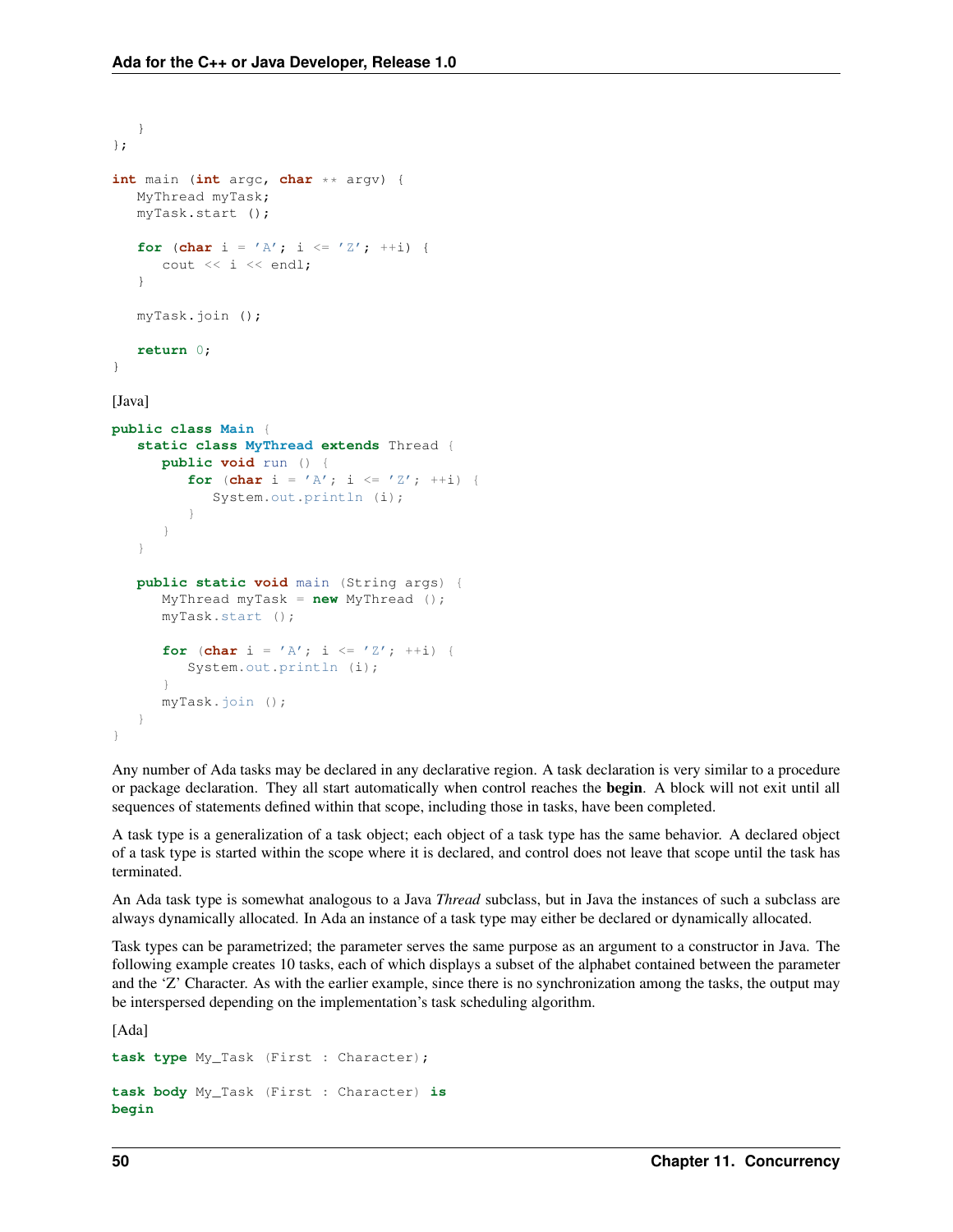```
for I in First .. 'Z' loop
     Put_Line (I);
   end loop;
end My_Task;
procedure Main is
   Tab : array (0 .. 9) of My_Task ('G');
begin
  null;
end Main;
[C++]class MyThread : public Thread {
  public:
   char first;
   void run () {
      for (char i = first; i \leq 'Z'; ++i) {
         cout << i << endl;
      }
   }
};
int main (int argc, char ** argv) {
   MyThread tab [10];
   for (int i = 0; i < 9; ++i) {
     tab [i].first = 'G';
     tab [i].start ();
   }
   for (int i = 0; i < 9; ++i) {
     tab [i].join ();
   }
   return 0;
}
[Java]
public class MyThread extends Thread {
  public char first;
   public MyThread (char first){
     this.first = first;
   }
   public void run () {
      for (char i = first; i \leq 'Z'; ++i) {
        cout << i << endl;
      }
   }
}
public class Main {
  public static void main (String args) {
      MyThread [] tab = new MyThread [10];
```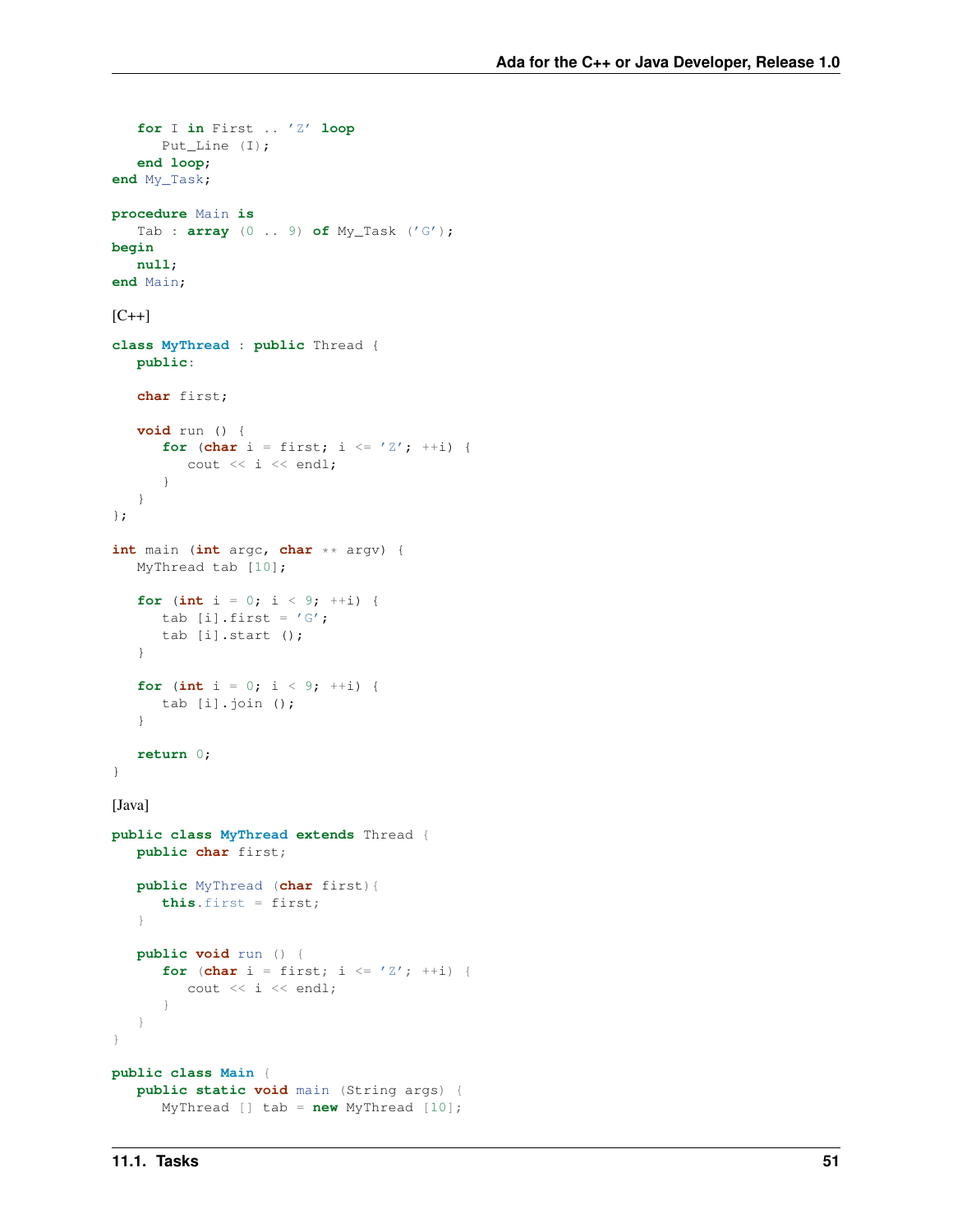```
for (int i = 0; i < 9; +i) {
         tab [i] = new MyThread ('G');
         tab [i].start ();
      }
      for (int i = 0; i < 9; ++i) {
         tab [i].join ();
      }
   }
}
```
In Ada a task may be allocated on the heap as opposed to the stack. The task will then start as soon as it has been allocated, and terminates when its work is completed. This model is probably the one that's the most similar to Java:

[Ada]

```
type Ptr_Task is access My_Task;
procedure Main is
   T : Ptr_Task;
begin
   T := new My_Task ('G');
end Main;
[C++]int main (int argc, char ** argv) {
   MyThread * t = new MyThread();
   t->first = 'G';
   t->start ();
   return 0;
}
```
[Java]

```
public class Main {
   public static void main (String args) {
      MyThread t = new MyThread ('G');
      t.start ();
   }
}
```
#### <span id="page-56-0"></span>**11.2 Rendezvous**

A rendezvous is a synchronization between two tasks, allowing them to exchange data and coordinate execution. Ada's rendezvous facility cannot be modeled with C++ or Java without complex machinery. Therefore, this section will just show examples written in Ada.

Let's consider the following example:

```
with Ada.Text_IO; use Ada.Text_IO;
procedure Main is
   task After is
      entry Go;
```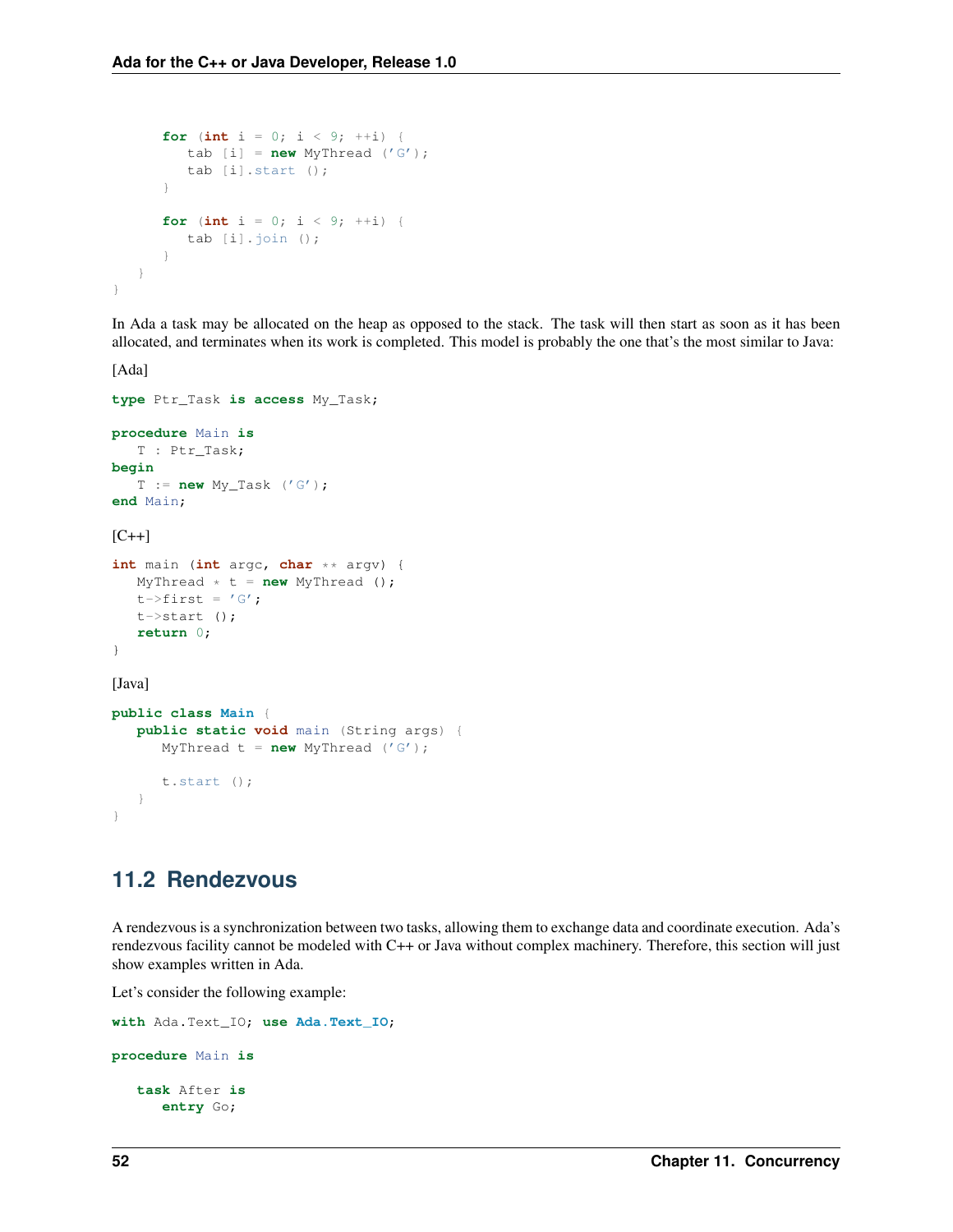```
end After ;
   task body After is
   begin
      accept Go;
      Put_Line ("After");
   end After;
begin
   Put_Line ("Before");
   After.Go;
```

```
end;
```
The *Go* entry declared in *After* is the external interface to the task. In the task body, the accept statement causes the task to wait for a call on the entry. This particular **entry** and **accept** pair doesn't do much more than cause the task to wait until *Main* calls *After.Go*. So, even though the two tasks start simultaneously and execute independently, they can coordinate via *Go*. Then, they both continue execution independently after the rendezvous.

The entry/accept pair can take/pass parameters, and the accept statement can contain a sequence of statements; while these statements are executed, the caller is blocked.

Let's look at a more ambitious example. The rendezvous below accepts parameters and executes some code:

```
with Ada.Text_IO; use Ada.Text_IO;
```

```
procedure Main is
```

```
task After is
   entry Go (Text : String);
end After ;
task body After is
begin
   accept Go (Text : String) do
      Put_Line ("After: " & Text);
   end Go;
end After;
```
#### **begin**

```
Put_Line ("Before");
  After.Go ("Main");;
end;
```
In the above example, the *Put\_Line* is placed in the accept statement. Here's a possible execution trace, assuming a uniprocessor:

- 1. At the begin of *Main*, task *After* is started and the main procedure is suspended.
- 2. *After* reaches the accept statement and is suspended, since there is no pending call on the *Go* entry.
- 3. The main procedure is awakened and executes the *Put\_Line* invocation, displaying the string "Before".
- 4. The main procedure calls the *Go* entry. Since *After* is suspended on its accept statement for this entry, the call succeeds.
- 5. Tha main procedure is suspended, and the task *After* is awakened to execute the body of the accept statement. The actual parameter "Main" is passed to the accept statement, and the *Put\_Line* invocation is executed. As a result, the string "After: Main" is displayed.
- 6. When the accept statement is completed, both the *After* task and the main procedure are ready to run. Suppose that the *Main* procedure is given the processor. It reaches its end, but the local task *After* has not yet terminated.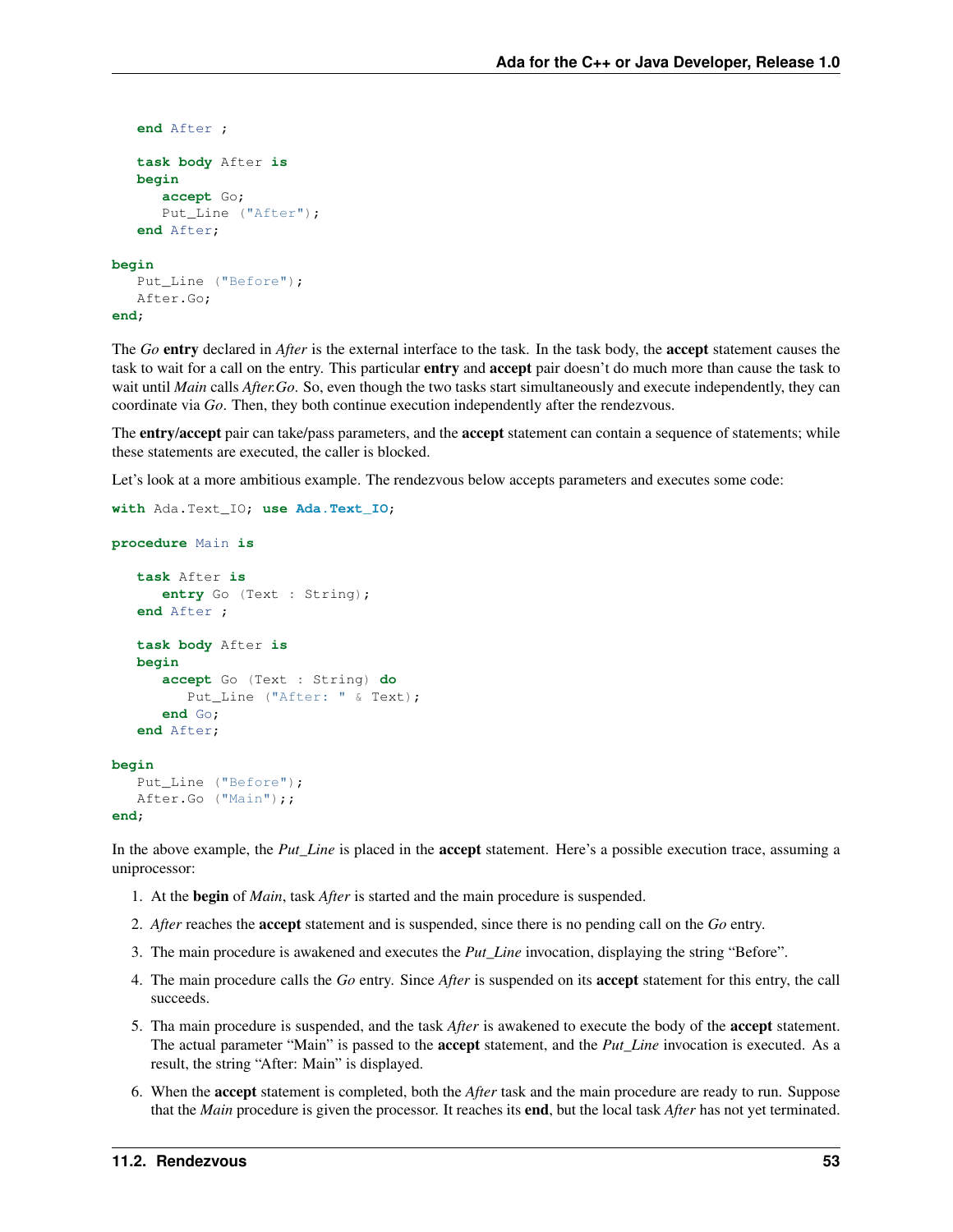The main procedure is suspended.

7. The *After* task continues, and terminates since it is at its end. The main procedure is resumed, and it too can terminate since its dependent task has terminated.

The above description is a conceptual model; in practice the implementation can perform various optimizations to avoid unnecessary context switches.

#### <span id="page-58-0"></span>**11.3 Selective Rendezvous**

The accept statement by itself can only wait for a single event (call) at a time. The **select** statement allows a task to listen for multiple events simultaneously, and then to deal with the first event to occur. This feature is illustrated by the task below, which maintains an integer value that is modified by other tasks that call *Increment*, *Decrement*, and *Get*:

```
task Counter is
   entry Get (Result : out Integer);
   entry Increment;
   entry Decrement;
end Counter;
task body Counter is
  Value : Integer := 0;
begin
   loop
      select
         accept Increment do
            Value := Value +1;
         end Increment;
      or
         accept Decrement do
            Value := Value -1;
         end Decrement;
      or
         accept Get (Result : out Integer) do
            Result := Value;
         end Get;
      or
         delay 1.0 * Minute;
         exit;
      end select;
   end loop;
end Counter;
```
When the task's statement flow reaches the **select**, it will wait for all four events—three entries and a delay—in parallel. If the delay of one minute is exceeded, the task will execute the statements following the **delay** statement (and in this case will exit the loop, in effect terminating the task). The accept bodies for the *Increment*, *Decrement*, or *Get* entries will be otherwise executed as they're called. These four sections of the **select** statement are mutually exclusive: at each iteration of the loop, only one will be invoked. This is a critical point; if the task had been written as a package, with procedures for the various operations, then a "race condition" could occur where multiple tasks simultaneously calling, say, *Increment*, cause the value to only get incremented once. In the tasking version, if multiple tasks simultaneously call *Increment* then only one at a time will be accepted, and the value will be incremented by each of the tasks when it is accepted.

More specifically, each entry has an associated queue of pending callers. If a task calls one of the entries and *Counter* is not ready to accept the call (i.e., if *Counter* is not suspended at the select statement) then the calling task is suspended, and placed in the queue of the entry that it is calling. From the perspective of the *Counter* task, at any iteration of the loop there are several possibilities: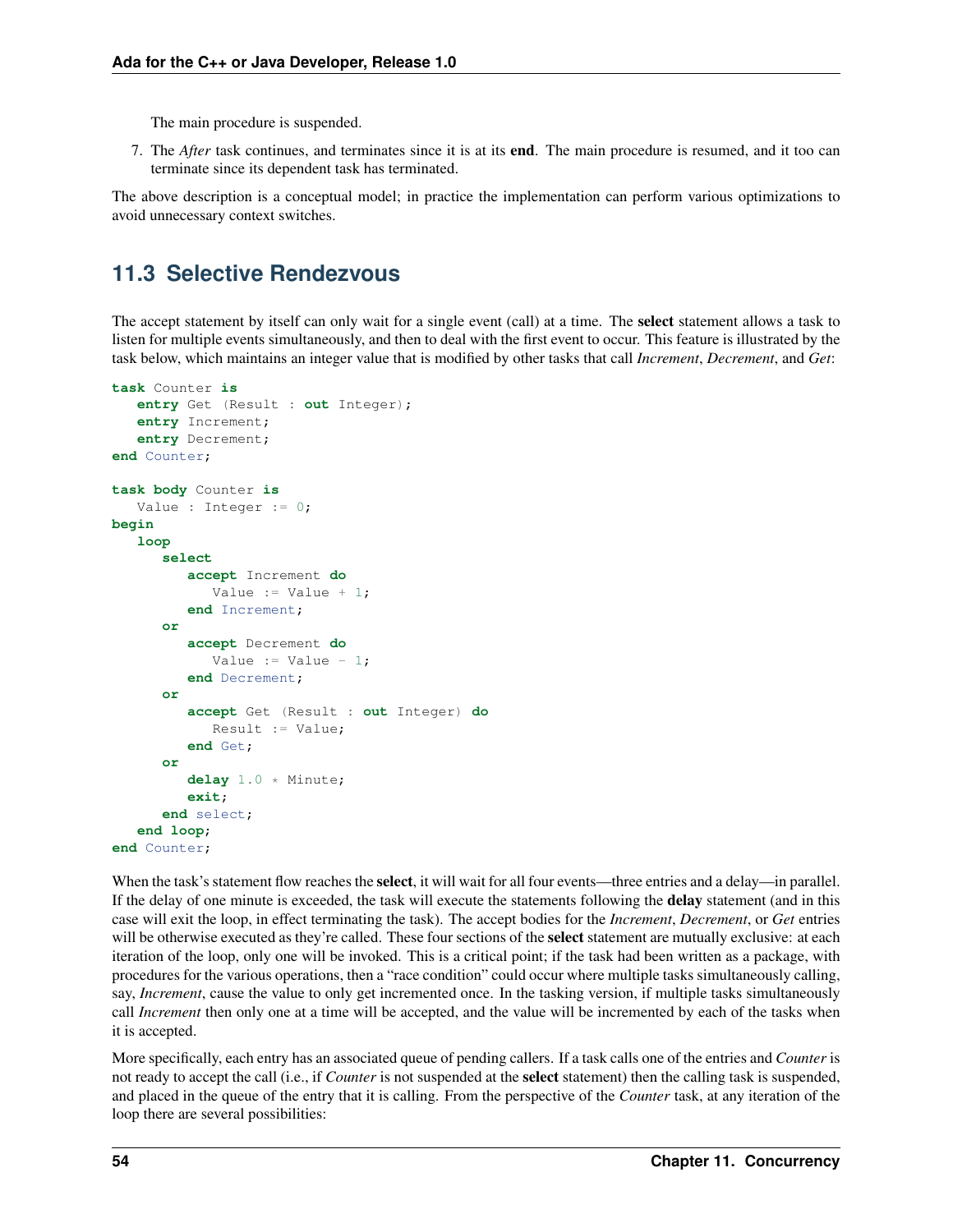- There is no call pending on any of the entries. In this case *Counter* is suspended. It will be awakened by the first of two events: a call on one of its entries (which will then be immediately accepted), or the expiration of the one minute delay (whose effect was noted above).
- There is a call pending on exactly one of the entries. In this case control passes to the select branch with an accept statement for that entry. The choice of which caller to accept, if more than one, depends on the queuing policy, which can be specified via a pragma defined in the Real-Time Systems Annex of the Ada standard; the default is First-In First-Out.
- There are calls pending on more than one entry. In this case one of the entries with pending callers is chosen, and then one of the callers is chosen to be de-queued (the choices depend on the queueing policy).

#### <span id="page-59-0"></span>**11.4 Protected Objects**

Although the rendezvous may be used to implement mutually exclusive access to a shared data object, an alternative (and generally preferable) style is through a *protected object*, an efficiently implementable mechanism that makes the effect more explicit. A protected object has a public interface (its *protected operations*) for accessing and manipulating the object's components (its private part). Mutual exclusion is enforced through a conceptual lock on the object, and encapsulation ensures that the only external access to the components are through the protected operations.

Two kinds of operations can be performed on such objects: read-write operations by procedures or entries, and readonly operations by functions. The lock mechanism is implemented so that it's possible to perform concurrent read operations but not concurrent write or read/write operations.

Let's reimplement our earlier tasking example with a protected object called *Counter*:

```
protected Counter is
   function Get return Integer;
   procedure Increment;
   procedure Decrement;
private
   Value : Integer := 0;
end Counter;
protected body Counter is
   function Get return Integer is
  begin
      return Value;
   end Get;
   procedure Increment is
   begin
     Value := Value +1;
   end Increment;
   procedure Decrement is
   begin
      Value := Value -1;
   end Decrement;
end Counter;
```
Having two completely different ways to implement the same paradigm might seem complicated. However, in practice the actual problem to solve usually drives the choice between an active structure (a task) or a passive structure (a protected object).

A protected object can be accessed through prefix notation: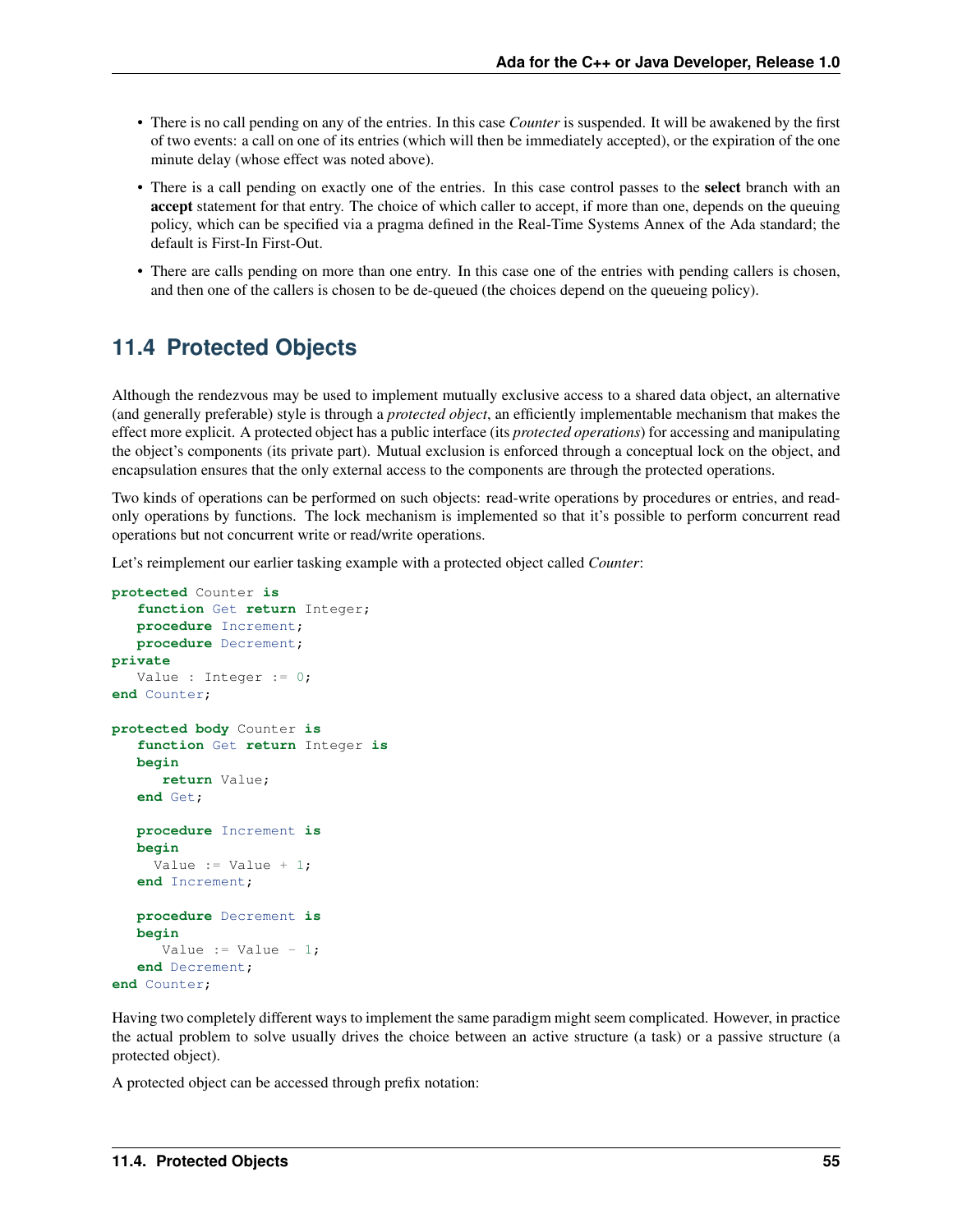```
Counter.Increment;
Counter.Decrement;
Put_Line (Integer'Image (Counter.Get));
```
A protected object may look like a package syntactically, since it contains declarations that can be accessed externally using prefix notation. However, the declaration of a protected object is extremely restricted; for example, no public data is allowed, no types can be declared inside, etc. And besides the syntactic differences, there is a critical semantic distinction: a protected object has a conceptual lock that guarantees mutual exclusion; there is no such lock for a package.

Like tasks, it's possible to declare protected types that can be instantiated several times:

```
declare
   protected type Counter is
      -- as above
   end Counter;
   protected body Counter is
      -- as above
   end Counter;
   C1 : Counter;
   C2 : Counter;
begin
   C1.Increment;
   C2.Decrement;
   ...
```
**end**;

Protected objects and types can declare a procedure-like operation known as an "entry". An entry is somewhat similar to a procedure but includes a so-called *barrier condition* that must be true in order for the entry invocation to succeed. Calling a protected entry is thus a two step process: first, acquire the lock on the object, and then evaluate the barrier condition. If the condition is true then the caller will execute the entry body. If the condition is false, then the caller is placed in the queue for the entry, and relinquishes the lock. Barrier conditions (for entries with non-empty queues) are reevaluated upon completion of protected procedures and protected entries.

Here's an example illustrating protected entries: a protected type that models a binary semaphore / persistent signal.

```
protected type Binary_Semaphore is
  entry Wait;
  procedure Signal;
private
  Signaled : Boolean := False;
end Binary_Semaphore;
protected body Binary_Semaphore is
  entry Wait when Signaled is
  begin
    Signaled := False;
  end Wait;
  procedure Signal is
  begin
    Signaled := True;
  end Signal;
end Binary_Semaphore;
```
Ada concurrency features provide much further generality than what's been presented here. For additional information please consult one of the works cited in the *References* section.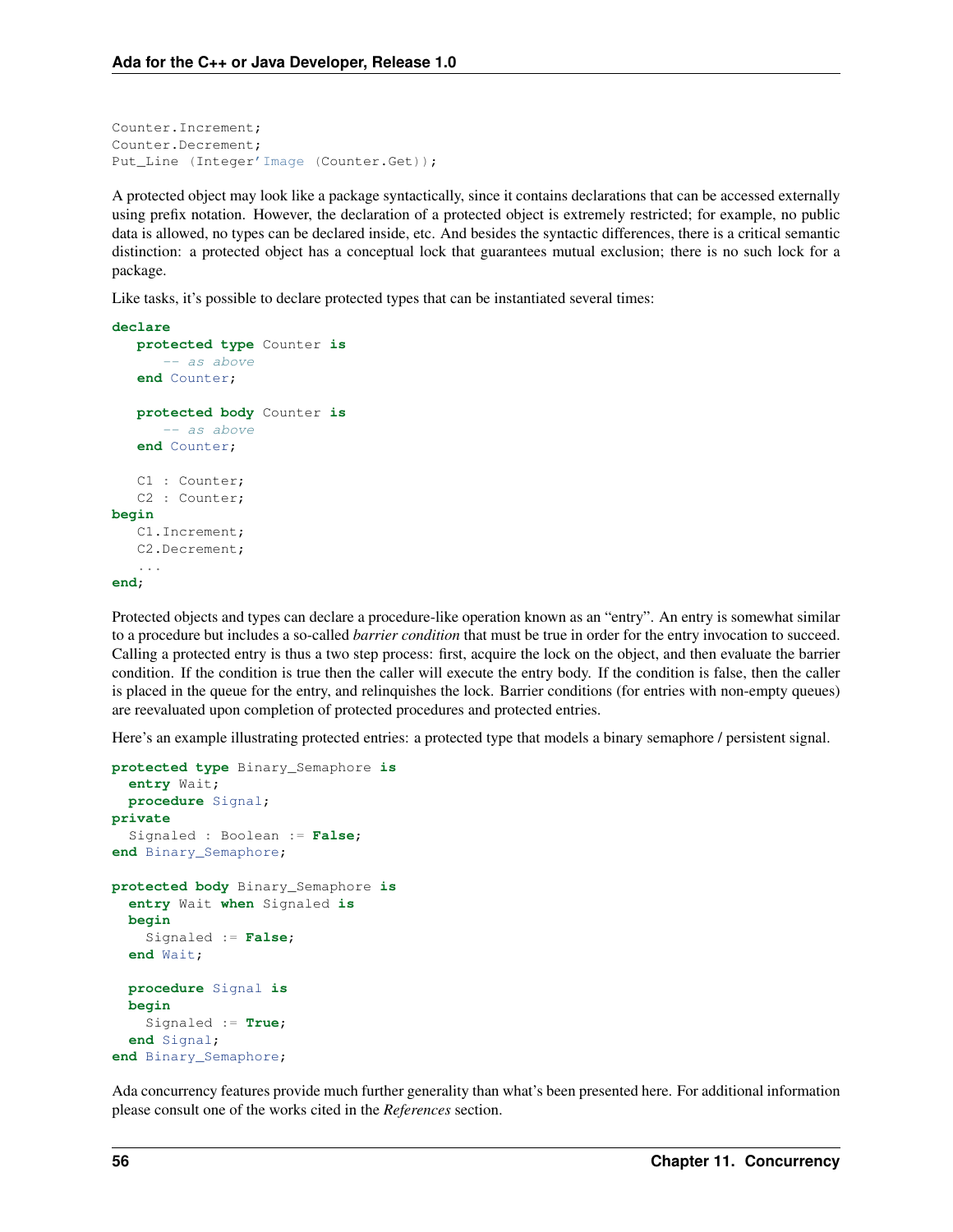**CHAPTER**

**TWELVE**

# <span id="page-61-0"></span>**LOW LEVEL PROGRAMMING**

#### <span id="page-61-1"></span>**12.1 Representation Clauses**

We've seen in the previous chapters how Ada can be used to describe high level semantics and architecture. The beauty of the language, however, is that it can be used all the way down to the lowest levels of the development, including embedded assembly code or bit-level data management.

One very interesting feature of the language is that, unlike C, for example, there are no data representation constraints unless specified by the developer. This means that the compiler is free to choose the best trade-off in terms of representation vs. performance. Let's start with the following example:

[Ada]

```
type R is record
   V : Integer range 0 .. 255;
  B1 : Boolean;
  B2 : Boolean;
end record
with Pack;
[C++]struct R {
   unsigned int v:8;
  bool b1;
   bool b2;
};
[Java]
public class R {
  public byte v;
  public boolean b1;
  public boolean b2;
}
```
The Ada and the C++ code above both represent efforts to create an object that's as small as possible. Controlling data size is not possible in Java, but the language does specify the size of values for the primitive types.

Although the C++ and Ada code are equivalent in this particular example, there's an interesting semantic difference. In C++, the number of bits required by each field needs to be specified. Here, we're stating that *v* is only 8 bits, effectively representing values from 0 to 255. In Ada, it's the other way around: the developer specifies the range of values required and the compiler decides how to represent things, optimizing for speed or size. The Pack aspect declared at the end of the record specifies that the compiler should optimize for size even at the expense of decreased speed in accessing record components.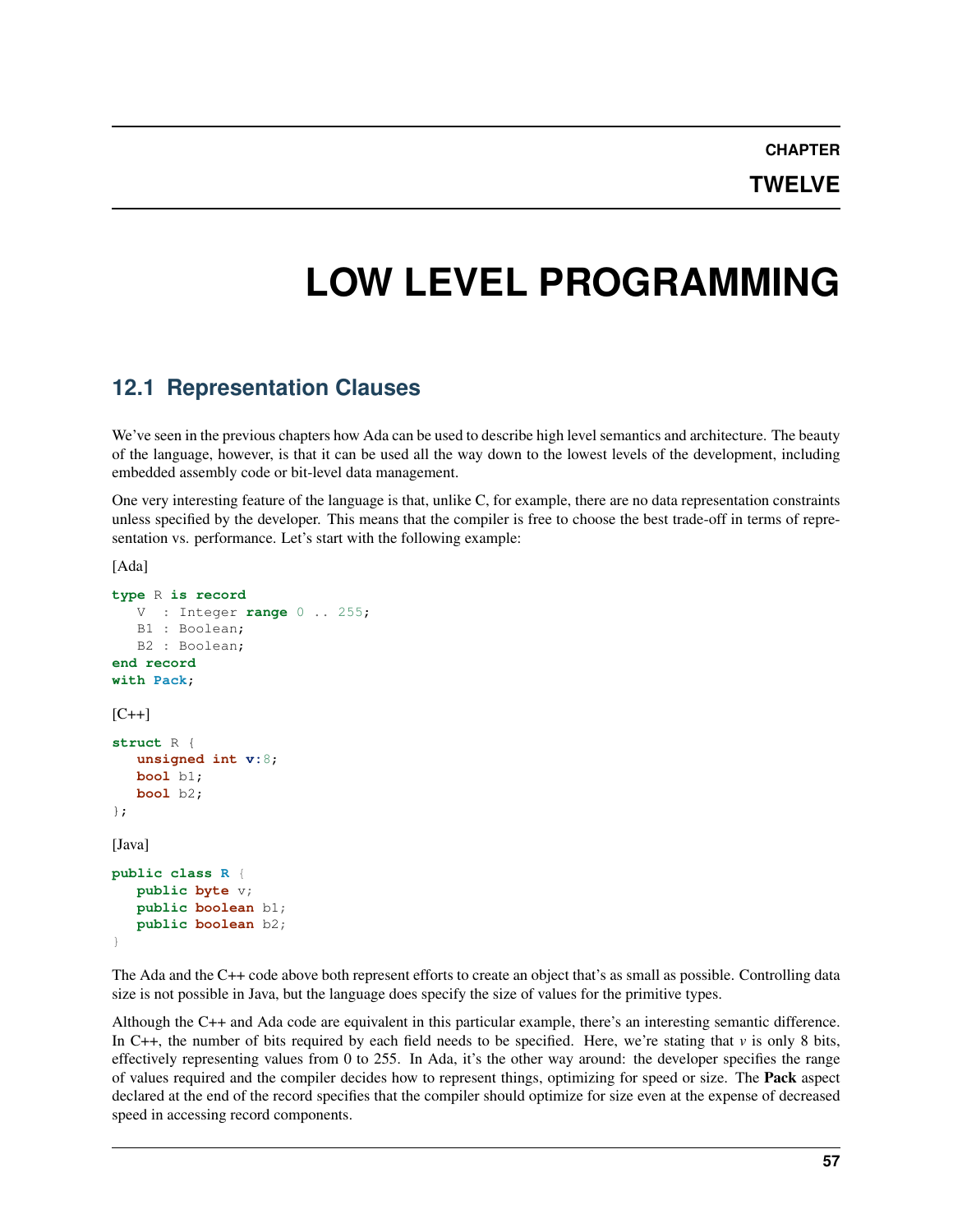Other representation clauses can be specified as well, along with compile-time consistency checks between requirements in terms of available values and specified sizes. This is particularly useful when a specific layout is necessary; for example when interfacing with hardware, a driver, or a communication protocol. Here's how to specify a specific data layout based on the previous example:

```
type R is record
  V : Integer range 0 .. 255;
  B1 : Boolean;
  B2 : Boolean;
end record;
for R use record
   -- Occupy the first bit of the first byte.
  B1 at 0 range 0 .. 0;
   -- Occupy the last 7 bits of the first byte,
   -- as well as the first bit of the second byte.
  V at 0 range 1 .. 8;
   -- Occupy the second bit of the second byte.
  B2 at 1 range 1 .. 1;
end record;
```
We omit the with *Pack* directive and instead use a record representation clause following the record declaration. The compiler is directed to spread objects of type *R* across two bytes. The layout we're specifying here is fairly inefficient to work with on any machine, but you can have the compiler construct the most efficient methods for access, rather than coding your own machine-dependent bit-level methods manually.

#### <span id="page-62-0"></span>**12.2 Embedded Assembly Code**

When performing low-level development, such as at the kernel or hardware driver level, there can be times when it is necessary to implement functionality with assembly code.

Every Ada compiler has its own conventions for embedding assembly code, based on the hardware platform and the supported assembler(s). Our examples here will work with GNAT and GCC on the x86 architecture.

All x86 processors since the Intel Pentium offer the *rdtsc* instruction, which tells us the number of cycles since the last processor reset. It takes no inputs and places an unsigned 64 bit value split between the *edx* and *eax* registers.

GNAT provides a subprogram called *System.Machine\_Code.Asm* that can be used for assembly code insertion. You can specify a string to pass to the assembler as well as source-level variables to be used for input and output:

```
with Interfaces; use Interfaces;
function Get_Processor_Cycles return Unsigned_64 is
  Low, High : Unsigned_32;
  Counter : Unsigned_64;
begin
  Asm ("rdtsc",
       Outputs =>
          (Unsigned_32'Asm_Output ("=a", High),
          Unsigned_32'Asm_Output ("=d", Low)),
       Volatile => True);
   Counter :=
    Unsigned_64 (High) * 2 ** 32 +
```
**with** System.Machine\_Code; **use System.Machine\_Code**;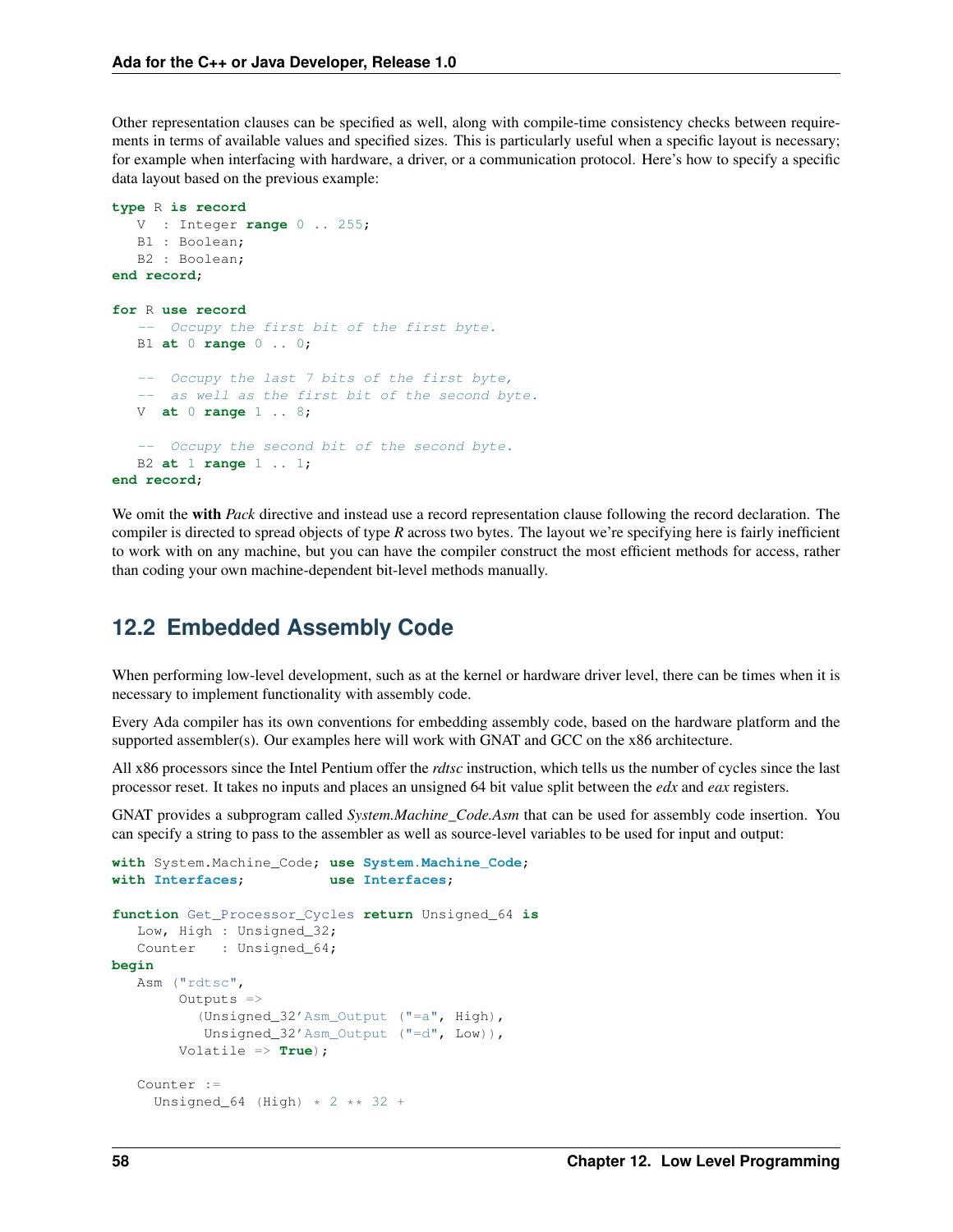```
Unsigned 64 (Low);
```

```
return Counter;
end Get_Processor_Cycles;
```
The *Unsigned\_32'Asm\_Output* clauses above provide associations between machine registers and source-level variables to be updated. "=a" and "=d" refer to the *eax* and *edx* machine registers, respectively. The use of the *Unsigned\_32* and *Unsigned\_64* types from package *Interfaces* ensures correct representation of the data. We assemble the two 32-bit values to form a single 64 bit value.

We set the *Volatile* parameter to *True* to tell the compiler that invoking this instruction multiple times with the same inputs can result in different outputs. This eliminates the possibility that the compiler will optimize multiple invocations into a single call.

With optimization turned on, the GNAT compiler is smart enough to use the *eax* and *edx* registers to implement the *High* and *Low* variables, resulting in zero overhead for the assembly interface.

The machine code insertion interface provides many features beyond what was shown here. More information can be found in the GNAT User's Guide, and the GNAT Reference manual.

#### <span id="page-63-0"></span>**12.3 Interfacing with C**

Much effort was spent making Ada easy to interface with other languages. The *Interfaces* package hierarchy and the pragmas *Convention*, *Import*, and *Export* allow you to make inter-language calls while observing proper data representation for each language.

Let's start with the following C code:

```
struct my_struct {
   int A, B;
};
void call (my_struct * p) {
   printf ("%d", p->A);
}
```
To call that function from Ada, the Ada compiler requires a description of the data structure to pass as well as a description of the function itself. To capture how the C struct *my\_struct* is represented, we can use the following record along with a pragma *Convention*. The pragma directs the compiler to lay out the data in memory the way a C compiler would.

```
type my_struct is record
   A : Interfaces.C.int;
   B : Interfaces.C.int;
end record;
pragma Convention (C, my_struct);
```
Describing a foreign subprogram call to Ada code is called "binding" and it is performed in two stages. First, an Ada subprogram specification equivalent to the C function is coded. A C function returning a value maps to an Ada function, and a void function maps to an Ada procedure. Then, rather than implementing the subprogram using Ada code, we use a pragma *Import*:

```
procedure Call (V : my_struct);
pragma Import (C, Call, "call"); -- Third argument optional
```
The *Import* pragma specifies that whenever *Call* is invokeed by Ada code, it should invoke the *call* function with the C calling convention.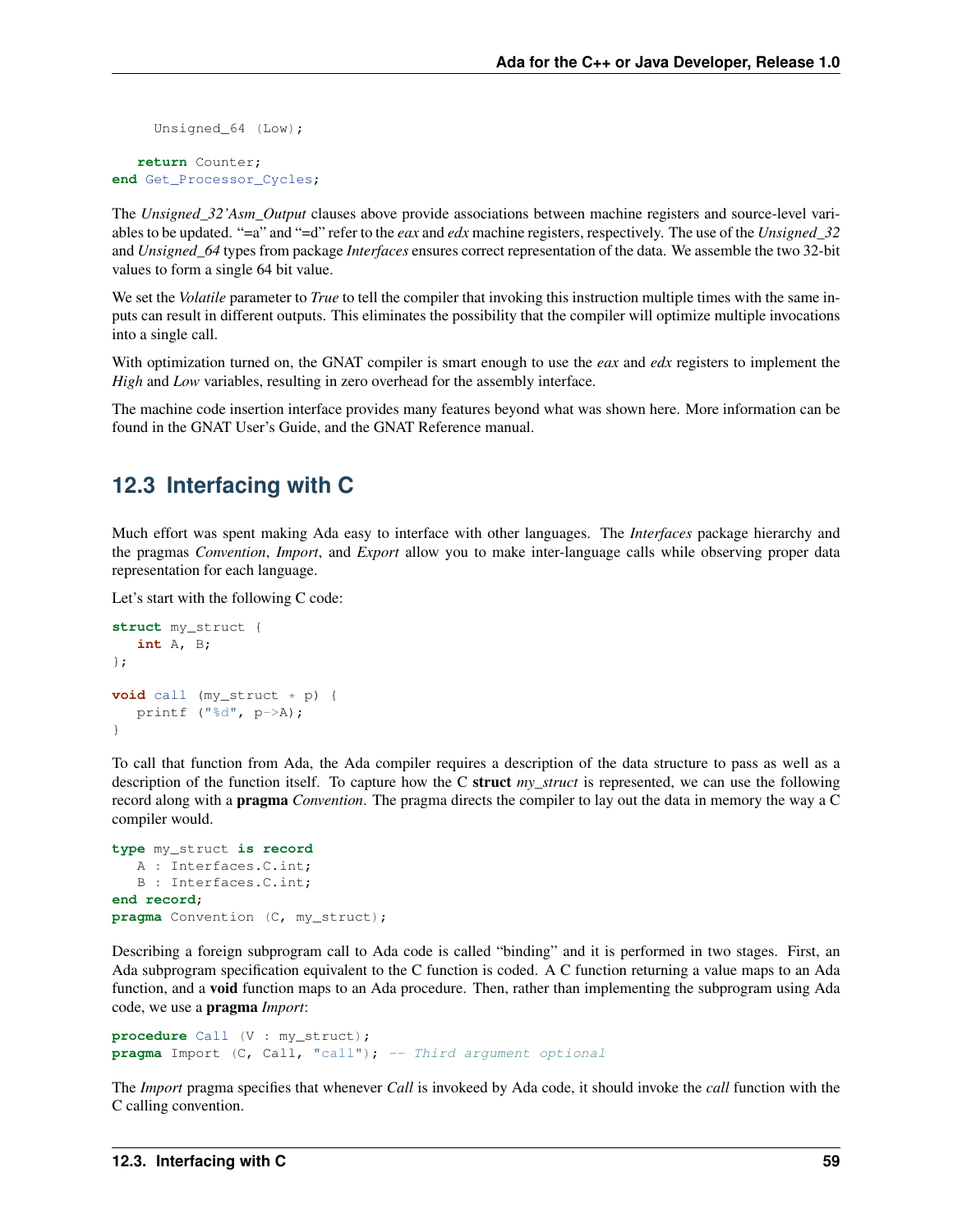And that's all that's necessary. Here's an example of a call to *Call*:

```
declare
   V : my_struct := (A \Rightarrow 1, B \Rightarrow 2);begin
   Call (V);
end;
```
You can also make Ada subprograms available to C code, and examples of this can be found in the GNAT User's Guide. Interfacing with C++ and Java use implementation-dependent features that are also available with GNAT.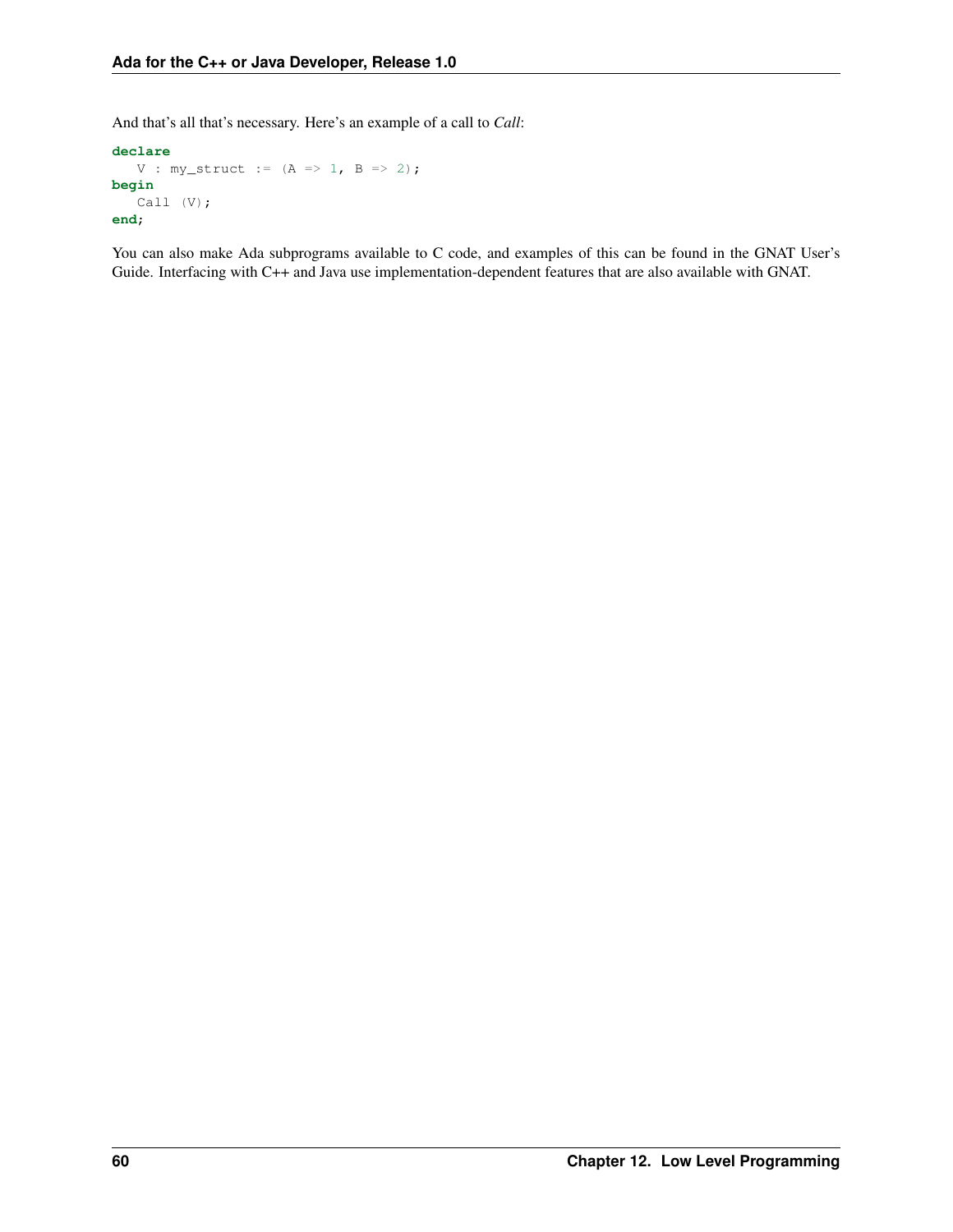# **CONCLUSION**

<span id="page-65-0"></span>All the usual paradigms of imperative programming can be found in all three languages that we surveyed in this document. However, Ada is different from the rest in that it's more explicit when expressing properties and expectations. This is a good thing: being more formal affords better communication among programmers on a team and between programmers and machines. You also get more assurance of the coherence of a program at many levels. Ada can help reduce the cost of software maintenance by shifting the effort to creating a sound system the first time, rather than working harder, more often, and at greater expense, to fix bugs found later in systems already in production. Applications that have reliability needs, long term maintenance requirements, or safety/security concerns are those for which Ada has a proven track record.

It's becoming increasingly common to find systems implemented in multiple languages, and Ada has standard interfacing facilities to allow Ada code to invoke subprograms and/or reference data structures from other language environments, or vice versa. Use of Ada thus allows easy interfacing between different technologies, using each for what it's best at.

We hope this guide has provided some insight into the Ada software engineer's world and has made Ada more accessible to programmers already familiar with programming in other languages.